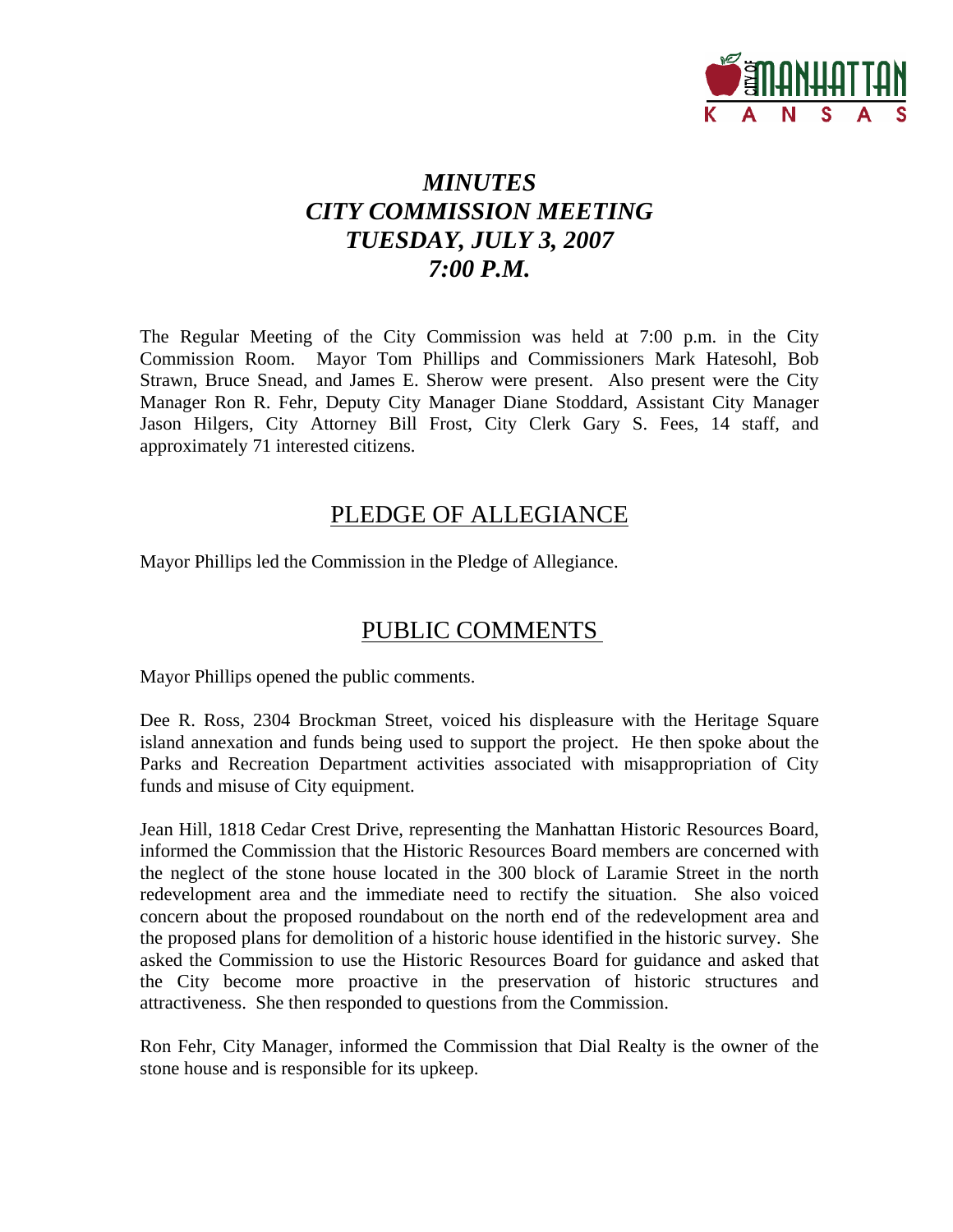### PUBLIC COMMENTS *(CONTINUED)*

Dale Houdeshell, Director of Public Works, stated the bricks being removed from the project will be stored at the City's farm and will be reused as the project moves forward.

Mayor Phillips requested that City Staff follow-up with the owner of the property, Dial Realty, and to ensure that the stone house in the North Project area is being properly maintained. He also asked that City Staff review possible options to the proposed plans for demolition of the historic house identified, including relocation of the house, near the proposed roundabout on the north end of the redevelopment.

Hearing no other comments, Mayor Phillips closed the public comments.

### COMMISSIONER COMMENTS

There were no Commissioner comments.

### CONSENT AGENDA

(\* denotes those items discussed)

### **MINUTES**

The Commission approved the minutes of the Regular City Commission Meeting held Tuesday, June 19, 2007.

#### **CLAIMS REGISTER NO. 2594**

The Commission approved Claims Register No. 2594 authorizing and approving the payment of claims from June 13, 2007, to June 26, 2007, in the amount of \$4,125,341.00.

### **ORDINANCE NO. 6627 – ANNEX – LEE MILL VILLAGE**

The Commission approved Ordinance No. 6627 annexing a 31-acre tract of land for the proposed Lee Mill Village PUD, generally located north of Lee Mill Heights, based on conformance with the Comprehensive Plan, the Growth Vision, and the Capital Improvements Program.

### **ORDINANCE NO. 6628 – REZONE – LEE MILL VILLAGE**

The Commission overrode the Planning Board's recommendation and approved Ordinance No. 6628 rezoning the proposed Lee Mill Village PUD, generally located north of Lee Mill Heights, from County G-1, General Agricultural District, to PUD, Residential Planned Unit Development District with Airport Overlay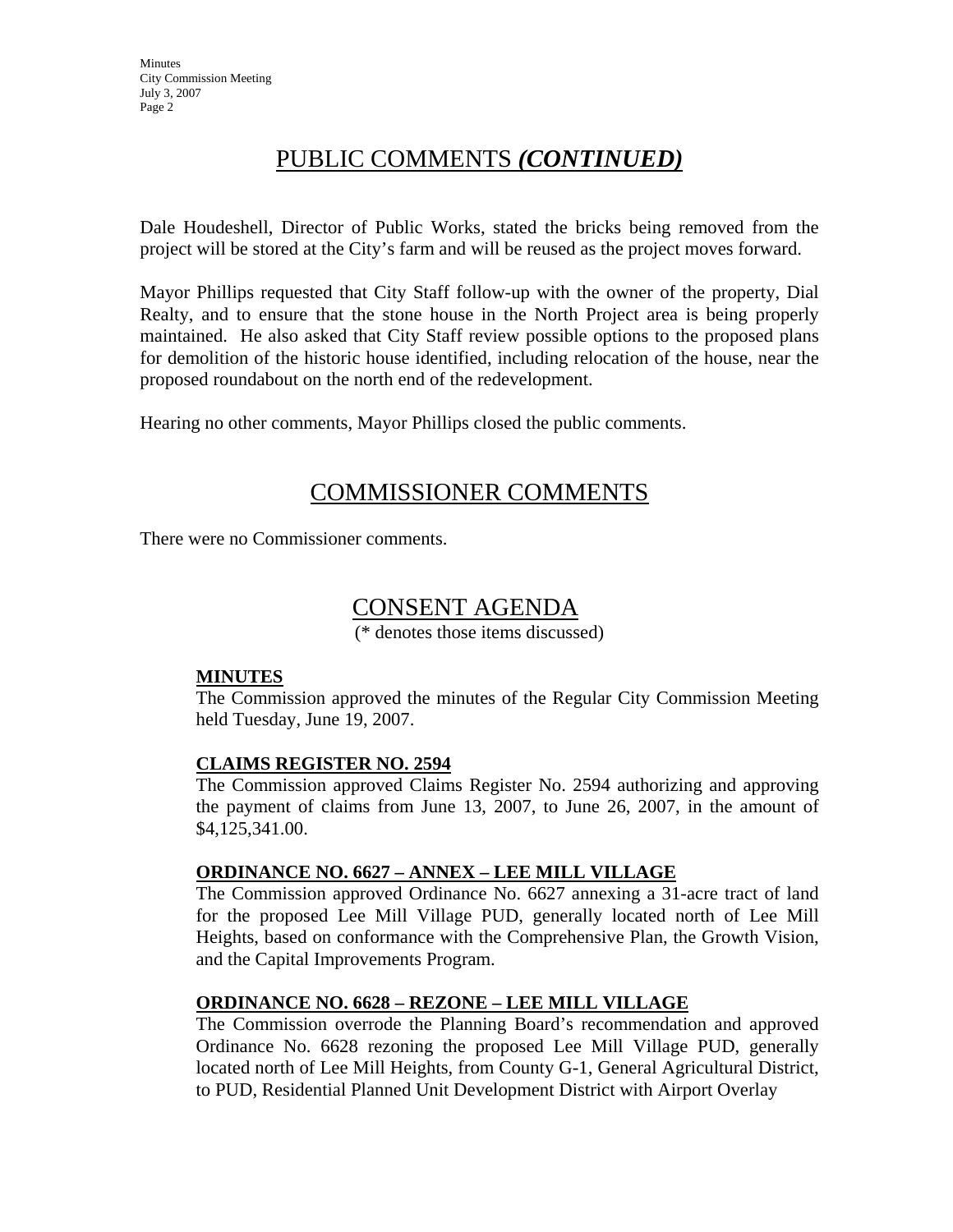### CONSENT AGENDA (*CONTINUED*)

### **ORDINANCE NO. 6628 – REZONE – LEE MILL VILLAGE** *(CONTINUED)*

District, based on the findings in the Staff Report *(See Attachment No. 1)*, with the six (6) conditions recommended by the Manhattan Urban Area Planning Board, and with the three (3) additional conditions identified by the City Commission at its meeting on June 19, 2007.

### **ORDINANCE NO. 6629 – ANNEX – LEE MILL HEIGHTS ADDITION, UNIT FOUR**

The Commission approved Ordinance No. 6629 annexing a 121-acre tract of land for the proposed Lee Mill Heights Addition, Unit Four, generally located west of existing Miller Parkway, based on conformance with the Comprehensive Plan, the Growth Vision, and the Capital Improvements Program.

### **ORDINANCE NO. 6630 – REZONE – LEE MILL HEIGHTS ADDITION, UNIT FOUR**

The Commission approved Ordinance No. 6630 rezoning the proposed Lee Mill Heights Addition, Unit Four, generally located west of existing Miller Parkway, from County G-1, General Agricultural District, to R-1, Single-Family Residential District with Airport Overlay District; R-3, Multiple-Family Residential District with Airport Overlay District; and, R-3, Multiple-Family Residential District, based on the findings in the Staff Report *(See Attachment No. 2)*.

#### **ORDINANCE NO. 6631 – REZONE – BARTON PLACE ADDITION**

The Commission approved Ordinance No. 6631 rezoning of the Barton Place Addition from R, Single-Family Residential District, to PUD, Residential Planned Unit Development District, based on the findings in the Staff Report *(See Attachment No. 3)*, with the ten (10) conditions recommended by the Manhattan Urban Area Planning Board.

### **ORDINANCE NO. 6632 – REZONE – 1125 WATERS STREET**

The Commission approved Ordinance No. 6632 rezoning 1125 Waters Street from C-5, Highway Service Commercial District, to R, Single-Family Residential District, based on the findings in the Staff Report *(See Attachment No. 4)*.

### **ORDINANCE NO. 6633 – ANNEX – HAWTHORNE WOODS ADDITION**

The Commission approved Ordinance No. 6633 annexing an 18-acre tract of land for the proposed Hawthorne Woods Addition, generally located north of the intersection of Gary Avenue and Churchill Street, based on conformance with the Comprehensive Plan, the Growth Vision, and the Capital Improvements Program.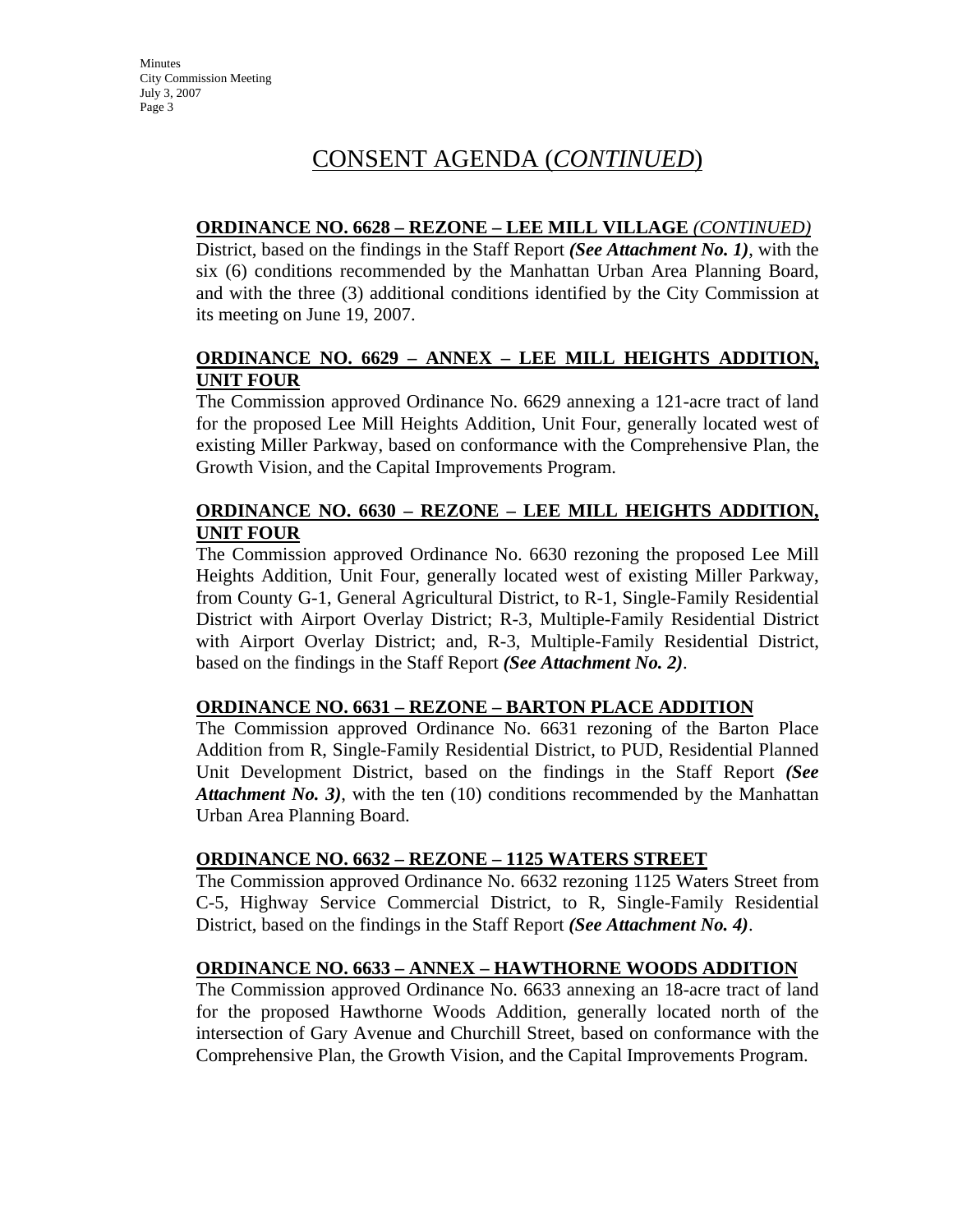### CONSENT AGENDA (*CONTINUED*)

### **ORDINANCE NO. 6634 – REZONE – HAWTHORNE WOODS ADDITION**

The Commission approved Ordinance No. 6634 rezoning the Hawthorne Woods Addition from County G-1, General Agricultural District, to R, Single-Family Residential District, based on the findings in the Staff Report *(See Attachment No. 5)* 

### **FIRST READING – LEVY – SPECIAL ASSESSMENTS –GENERAL OBLIGATION BONDS 2007C**

The Commission approved first reading of an ordinance levying special assessments against the benefiting property in the following six (6) projects, which have been completed: *Lee Mill Heights Addition, Unit Two – Street (ST0509); Abbott Acres Addition – Street (ST0605); Hylton Heights Road – Street (ST0504); Miller Ranch Addition, Unit Three, Phase One – Street (ST0521); and Kimball Townhomes – Sanitary Sewer (SS0609) and Water (WA0621).*

### **FIRST READING – NO PARKING – EAST SIDE OF KNOX CIRCLE**

The Commission approved first reading of an ordinance establishing a "No Parking" zone on the east side of Knox Circle.

### **RESOLUTION NO. 070307-B – MILLER RANCH ADDITION, UNIT 3, PHASE 2 – SANITARY SEWER (SS0610)**

The Commission rescinded Resolution No. 071106-F and approved Resolution No. 070307-B finding the project advisable and authorizing construction for the Miller Ranch Addition, Unit 3, Phase 2, Sanitary Sewer (SS0610) improvements.

### **RESOLUTION NO. 070307-C – MILLER RANCH ADDITION, UNIT 3, PHASE 2 –WATER (WA0612) IMPROVEMENTS**

The Commission rescinded Resolution No. 071106-G and approved Resolution No. 070307-C, finding the project advisable and authorizing construction for the Miller Ranch Addition, Unit 3, Phase 2, Water (WA0612) improvements.

### **RESOLUTION NO. 070307-A – SCENIC MEADOWS, PHASE 1 – WATER IMPROVEMENTS (WA0702)**

The Commission rescinded Resolution No. 022007-F and approved Resolution No. 070307-A, finding the project advisable and authorizing construction for Scenic Meadows, Phase 1, Water (WA0702) Improvements.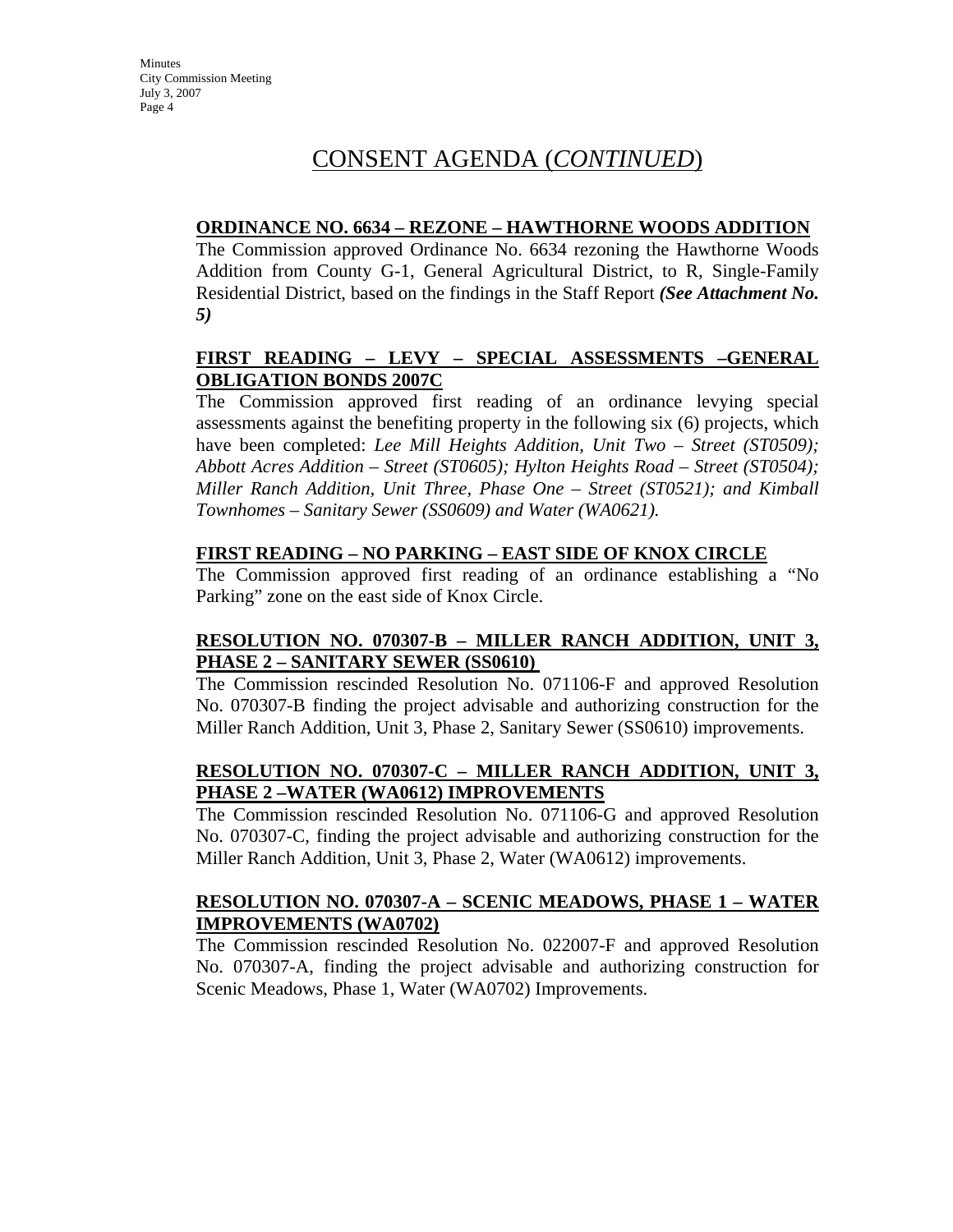### CONSENT AGENDA (*CONTINUED*)

### **AWARD CONTRACT – SCENIC MEADOWS, PHASE 1 – STREET (ST0701), SANITARY SEWER (SS0702), AND WATER (WA0702) IMPROVEMENTS**

The Commission accepted the Engineer's Estimate for 2007 Street, Water, and Sanitary Sewer Improvements for Scenic Meadows Addition, Phase 1, in the amount of \$701,786.70 and awarded a construction contract in the amount of \$609,978.92 to the low bidder, Cheney Construction, Inc., of Manhattan, Kansas. Scenic Meadows, Phase 1, Street (ST0701), Sanitary Sewer (SS0702), and Water (WA0702) Improvements.

### **\* AWARD CONTRACT – WASTEWATER TREATMENT PLANT ELECTRICAL EQUIPMENT REPLACEMENT PROJECT (SS0608)**

Item removed from the consent agenda at the request of the consultant.

### **AGREEMENT – DESIGN SERVICES – MARLATT AVENUE DRAINAGE CHANNEL REHABILITATION (SM0701)**

The Commission authorized the Mayor and City Clerk to enter into an agreement with HWS Consulting Group, Inc., of Manhattan, Kansas, for the design of the Marlatt Avenue Drainage Channel Rehabilitation (SM0701), based on the Scope of Services.

### **CHANGE ORDER NO. 1-FINAL – LEE MILL HEIGHTS ADDITION, UNIT 2 – STREET IMPROVEMENTS (ST0509)**

The Commission approved Change Order No. 1-Final for the 2005 Street (ST0509) Improvements for Lee Mill Heights Addition, Unit 2, resulting in a total increase of \$22,393.55 (+3.44%) to the contract with Ebert Construction Co., of Wamego, Kansas.

### **CHANGE ORDER NO. 1-FINAL – FOUR WINDS VILLAGE ADDITION, UNIT 2 - SANITARY SEWER IMPROVEMENTS (SS0601)**

The Commission approved Change Order No. 1-Final for the 2006 Sanitary Sewer (SS0601) Improvements for Four Winds Village Addition, Unit 2, resulting in a total decrease of \$13,028.20 (-5.03%) to the contract with Nowak Construction Co., Inc., of Goddard, Kansas.

### **AGREEMENT – MICROSOFT VOLUME LICENSE AND SOFTWARE ASSURANCE SERVICES**

The Commission authorized the City of Manhattan to renew the agreement for a term of July 1, 2007, to June 30, 2010, in the amount of \$23,639.00 with Software House International, of Austin, Texas, for Microsoft Volume License and Software Assurance services.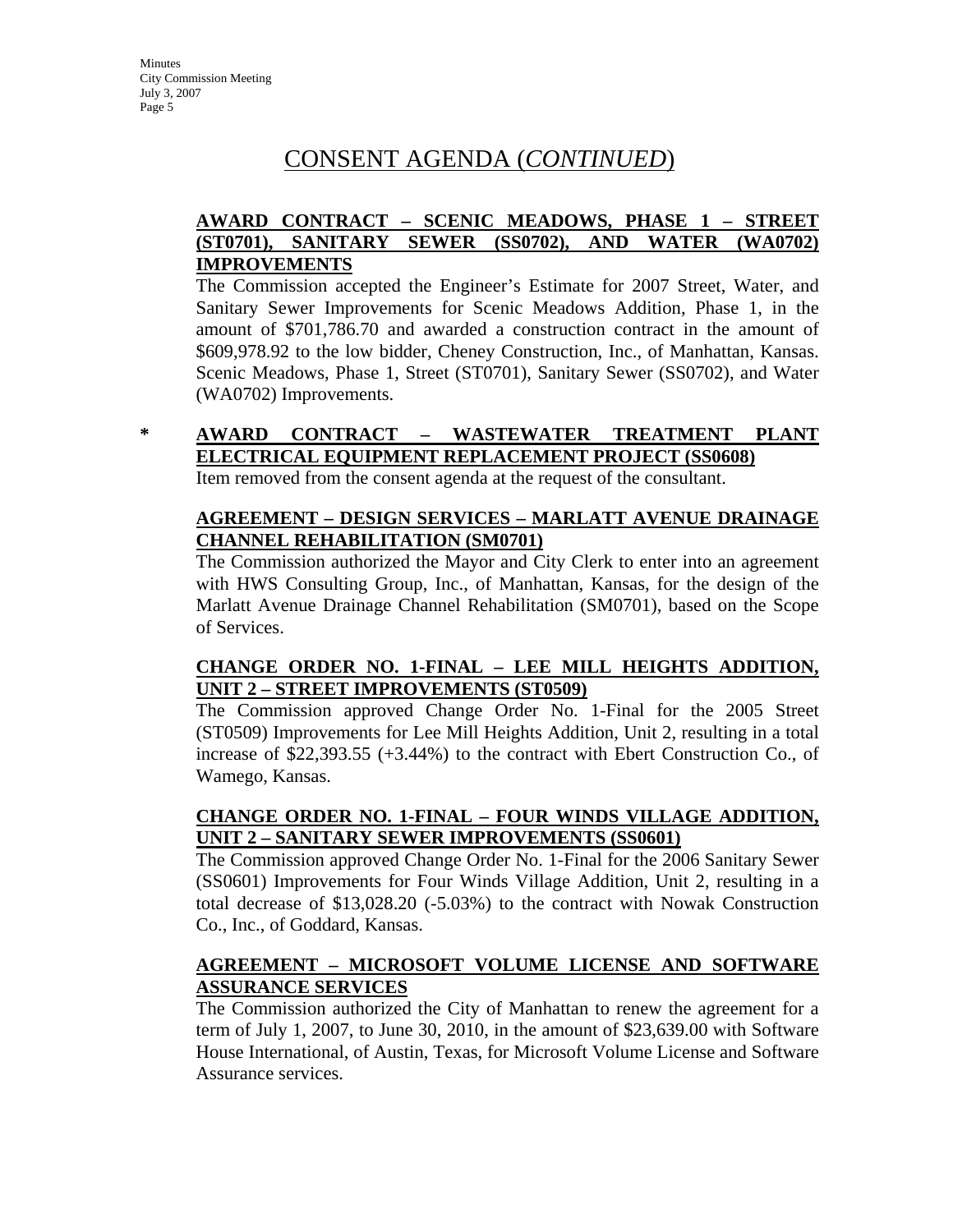### CONSENT AGENDA (*CONTINUED*)

### **BOARD APPOINTMENTS**

The Commission approved appointments by Mayor Phillips to various boards and committees of the City.

#### *Airport Advisory Board*

Re-appointment of Dick Hayter, 1920 Grandview Drive, to a three-year term. Mr. Hayter's term begins immediately and will expire on June 26, 2010.

#### *Douglass Center Advisory Board*

Appointment of Cathy Hubbard, 106 Knox Lane, to fill an unexpired term. Ms. Hubbard's term begins immediately and will expire on October 2, 2009.

After discussion, Commissioner Snead moved to approve the consent agenda. Commissioner Strawn seconded the motion as read. On a roll call vote, motion carried 5- 0.

### GENERAL AGENDA

#### **FIRST READING - DANGEROUS DOGS**

Curt Loupe, Director of Parks and Recreation, introduced the item and provided an overview of the work that had been conducted by the task force.

Brian Williams, Management Intern, presented background information on the item and outlined the proposed draft ordinances for consideration. He then answered questions from the Commission.

Bill Frost, City Attorney, provided clarification on the proposed ordinances.

Brian Williams, Management Intern; Katie Jackson, Assistant City Attorney; and Bill Frost, City Attorney, responded to questions from the Commission.

Lori Neer, 9696 Blue River Hills Road, spoke in opposition to any Breed Specific Legislation (BSL) and stated that if a BSL ordinance is passed, a lot of dogs will die and the ordinance would punish everyone.

A woman (name and address was not provided) showed the Commission her dog's muzzle and said that the muzzle doesn't allow her dog to pant or drink. She stated that the only dangerous dog she has encountered was a collie.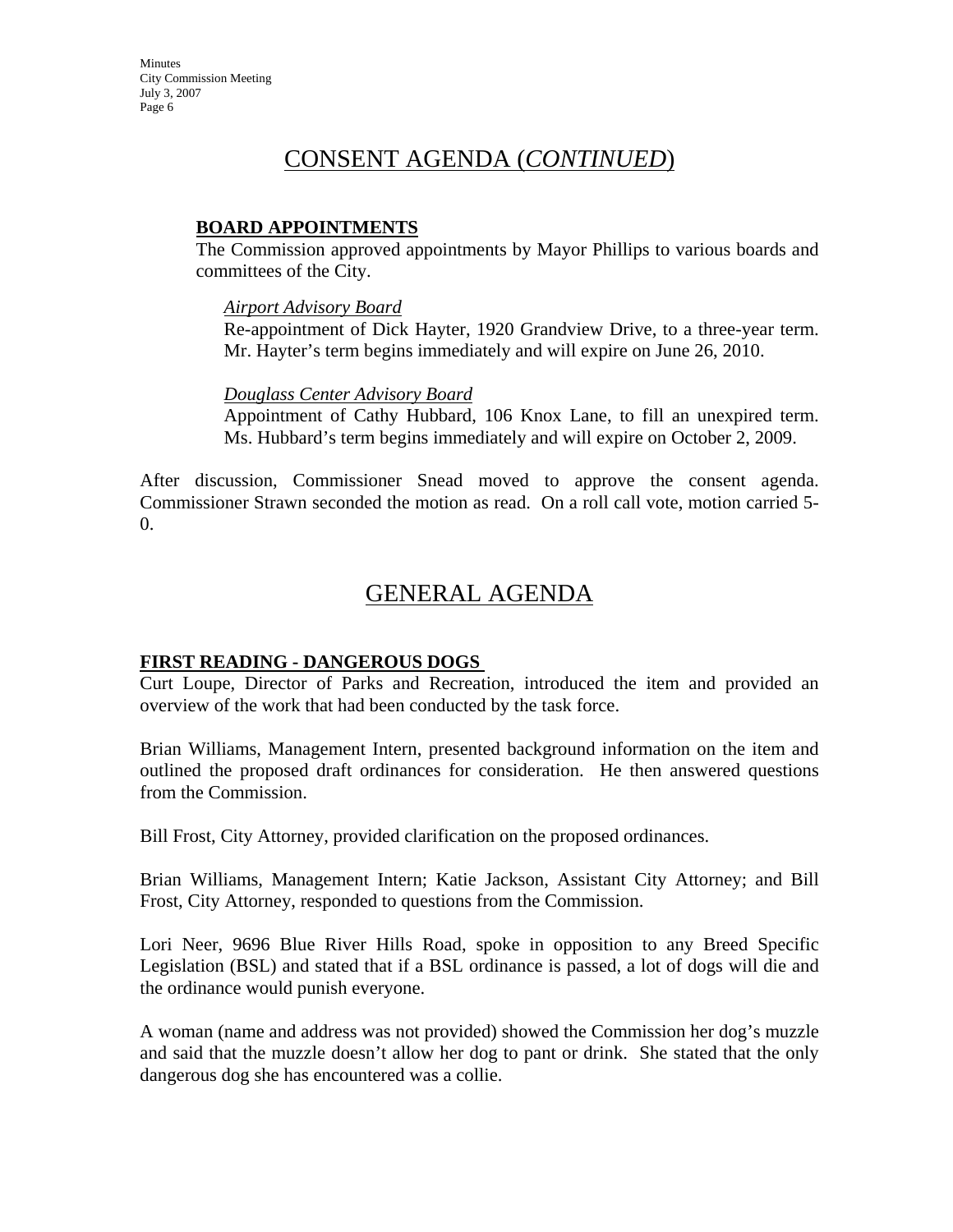### GENERAL AGENDA (*CONTINUED*)

### **FIRST READING - DANGEROUS DOGS** *(CONTINUED)*

Penny Stover, 2141 Prairie Lake, informed the Commission that she has a service dog that is registered by a company in Concordia, Kansas. She said that if her dog is required to wear a muzzle that it would not work for her because she relies on her dog to pick things up that she's dropped.

Ilene Strauss, lives near Riley, asked the Commission how the ordinance will affect her when she brings her dog into the City of Manhattan. She asked that the focus be on education and to hammer the problem pet owners.

Midge Grinstead, Executive Director, Lawrence Humane Society, provided additional information about the dangerous dog ordinance in Lawrence and responded to questions from the Commission. She stated that irresponsible pet owners need to be targeted.

Brian Williams, Management Intern, responded to questions about the similarities of the Lawrence ordinance and the proposed ordinances being considered.

Anthony Barnett, representing the Lawrence Humane Society, provided additional information on the item and stated that the media is not a reliable source of information when it comes to accurate reporting of dog attacks and breeds of dogs.

Vincent Tracey, 304 Knoxberry Drive, asked the Commission to punish the deed, not the breed. He stated that muzzling is cruel, tethering is not enforceable, and did not see a provision for service dogs in the proposed ordinances.

Samuel Roman (no address given) informed the Commission that the size of any dog can cause life-threatening injuries. He stated that Commissioner Sherow's dog, a Jack Russell Terrier, attacked a Corgie dog down the street from his home. He stated that animal control was notified and that the Corgie needed stitches and was disturbed that Commissioner Sherow was not fined according to the ordinance.

Ty Cobb, 1011 Kearney Street, MARCO member, stated that everyone is for public safety; however, Breed Specific Legislation provides a false sense of security and has failed in many other cities. He asked for freedom from unjust laws and arbitrary enforcement.

Dave Karnowski, owner of Scaley Dave's, informed the Commission that the information posted on the *Manhattan Mercury* was inaccurate regarding the selling of pit bull pups and invited the public to his store to discuss the matter.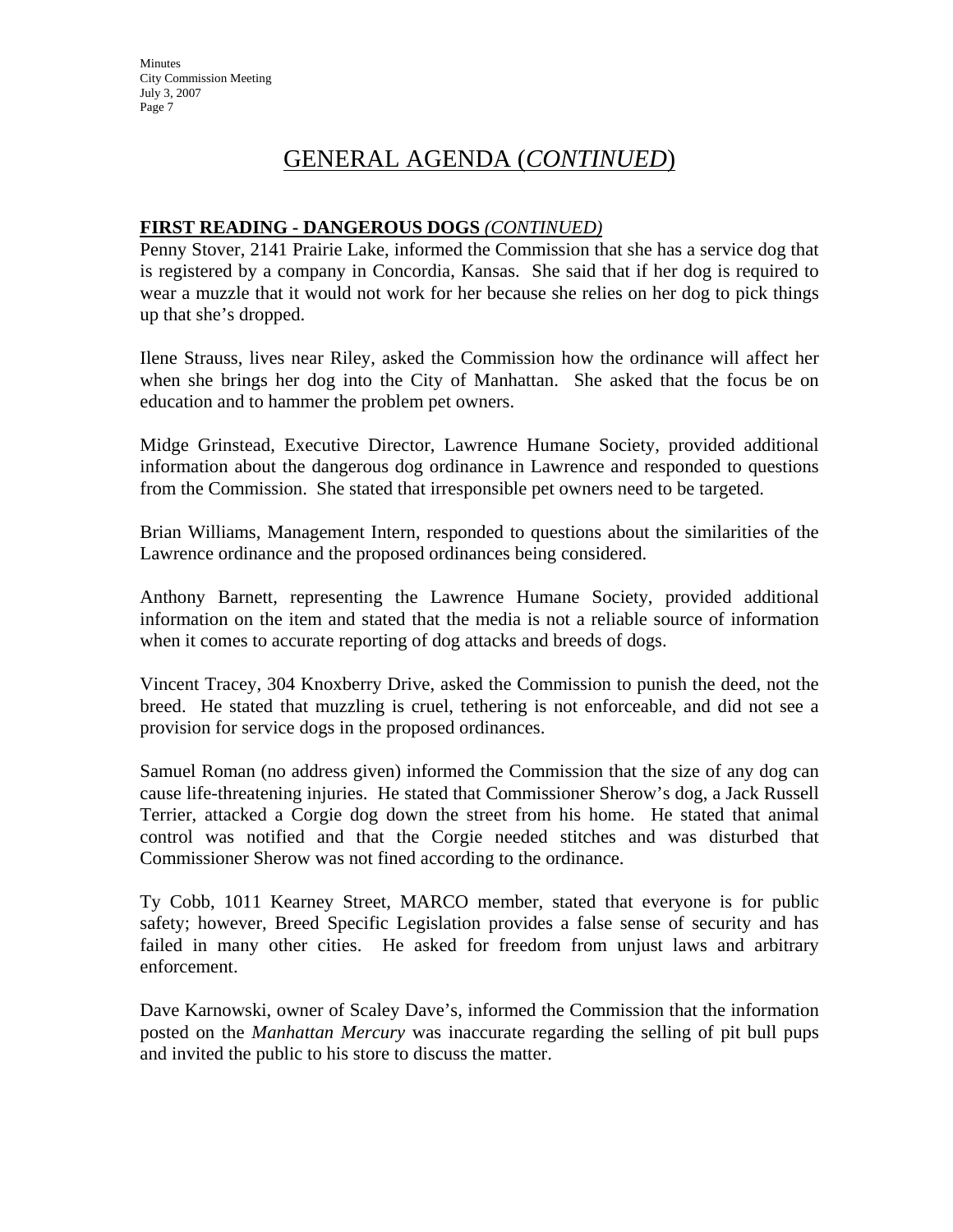### GENERAL AGENDA (*CONTINUED*)

#### **FIRST READING - DANGEROUS DOGS** *(CONTINUED)*

Cathy Hays, from Salina, Kansas, presented a photograph of her German Shepherd and informed the Commission that 90 percent of people will mis-identify breeds. She asked Commission to ban the deed and don't put the burden on responsible dog owners.

Richard Brusk, 1112 North Juliette Avenue, informed the Commission that the responsibility lies with the owner and that additional laws only infringe on the civil liberties of everyone in our city. He asked that we strengthen the legal and administrative ability against dangerous dogs as an alternative to breed specific legislation.

Cheryl May, 2005 Summerset Square, informed the Commission that she owns two German Shepherds and that the fencing required in ordinance options two and three would cost almost \$1,500.

Karen Pratt, Hunter's Island, President, Manhattan Kennel Club, stated that there is not an ethical and caring way to tether a dog. She asked the Commission to enforce the current laws and to increase the fine.

Kyle Toon,  $11<sup>th</sup>$  and Houston, informed the Commission that he has a pit bull and that muzzles are not healthy for dogs. He said that students and renters would not be able to comply with the fencing requirements.

Michael Larson, representing the Riley County Humane Society and task force member, stated that the Breed Specific Legislation provides a false sense of security and aims us in the wrong direction of enforcement. He informed the Commission that he favored the option number one ordinance for better enforcement.

Kara Rogers, second year veterinary student at Kansas State University, informed the Commission that therapy dogs can not do their jobs with a muzzle, as presented earlier. She requested the Commission drop the Breed Specific Legislation and focus on the leash law.

Caroline Minsky, lives in Riley, informed the Commission that she has taken her German Shepherd dogs to nursing homes and provides training rescue. She asked that the problems be addressed and don't punish the good citizens and responsible pet owners.

Doug Wilson, lives in Pottawatomie County, stated the soldiers with animals do not have the same options that many of us do with their animals.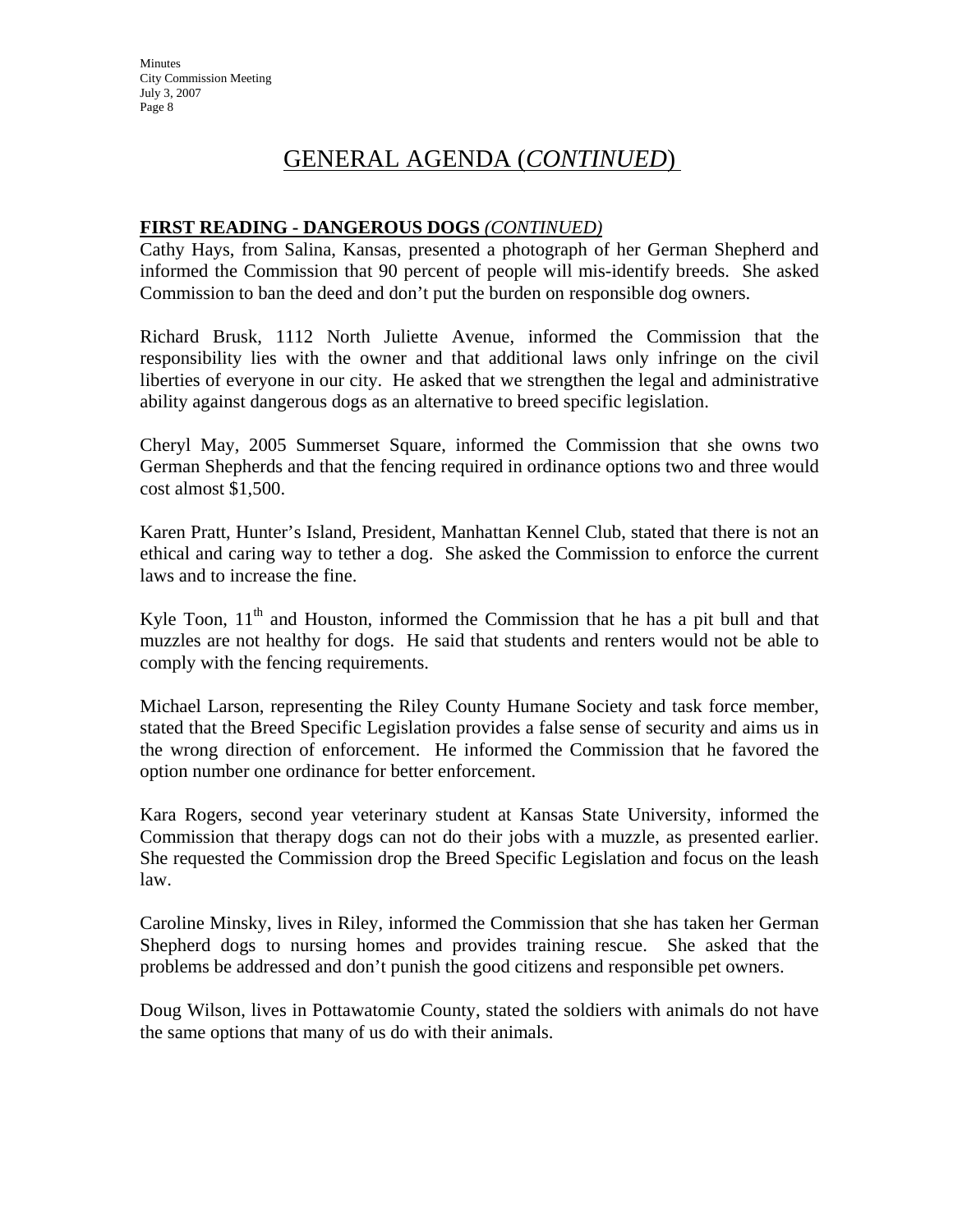### GENERAL AGENDA (*CONTINUED*)

#### **FIRST READING - DANGEROUS DOGS** *(CONTINUED)*

Samuel Roman asked why Mr. Sherow didn't report the attack of his Jack Russell Terrier, and stated that his pit bull was near the Corgie many times without any problems. He stated the animal control officer did not give Mr. Sherow a ticket and was told the owner of the Corgie did not want to press charges.

Mayor Phillips informed Mr. Roman that this was not the appropriate forum for this discussion and asked that he contact the City Manager who will take the complaint under advisement and investigate.

Samuel Roman stated that the City is not enforcing the laws and that the current laws need to be enforced.

LeAnn Eicham, resident of Pottawatomie County, informed the Commission that she has four German Shepherds, owns a business, is a landlord, and has small dog rescue in Pottawatomie County. She said the City needs to enforce the laws that it currently has and said as a landlord, that she would not help her tenant with the required fencing.

At 9:44 p.m., the Commission took a brief recess

Commissioner Sherow stated that no person is above the law and called upon the City Manager and City Attorney to investigate the claim against him by Mr. Roman, and to make sure the facts are clear and understood.

Brian Williams, Management Intern, responded to questions from the Commission regarding the leash law and definition of therapy dogs.

Lynn Schumacher, Animal Shelter Control Supervisor, T. Russell Reitz Animal Shelter, provided recommendations and feedback on the effectiveness of Breed Specific Legislation from other communities. She then answered questions from the Commission on enforcement, documentation, and record keeping.

After discussion, Commissioner Hatesohl moved to approve first reading of an ordinance amending Chapter 6 of the Code of Ordinances, relating to the regulation of animals in the City of Manhattan that incorporates legal and administrative changes. Commissioner Strawn seconded the motion.

The Commission discussed the merits of incorporating the anti-tethering provisions of Overland Park and the City of Salina as noted in the agenda packet.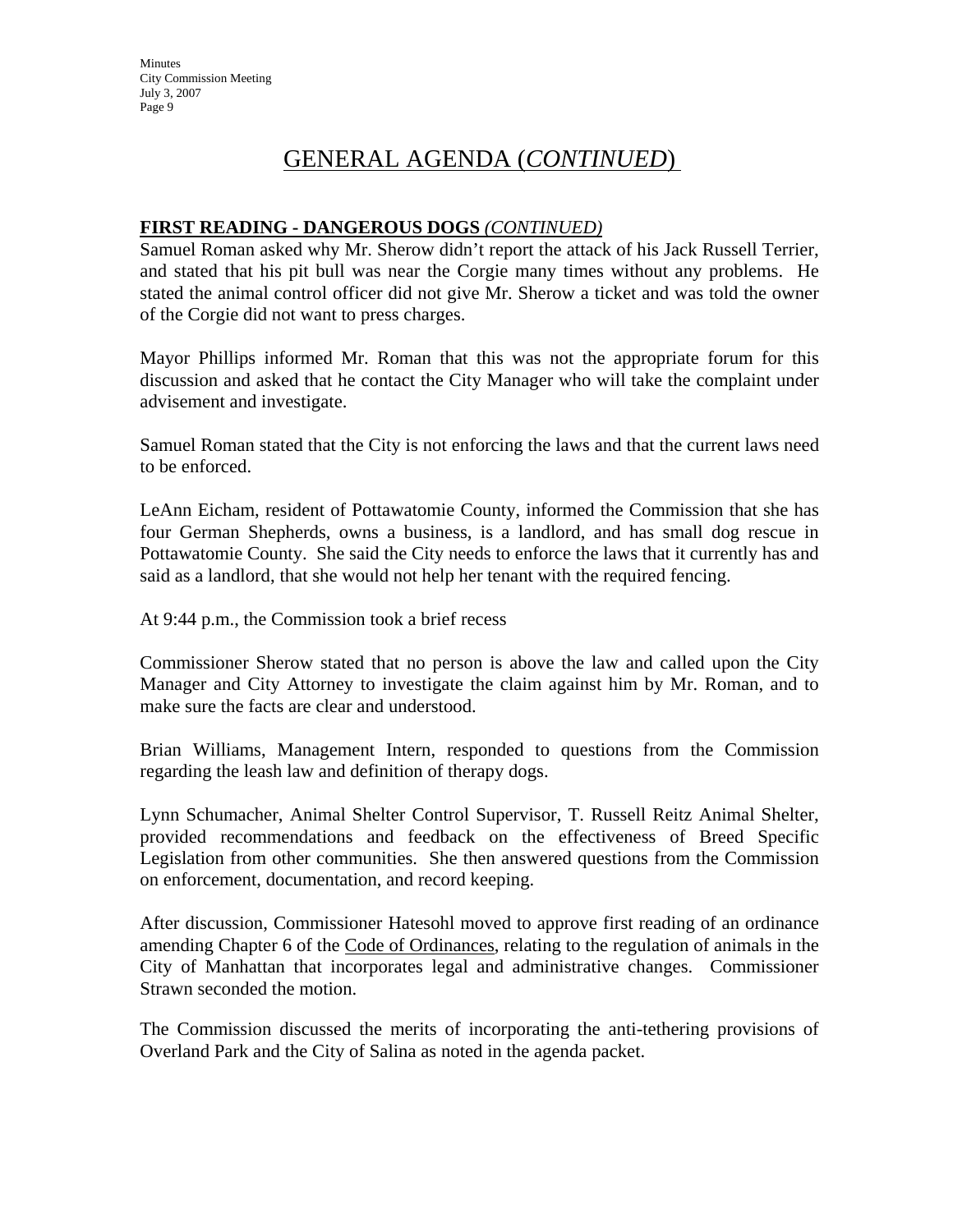## GENERAL AGENDA (*CONTINUED*)

### **FIRST READING - DANGEROUS DOGS** *(CONTINUED)*

On a roll call vote, motion carried 5-0.

#### **MID-YEAR REPORT - CHAMBER OF COMMERCE**

Lyle Butler, President, Manhattan Area Chamber of Commerce, introduced the item.

Brad McCune, Board Chair, Manhattan Area Chamber of Commerce, thanked the Commission for allowing the Chamber to partner with the City of Manhattan for economic development initiatives.

Karen Hibbard, Director, Manhattan Area Convention and Visitors' Bureau, presented an update on the Convention and Visitors' Bureau activities and programs. She then answered questions from the Commission.

Ron Fehr, City Manager, provided additional information on the Chamber's budget process with the City.

Lyle Butler, President, Manhattan Area Chamber of Commerce, presented an update on Advantage Manhattan, retail sales, Flint Hills Horse Park and Events Center, Retire to the Flint Hills program, and Fort Riley Workforce Taskforce and military relations.

Joelle Mauslauf, Military Relations Manager, provided additional information on Fort Riley activities and relationships.

The Commission took no formal action on the item.

### **FIRST READING - ADOPT- - 2006 INTERNATIONAL FIRE, BUILDING, MECHANICAL, PLUMBING, FUEL GAS, PROPERTY MAINTENANCE, RESIDENTIAL, EXISTING BUILDINGS CODES - 2005 NATIONAL ELECTRICAL CODE - CHANGES TO THE CONTRACTOR AND TRADE LICENSING REQUIREMENTS**

Brad Claussen, Building Official, and Jim McDiffett, Fire Marshall, presented the item and answered questions from the Commission regarding sprinkler costs and requirements.

After further discussion, Commissioner Snead moved to approve first readings of ordinances adopting the 2006 editions of the International Fire Code, International Building Code, International Mechanical Code, International Plumbing Code, International Fuel Gas Code, International Property Maintenance Code, International Residential Code, International Existing Buildings Code and amending the respective articles of Chapters 8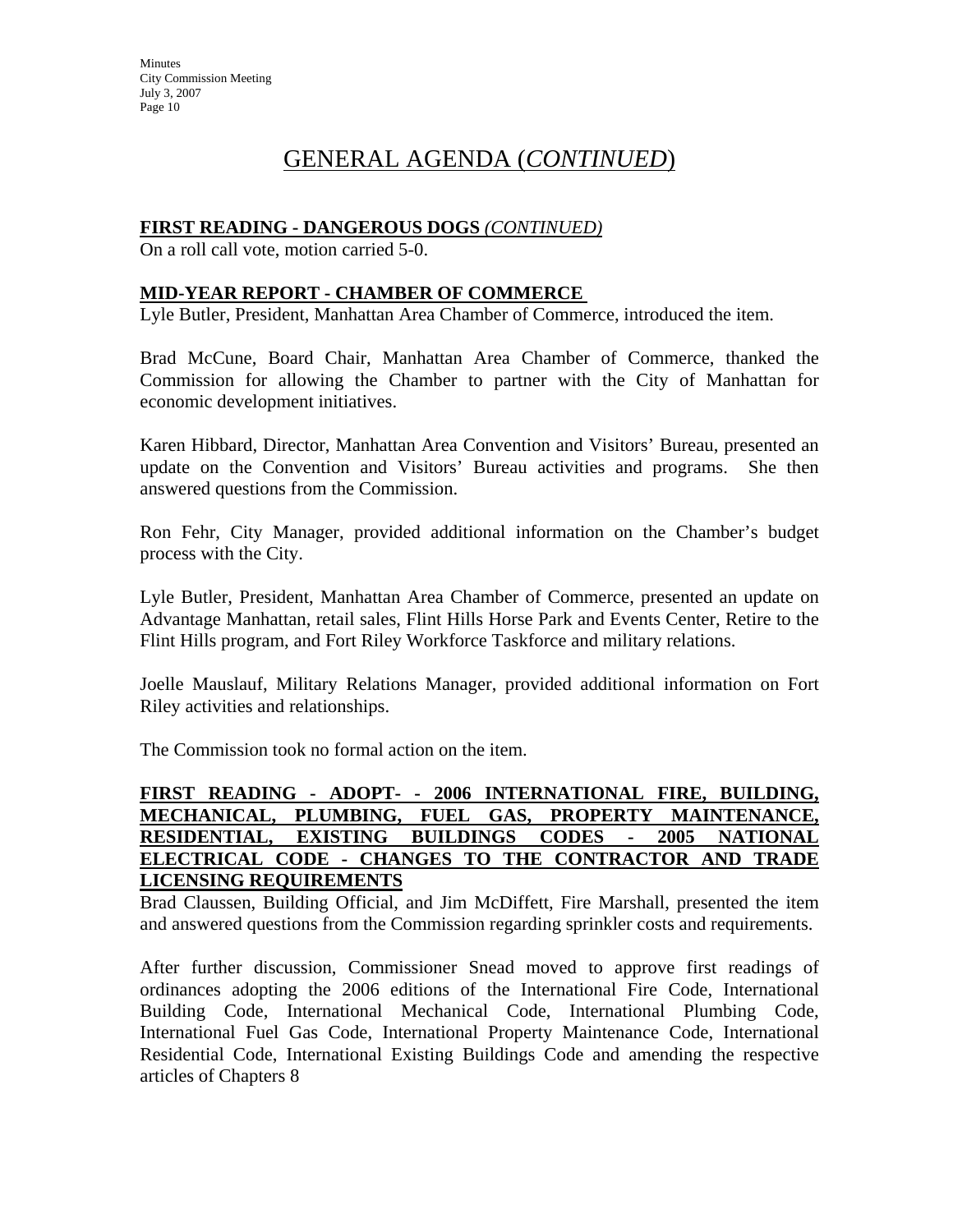### GENERAL AGENDA (CONTINUED)

#### FIRST READING - ADOPT- - 2006 INTERNATIONAL FIRE, BUILDING, MECHANICAL, PLUMBING, FUEL GAS, **PROPERTY MAINTENANCE. RESIDENTIAL. EXISTING BUILDINGS CODES** 2005  $\overline{\phantom{a}}$ **NATIONAL** ELECTRICAL CODE - CHANGES TO THE CONTRACTOR AND TRADE **LICENSING REQUIREMENTS (CONTINUED)**

and 13 of the Code of Ordinances, relating to Fire Prevention, Buildings and Buildings Regulations; first reading of an ordinance adopting the National Electrical Code, 2005 edition, and amending Chapter 8, Article IV of the Code of Ordinances; and first reading of an ordinance amending Chapter 8, Article I of the Code of Ordinances, regarding General Contractors licensing requirements. Commissioner Sherow seconded the motion.

After additional discussion, on roll call vote, the motion carried 5-0.

#### **ADJOURNMENT**

At 12:21 a.m., the Commission adjourned.

Vees, CMC, City Clerk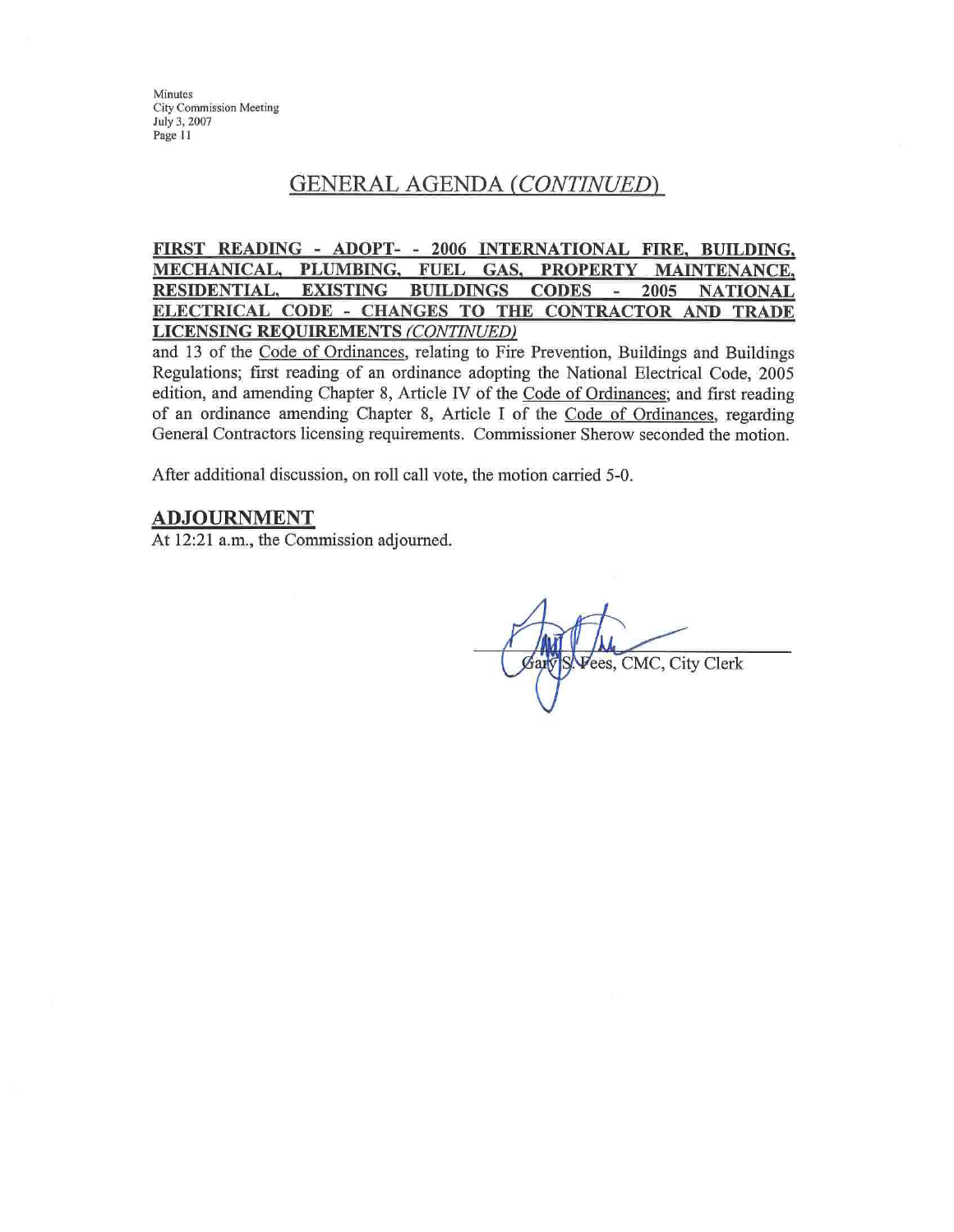*Attachment No. 1*

#### **STAFF REPORT**

### **APPLICATION TO REZONE PROPERTY TO PLANNED UNIT DEVELOPMENT DISTRICT**

### **BACKGROUND**

**FROM:** County G-1, General Agricultural District.

**TO:** PUD, Residential Planned Unit Development District, and AO, Airport Overlay District.

**OWNER/APPLICANT:** Lee Mill Land Company, LLC – Roger Schultz.

ADDRESS: 1213 Hylton Heights Road, Manhattan, KS 66502.

**DATE OF PUBLIC NOTICE PUBLICATION:** Monday, April 30, 2007

### **DATE OF PUBLIC HEARING: PLANNING BOARD:** Monday, May 21, 2007. **CITY COMMISSION:** Tuesday, June 19, 2007.

**LOCATION:** Generally located north of an extension of an extension of existing S. Wreath Avenue in Lee Mill Heights Addition, Unit Two.

**AREA:** Approximately 31-acres.

**PROPOSED USES:** The proposed Lee Mill Village Residential PUD, is a townhome development to consist of fifty-two (52) residential buildings, with four townhouse dwelling units per building, which equals 208 total townhouse dwelling units. In addition, common areas, play areas, pool, off-street parking on driveways and 76 guests parking spaces, landscaping, are proposed. The 52 buildings are proposed on both the east and west sides of S. Wreath Avenue, with the majority, or 41 on the west side, and 11 on the east side. Buildings on the west side are served by two proposed curb cut entry exits and internal Travel Easements. The eleven (11) buildings on the east side are served by two Travel Easement cul-de-sacs.

The application notes that land transfer from the applicant to "For Sale By Developer" will occur upon approval of the PUD and filing of the Final Plat.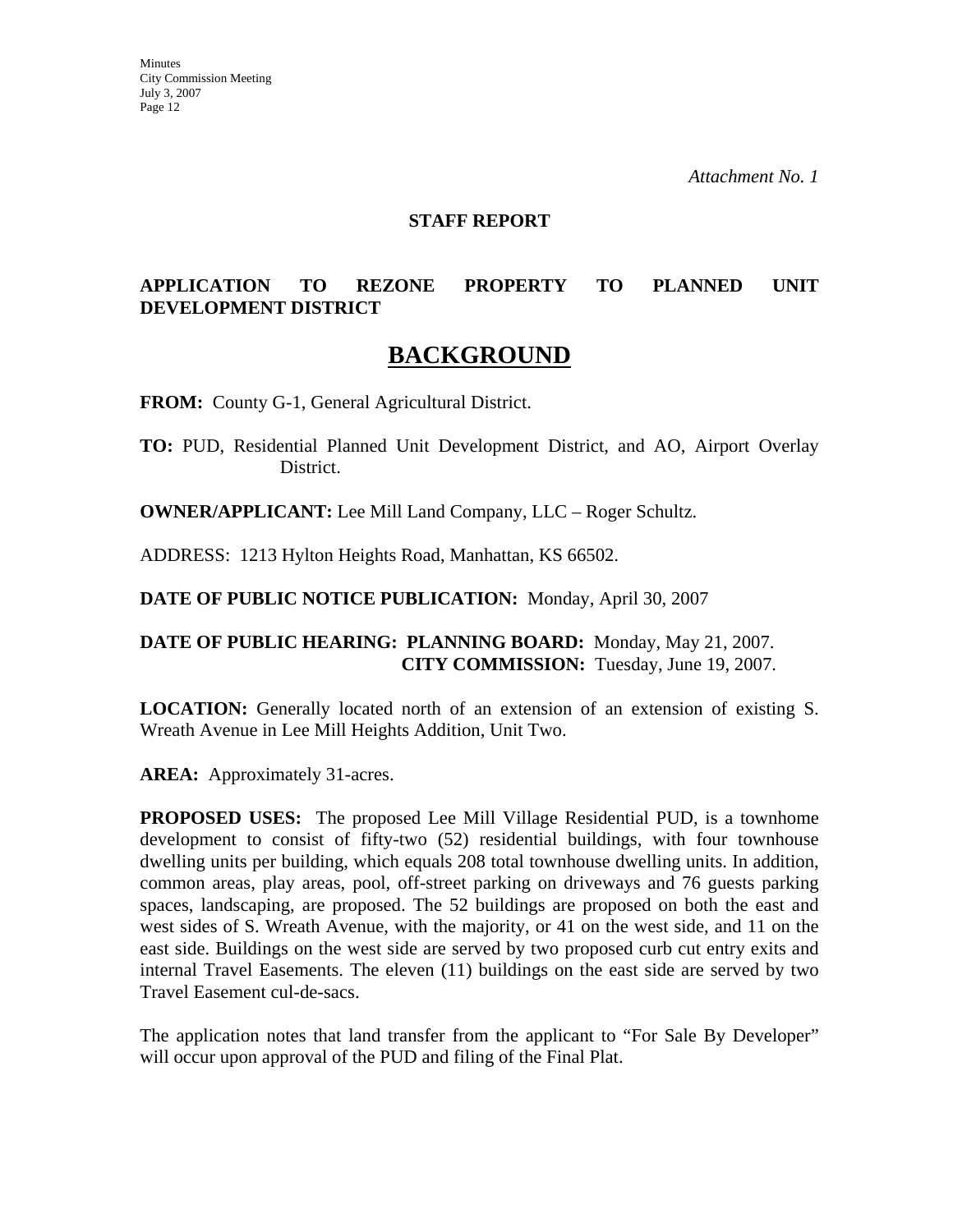The proposed target market are military families, but a mixture of professional, military and students can be expected.

The Lee Mill Village Home Owner Covenants and Deed Restrictions indicate the Association will own and maintain the recreational facilities, structures, landscaping, trees and other improvements, including Travel Easements.

**PROPOSED BUILDINGS AND STRUCTURES:** Two-story residential buildings approximately 27 in height constructed of 30 year composite shingles, vinyl siding, and cultured stone fronts. Each building has two, two-bedroom units, and two, three-bedroom units. Each unit has a garage and driveway. A pool and gazebo is at the south send of the PUD. A tot lot and play area are proposed on the west side of the PUD.

### **PROPOSED LOT COVERAGE**

| <i><b>USE</b></i>         | Acres         | <b>Percentage</b> |
|---------------------------|---------------|-------------------|
| <b>Buildings</b>          | $4.16$ acres  | 14%               |
| Green space               | $20.60$ acres | 67%               |
| Street, drives, and walks | 5.86 acres    | 19%               |

### **PROPOSED SIGNS**

| <b>Type</b>            | <b>Dimensions</b>                       | Lighting   |
|------------------------|-----------------------------------------|------------|
| Two entry ground signs | 3 feet by 7 feet $(21 \text{ sq. ft.})$ | Ground lit |
|                        | 2 feet by 5 feet $(10 \text{ sq. ft})$  |            |

Signs will be constructed entirely of PVC, to include the sign and support columns. Given the natural setting of the PUD, support columns should be constructed of masonry and cultured stone.

**PROPOSED LIGHTING:** Standard street lights with residential fixture lighting, no greater than 100 watts, generally located at garage doors and front and rear entry ways. Lights should be a full cut-off design.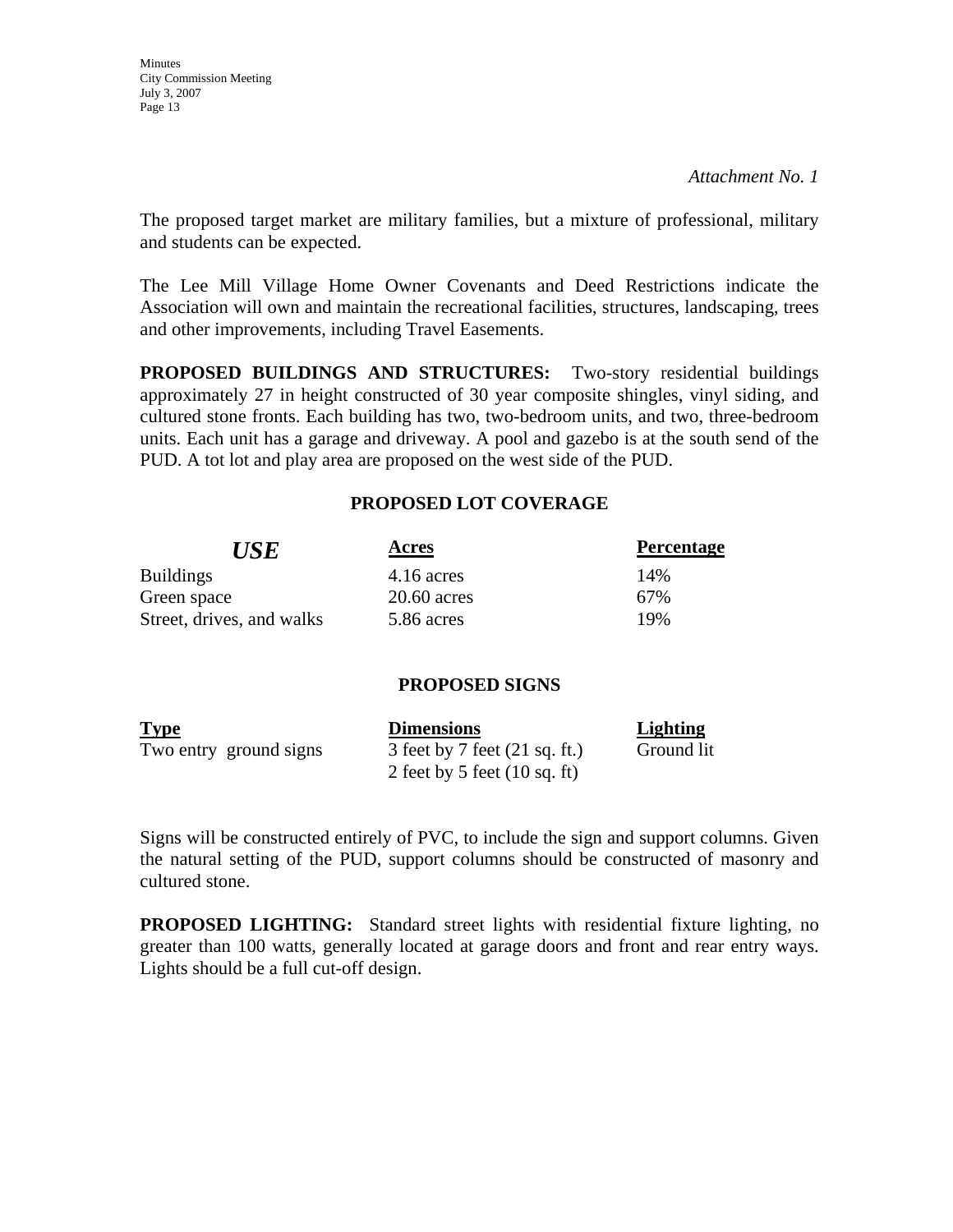**Minutes** City Commission Meeting July 3, 2007 Page 14

# **REVIEW CRITERIA FOR PLANNED UNIT DEVELOPMENTS**

**1. LANDSCAPING:** The disturbed parts of the site will be landscaped with a mixture of trees: large deciduous, ornamental, and small and large evergreen trees. Areas around the dwelling units will be seeded or sodded. Landscape planting beds are proposed at driveway and edges of the dwelling units. A Type A and Type B exterior dwelling landscaping plan is proposed to vary front entry areas. Underground irrigation will be provided to maintain these areas.

Disturbed natural areas will be seeded with native grasses and wildflowers. Other natural areas will remain unchanged.

**2. SCREENING:** Rear entry areas face the west side of S. Wreath Avenue. Patio areas are not depicted on the plan, but should be anticipated as space where homeowners will store items such as grills and similar items. A landscape plan of ornamental and evergreen trees should buffer the rear of buildings from the public view. If patio areas will be provided, landscaping, patios and any fencing, along both sides of the street, should be shown on the Final Development Plan to ensure effective screening will be provided.

Dumpsters are not proposed for trash service. A note on the PUD indicates trash service will be administered by the Association per individual units.

**3. DRAINAGE:** The site drains to the north to Barton Lake and Wildcat Creek. A Drainage Report Supplement to the 2004 Lee Mill Heights Drainage Report. The City Engineer (memo attached) indicates the, "Majority of the stormwater runoff will enter the Barton Lake detention area, the sizing of the pond was intended to accommodate the runoff from this development."

**4. CIRCULATION:** An internal circulation plan provides for safe, convenient and efficient movement of motorists. Travel easements connect access to dwellings and guest parking from S. Wreath Avenue. All other vehicle access along S. Wreath Avenue, except at Travel Easement locations, is prohibited.

Conflicts between motorists and pedestrians are minimized. Sidewalks are shown on the plan along both sides of S. Wreath Avenue, which connect to an internal pedestrian plan on the west side of S. Wreath Avenue. Internal sidewalks should be provided in the culde-sacs.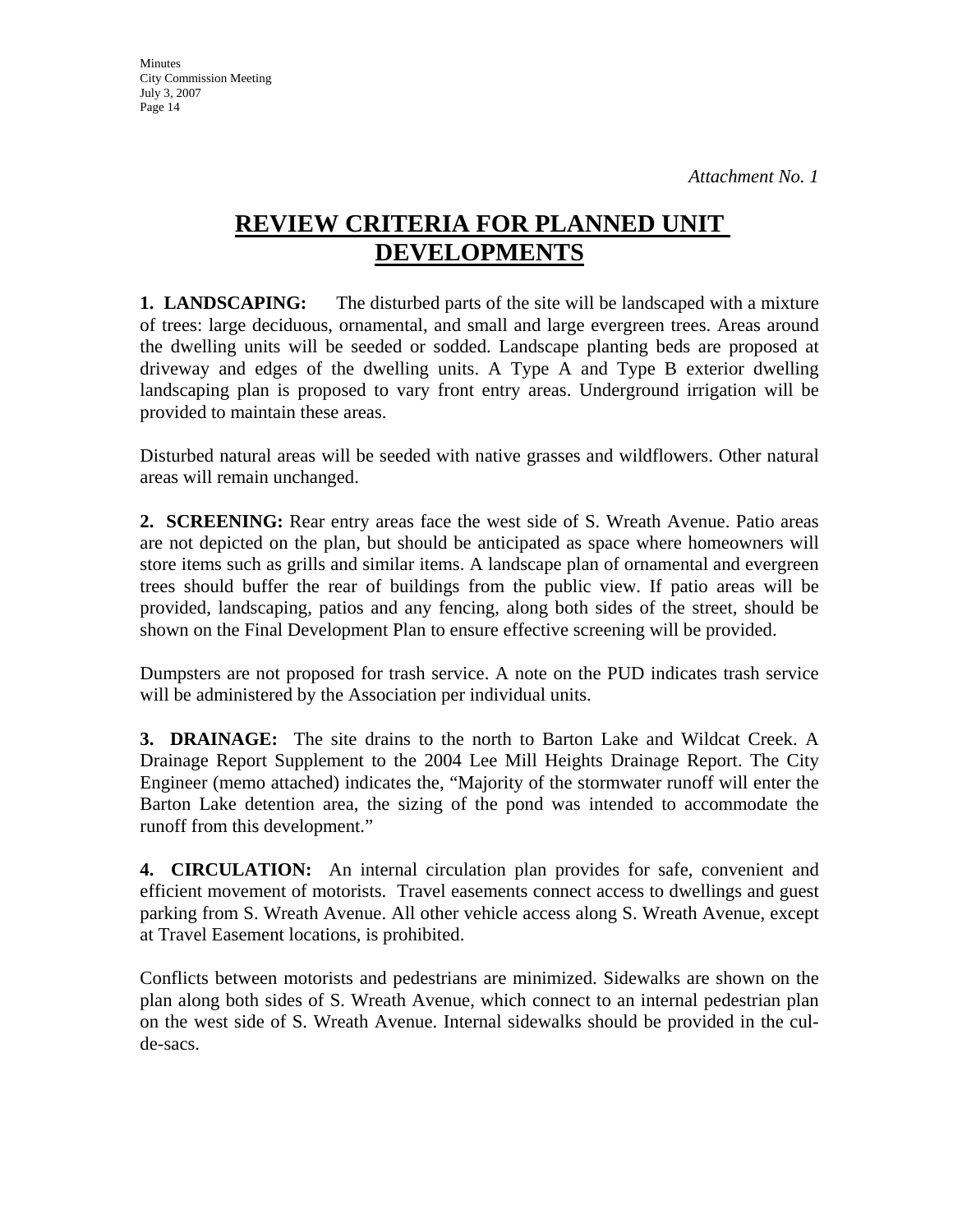*Attachment No. 1*

Two off-street parking spaces are proposed per dwelling unit, one in a garage and a second on the driveway. In addition, 76 quest parking spaces are proposed throughout the development. Travel easement driving lanes are 11 feet in width, or 22 feet in total width. On-street parking would block driving lanes.

Proposed townhome units consist of 208 total dwelling units. Each dwelling unit has two, two-bedroom units (104 two-bedroom units or 208 bedrooms), and two, three-bedroom units (104 three bedroom units or 312 bedrooms).

The Zoning Regulations would require 3 parking spaces per unit for two-bedroom units, or 312 off-street parking spaces, and 3.5 off-street parking spaces per three bedroom unit, or 364 parking spaces. A total of 676 parking spaces would be required.

If one parking space per bedroom was required, such as required in the M-FRO District east of KSU campus, 520 parking spaces would be required.

If each dwelling unit is considered as a single-family dwelling unit, then 2 off-street parking spaces are required per unit, which is the proposed number per unit in the PUD. Based on the number of dwelling units, 416 parking spaces are provided for the dwelling units plus 76 for guests, a total of 492 parking spaces. Off-street parking may be adequate. The PUD will have to be self-regulating to ensure adequate off-street parking spaces are available.

A Traffic Study Supplement to the 2004 Lee Mill Heights Traffic Study. The City Engineer (memo attached) indicates, "The developer will need to construct Wreath Avenue to continue the roadway that will meet our design standards for a street classified as a "Collector".

It's the opinion of City Administration a roadway connection needs to be provided to the adjacent property to the west of this development. If the property to the west of Lee Mill Village is developed then a connection that provides an east and west mobility will be necessary to Wreath Avenue to help reduce demands on Miller Parkway. A preliminary concept of the connector road is shown on the plat for a future phase of Lee Mill Village."

The applicant has shown an east west connection through Tract 4, which is part of the annexation and rezoning of Lee Mill Heights Addition, Unit Four. The applicant has not shown a concept for development on Tract 4, other than the possible street. Tract 4 is proposed to be R-3, Multiple- Family Residential District. A filed restrictive covenant limits net density on Tract 4 to no more than 11 dwelling units per net acre. As of the time of this writing, City Administration has recommended the east west street connection by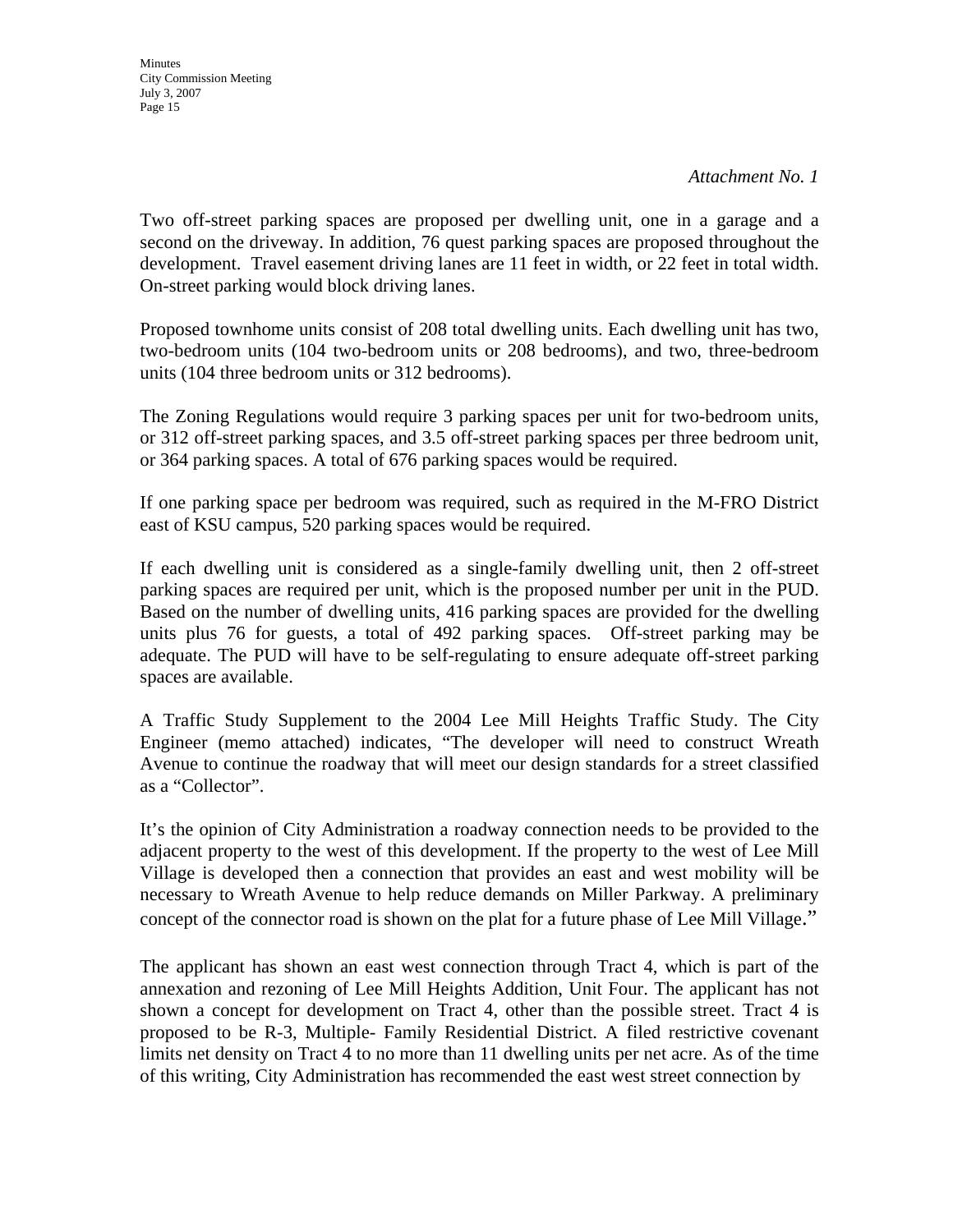*Attachment No. 1*

provided as platted in the Barton Place Addition, which abuts the northern boundary of Tract 4.

**5. OPEN SPACE AND COMMON AREA:** Approximately 20.6 acres of the 31 acre tract is open space, which will be owned and maintained by a home association.

**6. CHARACTER OF THE NEIGHBORHOOD:** The neighborhood is in a growth area of the community and consists of low density single-family residential neighborhood consisting primarily of detached single-family homes and a mixture of attached singlefamily homes and townhomes.

# **MATTERS TO BE CONSIDERED WHEN CHANGING ZONING DISTRICTS**

**1. EXISTING USE:** Agricultural land.

**2. PHYSICAL AND ENVIRONMENTAL CHARACTERISTICS:** The site is typical Flint Hills land form, with native grasses and mature trees. The site drains to the north to Wildcat Creek. Approximately one-half of the PUD is in the Conical Zone of the Manhattan Airport.

### **3. SURROUNDING LAND USE AND ZONING:**

**(a.) NORTH:** single-family detached dwelling units (Barton Place Addition); R District.

**(b.) SOUTH:** single-family dwellings (Lee Mill Heights Addition, Unit One, Two and Three), single-family attached (The Townhomes at Miller Ranch), and townhomes (Oaktree Townhomes Addition); R Single-Family Residential District and PUD.

**(c.) EAST:** undeveloped school district site, single-family lots: G-1 District and R District.

**(d.) WEST:** rural low density residential and grazing land: G-1 District.

**4. CHARACTER OF THE NEIGHBORHOOD:** The neighborhood is in a growth area of the community and consists of low density single-family residential neighborhood consisting primarily of detached single-family homes and a mixture of attached singlefamily homes and townhomes.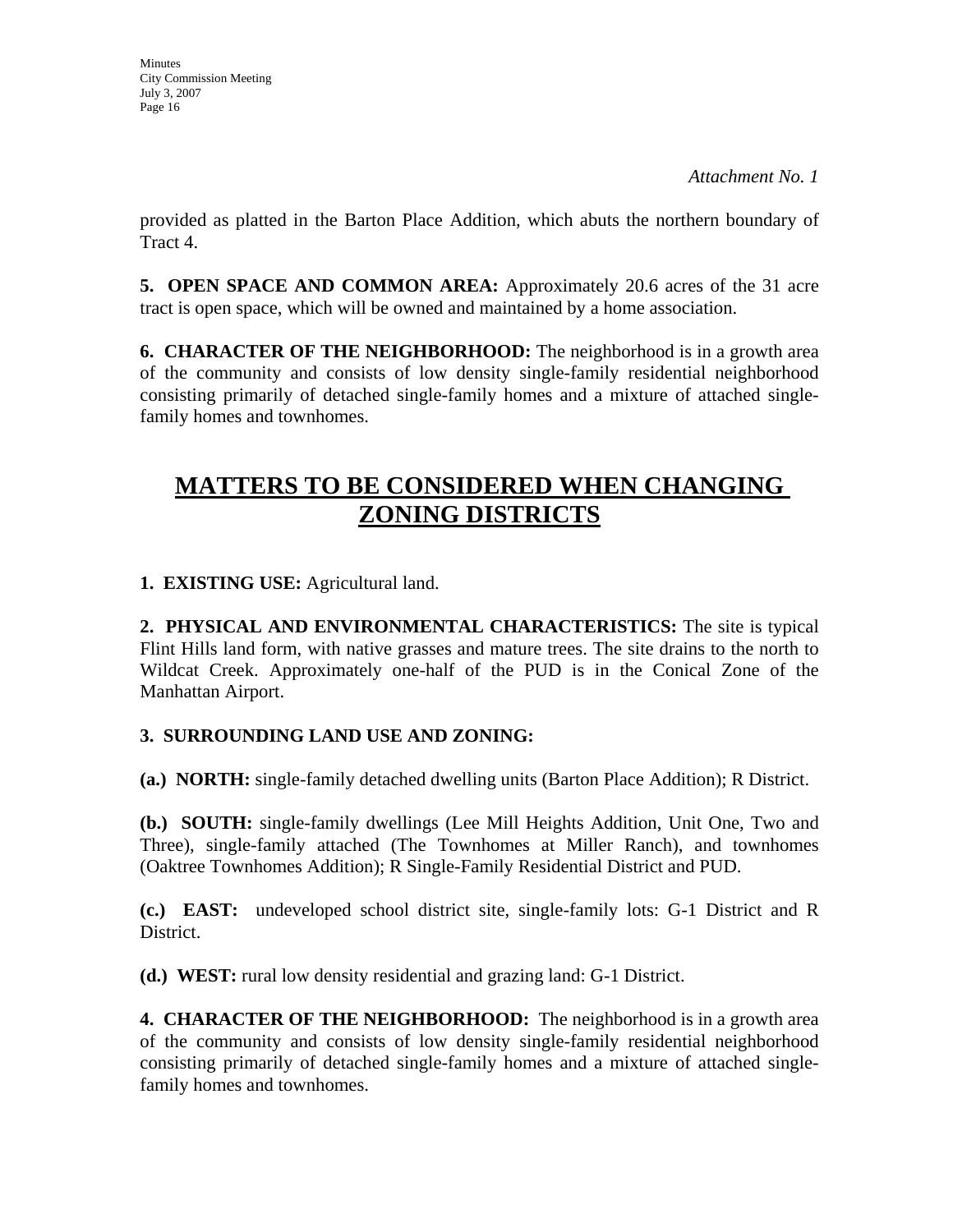**5. SUITABILITY OF SITE FOR USES UNDER CURRENT ZONING:** The site is County G-1 District and is suitable for agricultural uses, such as grazing.

**6. COMPATIBILITY OF PROPOSED DISTRICT WITH NEARBY PROPERTIES AND EXTENT TO WHICH IT MAY HAVE DETRIMENTAL AFFECTS:** The proposed use will add more traffic, light and noise to the growing residential neighborhood. Increases in all three are consistent with new low density residential growth.

**7. CONFORMANCE WITH COMPREHENSIVE PLAN:** The proposed PUD is shown on the Future Land Use map in the Southwest Planning Area as a combination of Residential Low Medium (RLM), and Preserved Open Space. A large portion of the site is in the Conical Zone of the Manhattan Regional Airport. The AO District will be added as an overlay district with the rezoning to those parts within the Conical Zone.

RLM policies include:

### **RLM 1: Characteristics**

*The Residential Low/Medium Density designation incorporates a range of single-family, single-family attached, duplex, and town homes, and in appropriate cases include complementary neighborhood-scale supporting land uses, such as retail, service commercial, and office uses in a planned neighborhood setting, provided they conform*  with the policies on Neighborhood Commercial Centers. Small-scale multiple-family *buildings and condominiums may be permissible as part of a planned unit development, or special mixed-use district, provided open space requirements are adequate to stay within desired densities.* 

### **RLM 2: Appropriate Density Range**

*Densities in the Residential Low/Medium designation range between less than one dwelling unit/acre up to 11 dwelling units per net acre.* 

### **RLM 3: Location**

*Residential Low/Medium Density neighborhoods typically should be located where they have convenient access and are within walking distance to community facilities and services that will be needed by residents of the neighborhood, including schools, shopping areas, and other community facilities. Where topographically feasible, neighborhoods should be bounded by major streets (arterials and/or collectors) with a direct connection to work, shopping and leisure activities.* 

### **RLM 4: Variety of Housing Styles**

*To avoid monotonous streetscapes, the incorporation of a variety of housing models and sizes is strongly encouraged in all new development.*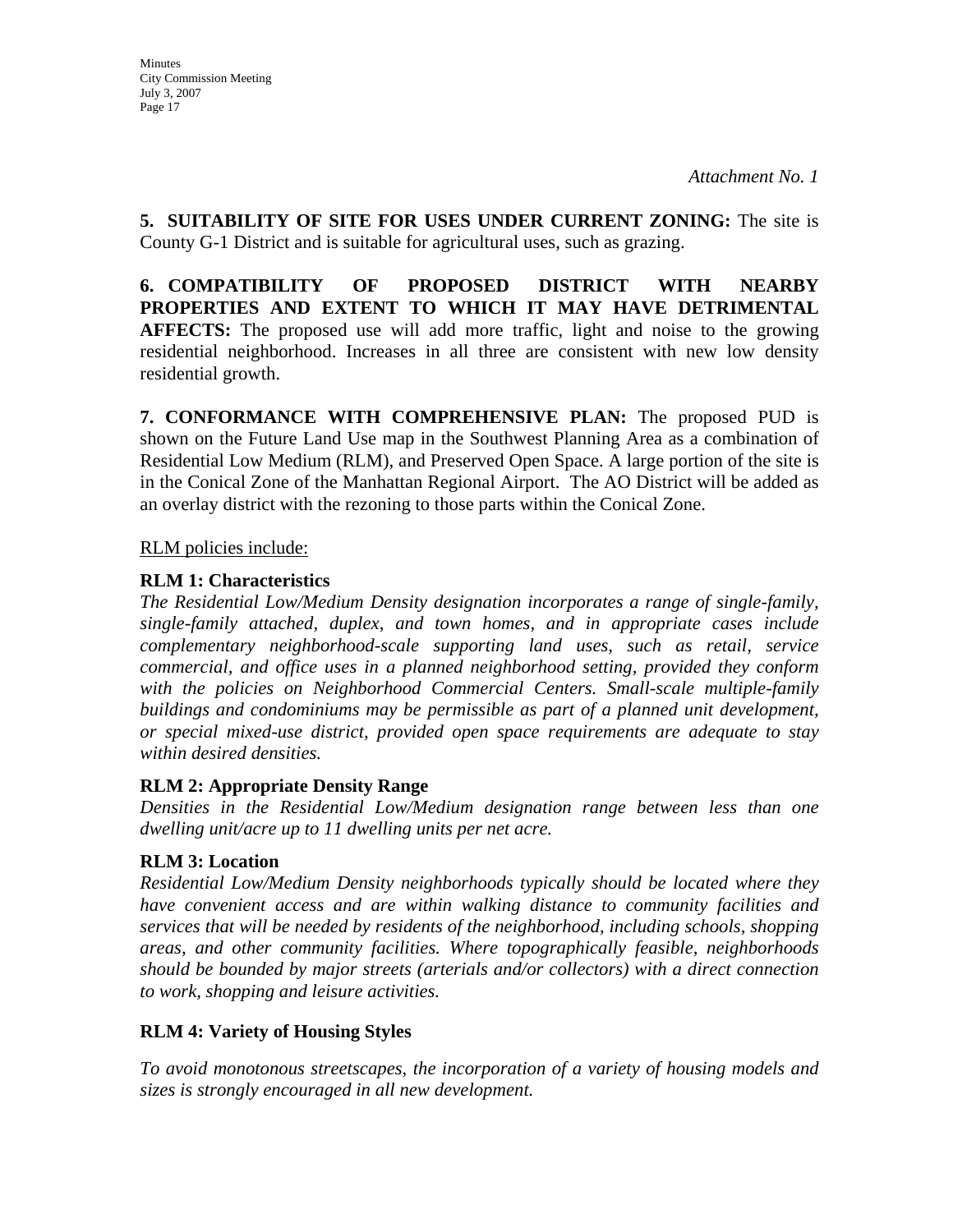Lee Mill Village PUD is 7.76 dwelling units per net acre.

#### Mobility and Transportation policies include:

**Page 8-1, Goal #1** is to *"Ensure that new development patterns facilitate safety, connectivity, and mobility for all modes of transportation in established and developing areas of the community".* 

### **Page 8-2, Policy MTO 3: Establish Interconnected Neighborhood Street and Sidewalk Patterns**

*"Neighborhood streets and sidewalks in both new and existing areas shall form an interconnected network, including vehicular, bicycle, and pedestrian routes within and between neighborhoods, in order to connect neighborhoods together and with other parts of the community and region. In particular, direct walkway and bicycle routes to schools and parks, employment and service centers, and other community facilities should be provided".* 

The Bicycle Master Plan for KSU and City of Manhattan provides policy guidance for bike facilities and routes. S. Wreath Avenue is designated as a bike route in the Bicycle Plan and bike route lanes should be provided.

Natural Resources and Environment Policies include:

### **NRE 1: Corridors, Buffers, and Linkages and Preserved Open Space**

*The City and County should use a variety of methods (both public and private) to facilitate the creation of a continuous, permanent, system of openspace corridors using natural features such as preserved open space areas, drainages, streams, and rivers to the extent possible. Corridors should be identified during the subdivision or master planning process and should be used to provide linkages within and between non-contiguous parks, environmentally sensitive and preserved open space areas, as well as neighborhoods and other development areas. Buffers can also be used to provide a transition between different intensities of uses. The current width and shape and other features of a naturally occurring corridor (such as a drainageway) should be preserved, in order to maintain its environmental integrity and avoid creating an "engineered" appearance.* 

Common area will maintain portions of the open spaces in natural conditions.

The PUD conforms to the Comprehensive Plan.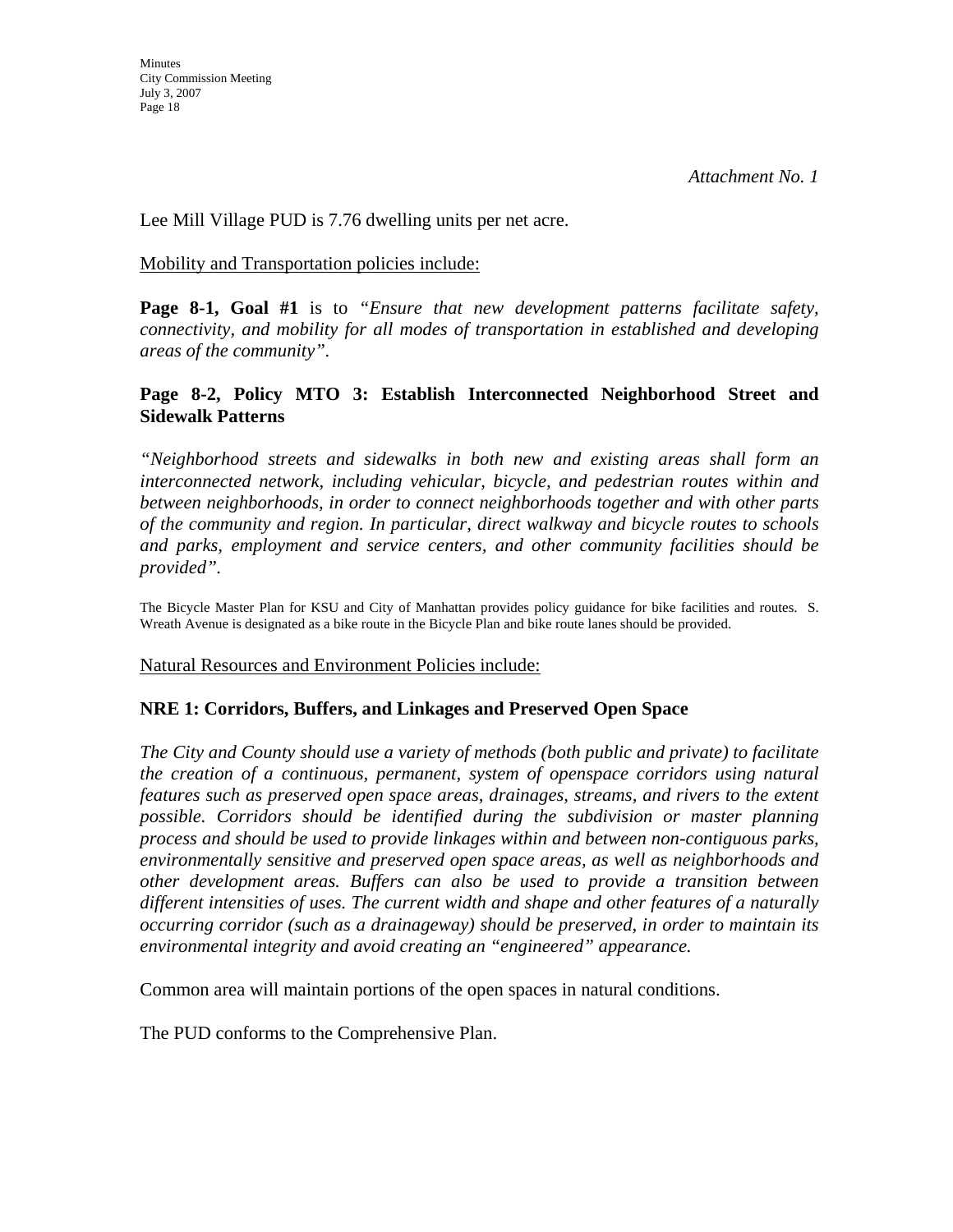**Minutes** City Commission Meeting July 3, 2007 Page 19

**8. ZONING HISTORY AND LENGTH OF TIME VACANT AS ZONED:** Vacant and zoned County G-1 District for approximately 30 years.

**9. CONSISTENCY WITH INTENT AND PURPOSE OF THE ZONING ORDINANCE:** The intent and purpose of the Zoning Regulations is to protect the public health, safety, and general welfare; regulate the use of land and buildings within zoning districts to assure compatibility; and to protect property values.

The PUD Regulations are intended to provide a maximum choice of living environments by allowing a variety of housing and building types; a more efficient land use than is generally achieved through conventional development; a development pattern that is in harmony with land use density, transportation facilities and community facilities; and a development plan which addresses specific needs and unique conditions of the site which may require changes in bulk regulations or layout.

The proposed PUD is consistent with the intent and purposes of the Zoning Regulations, and the intent of the PUD Regulations, subject to the conditions of approval.

**10. RELATIVE GAIN TO THE PUBLIC HEALTH, SAFETY AND WELFARE THAT DENIAL OF THE REQUEST WOULD ACCOMPLISH, COMPARED WITH THE HARDSHIP IMPOSED UPON THE INDIVIDUAL OWNER:** There appears to be no gain to the public that denial would accomplish, compared to the hardship to the owner.

**11. ADEQUACY OF PUBLIC FACILITIES AND SERVICES:** Adequate streets, sanitary sewer and water are available to serve the site.

### **12. OTHER APPLICABLE FACTORS:**

### **13. STAFF COMMENTS AND RECOMMENDATION:**

City Administration recommends approval of the proposed rezoning of Lee Mill Village from County G-1, General Agricultural District, to PUD, Residential Planned Unit Development District, with the following conditions:

- 1. Permitted uses shall include two hundred and eight (208) townhouse units.
- 2. Landscaping and irrigation shall be provided pursuant to a Landscaping Performance Agreement between the City and the owner, which shall be entered into prior to issuance of a building permit.
- 3. All landscaping and irrigation shall be maintained in good condition.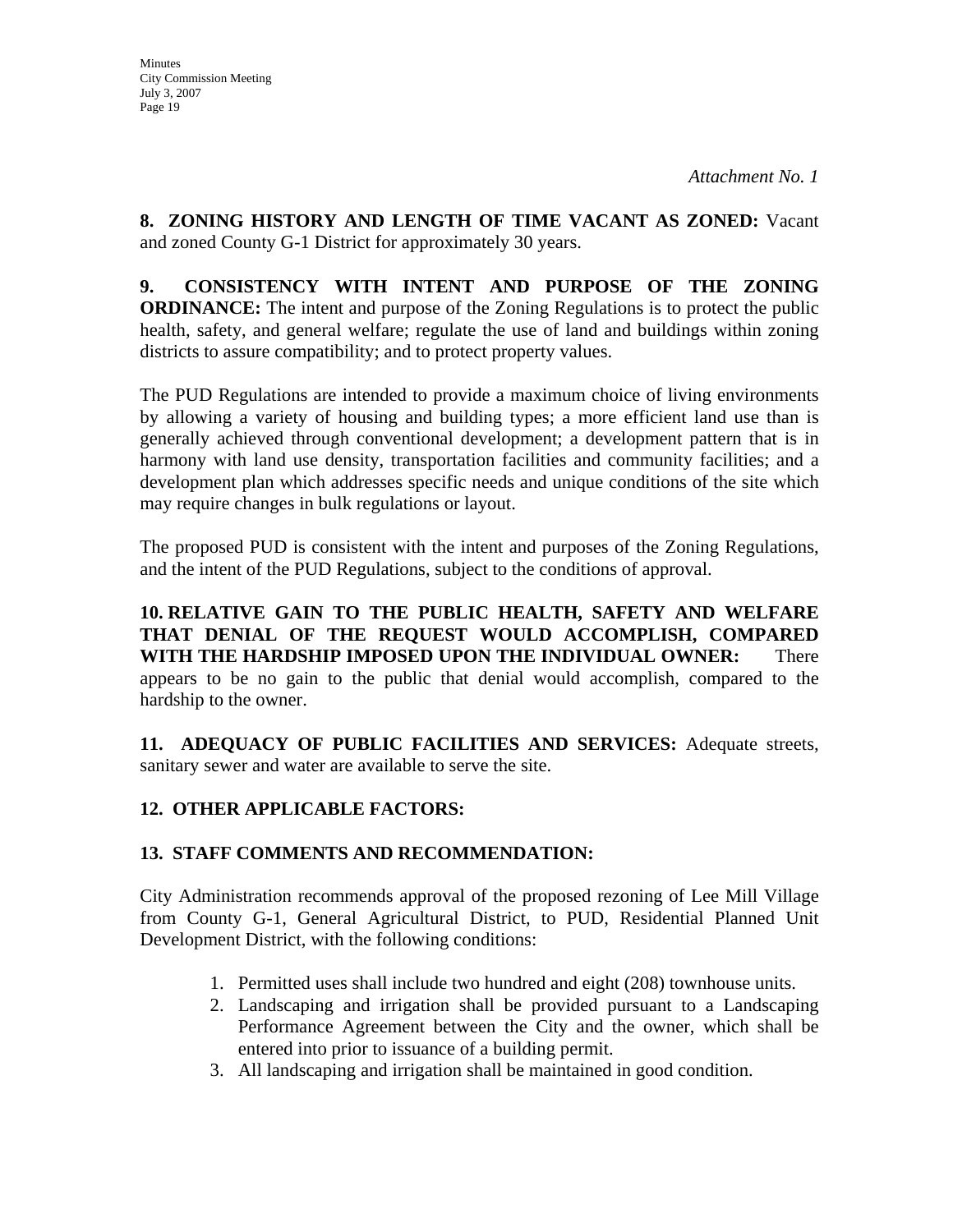- 4. Two ground entry signs shall be permitted, as proposed. Support columns, base and caps shall be constructed of masonry and cultured stone. Exempt signage described in Article VI, Section 6-104  $(A)(1),(2),(4),(5),(7)$  and  $(8)$ ; and Section 6-104 (B)(2), of the Manhattan Zoning Regulations shall also be permitted.
- 5. If patio areas are provided, the Final Development Plan shall show the patios, landscaping, and any fencing, along both sides of S. Wreath Avenue, to ensure effective buffering and/or screening is provided.
- 6. Lighting shall be a full cut-off design.

### **ALTERNATIVES:**

- 1. Recommend approval of the proposed rezoning of Lee Mill Village from County G-1, General Agricultural District, to PUD, Residential Planned Unit Development District stating the basis for such recommendation, with the conditions listed in the Staff Report.
- 2. Recommend approval of the proposed rezoning of Lee Mill Village from County G-1, General Agricultural District, to PUD, Residential Planned Unit Development District, and modify the conditions, and any other portions of the proposed PUD, to meet the needs of the community as perceived by the Manhattan Urban Area Planning Board, stating the basis for such recommendation, and indicating the conditions of approval.
- 3. Recommend denial of the proposed rezoning, stating the specific reasons for denial.
- 4. Table the proposed rezoning to a specific date, for specifically stated reasons.

### **POSSIBLE MOTION:**

The Manhattan Urban Area Planning Board recommends approval of the proposed rezoning of Lee Mill Village from County G-1, General Agricultural District, to PUD, Residential Planned Unit Development District, based on the findings in the staff report, with the six (6) conditions recommended by City Administration.

### **PREPARED BY:** Steve Zilkie, AICP, Senior Planner

**DATE:** May 17, 2007

07048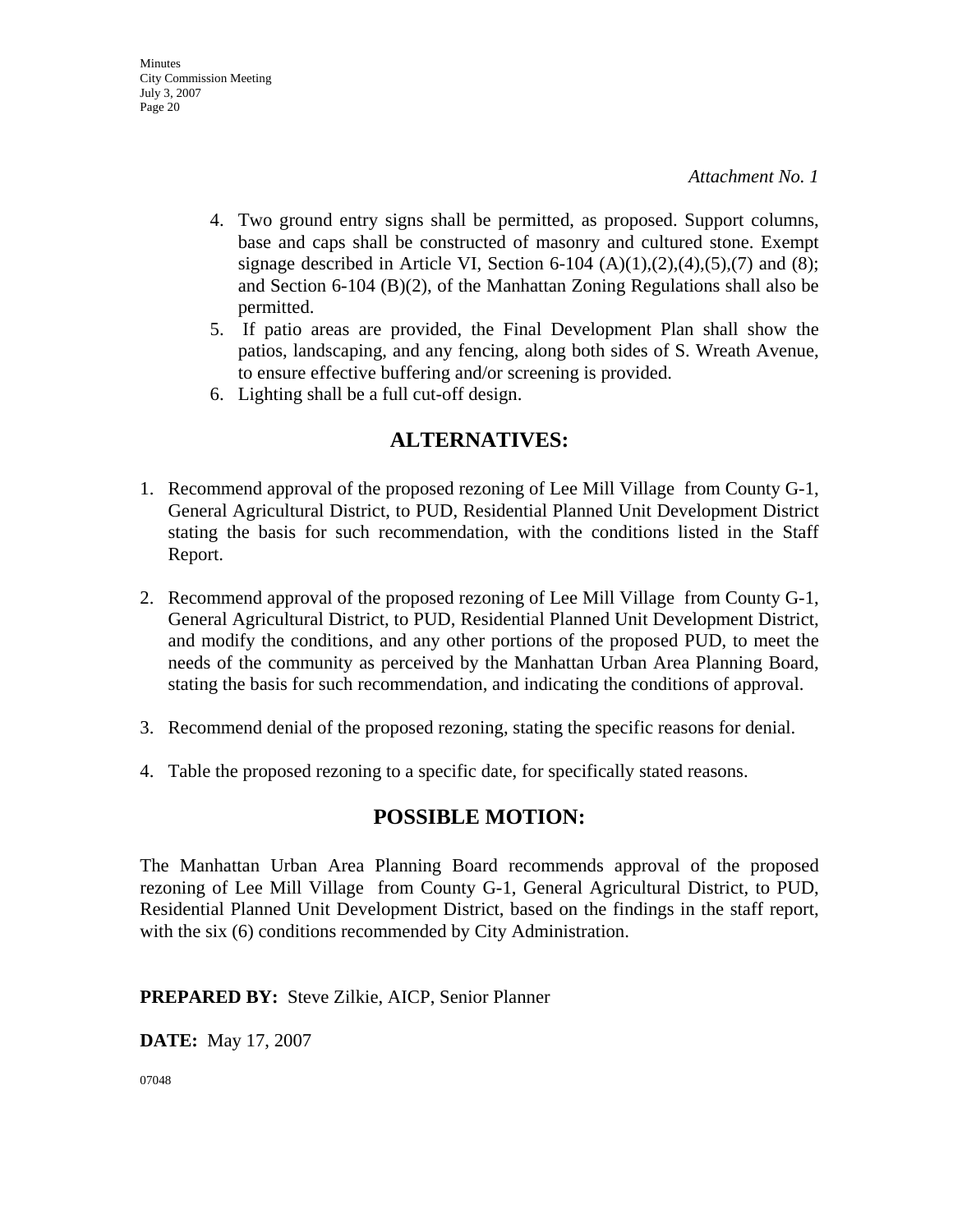**Minutes** 

*Attachment No. 2*

#### **STAFF REPORT**

**FROM:** County G-1, General Agricultural District.

**TO:** Tract 1: R-1, Single-Family Residential District, with AO, Airport Overlay District.

 Tract 2: R-3, Multiple-Family Residential District with AO, Airport Overlay District

 Tract 3: R-3, Multiple-Family Residential District with AO, Airport Overlay District.

Tract 4: R-3, Multiple-Family Residential District.

**APPLICANT/OWNER:** SSF Development, LLC - Roger Schultz.

**ADDRESS:** 1213 Hylton Heights Road, Manhattan, KS 66502.

**LOCATION:** Tracts 1-3 are generally located west of an extension of Miller Parkway and the existing Lee Mill Heights subdivisions. Tract 4 is approximately 2,000 feet north of the existing dead-end of S. Wreath Avenue and adjoins the southern boundary of proposed Barton Place Addition and the western boundary of existing Miller Ranch Addition, Unit Three.

**AREA:** Total: 121-acres: Tract 1 (100 acres); Tract 2 (10 acres); Tract 3 (5 acres); and, Tract 4 (6 acres).

### **DATE OF PUBLIC NOTICE PUBLICATION:** Monday, April 30, 2007

### **DATE OF PUBLIC HEARING: PLANNING BOARD:** Monday, May 21, 2007 **CITY COMMISSION:** Tuesday, June 19, 1007

**EXISTING USE:** Flint Hills land form, with field grasses and wooded draws.

**PHYSICAL AND ENVIRONMENTAL CHARACTERISTICS:** The site is rolling terrain, which slopes and drains to the north. Wooded areas are in drainage ravines.

Tracts 1, 2, and 3 are in the Conical Zone of Manhattan's Regional Airport, which requires that the AO, Airport Overlay District, be added to site. Future uses (structures and trees), which are within the limits of the Conical Zone may be required to obtain, and be granted, an Airport Compatible Use Permit prior to construction, planting or change to the structure or tree (*see below under CONSISTENCY WITH INTENT AND PURPOSE OF THE ZONING ORDINANCE for further information concerning the AO District*). Tract 4 is outside of the AO District.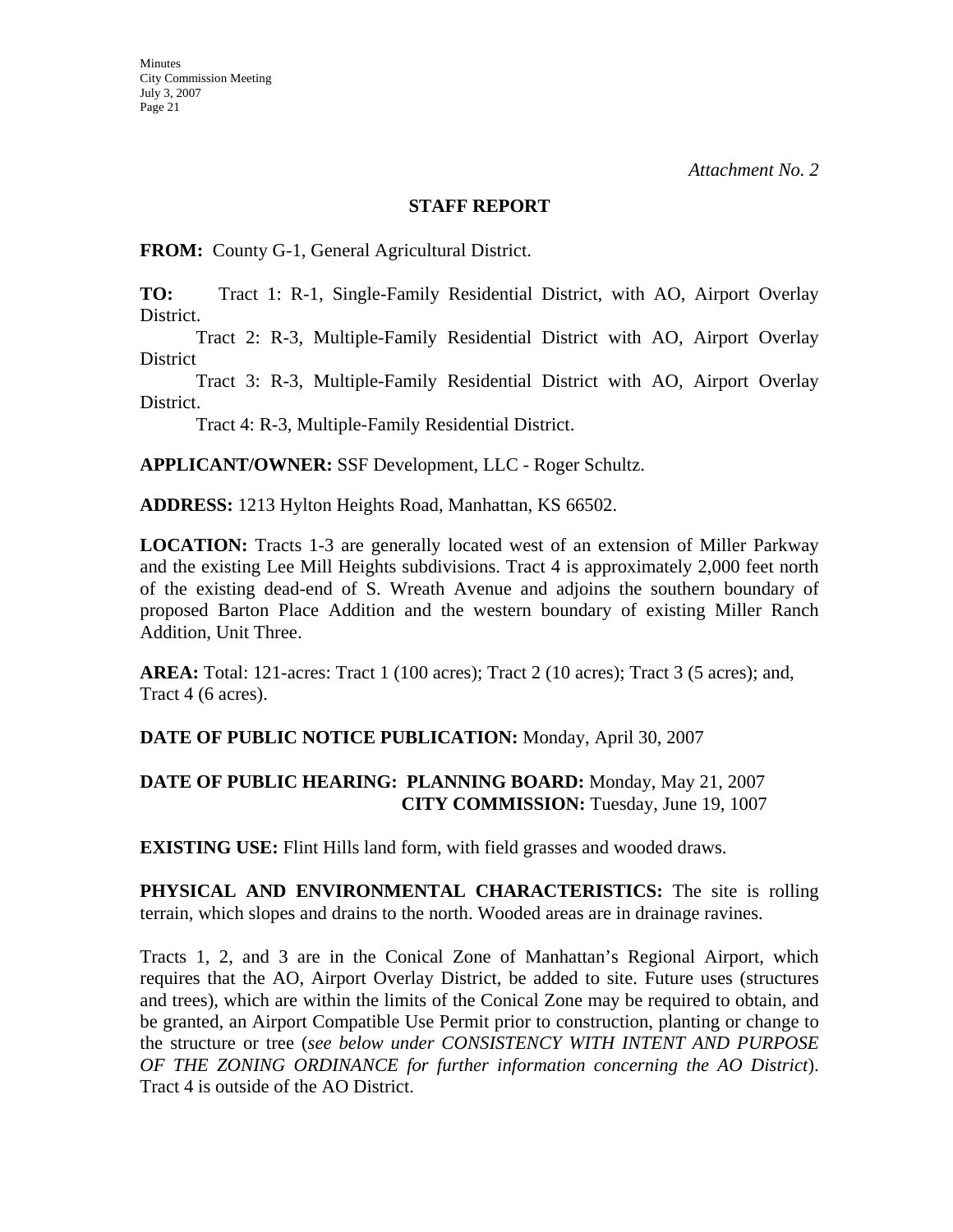### **SURROUNDING LAND USE AND ZONING:**

- **(1) NORTH:** Rural single-family residential; G-1 District.
- **(2) SOUTH:** Agricultural and steep slope; G-1 District.
- **(3) EAST:** Lee Mill Heights Additions, Units One, Two, and Three, proposed Lee Mill Village PUD; G-1 District (proposed PUD) and R, Single-Family Residential District.
- **(4) WEST:** Agricultural; G-1 District.

**GENERAL NEIGHBORHOOD CHARACTER:** The area is characterized as a developing westward growth corridor of the City with single-family development occurring in the Lee Mill Heights and Miller Ranch areas to the east. Further to the west along the Scenic Drive corridor is similar low density residential and neighborhood commercial. Low density rural single-family uses are to the north. Future similar low density development is expected to occur to the north and to the south.

**SUITABILITY OF SITE FOR USES UNDER CURRENT ZONING:** The site is suitable for general agricultural activities as currently zoned.

**COMPATIBILITY OF PROPOSED DISTRICT WITH NEARBY PROPERTIES AND EXTENT TO WHICH IT MAY HAVE DETRIMENTAL AFFECTS:** The site is in a growth corridor of the City. Increases in light, noise and traffic are expected, which should be similar to the same affects generated by nearby single-family subdivisions.

**CONFORMANCE WITH COMPREHENSIVE PLAN:** The proposed annexation site is shown on the Future Land Use map in the Southwest Planning Area as a combination of Residential Low Medium (RLM), and Preserved Open Space. A large portion of the site is in the Conical Zone of the Manhattan Regional Airport. The AO District will be added as an overlay district with the rezoning to those parts within the Conical Zone.

RLM policies include:

### **RLM 1: Characteristics**

*The Residential Low/Medium Density designation incorporates a range of single-family, single-family attached, duplex, and town homes, and in appropriate cases include complementary neighborhood-scale supporting land uses, such as retail, service commercial, and office uses in a planned neighborhood setting, provided they conform*  with the policies on Neighborhood Commercial Centers. Small-scale multiple-family *buildings and condominiums may be permissible as part of a planned unit development, or*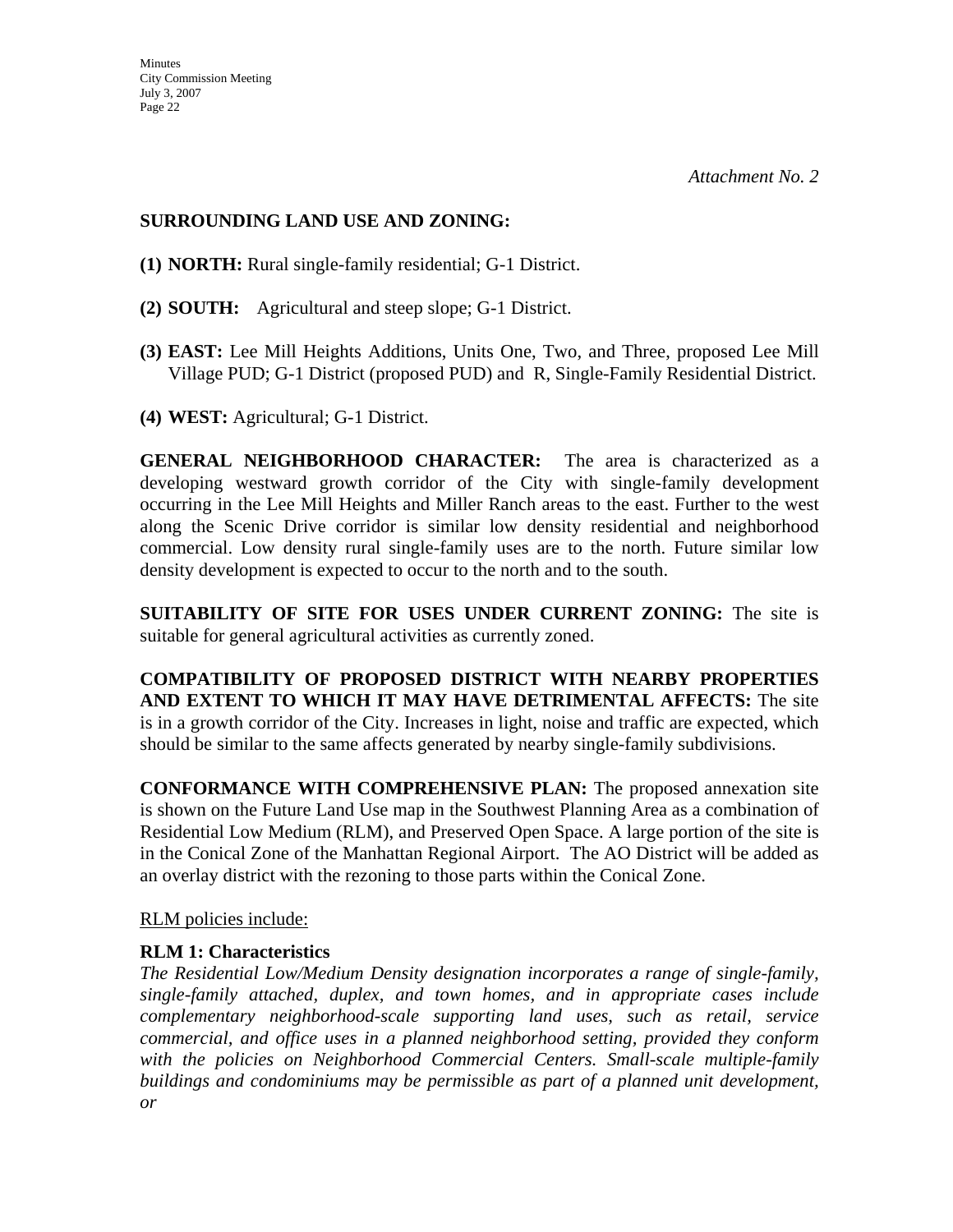**Minutes** City Commission Meeting July 3, 2007 Page 23

*special mixed-use district, provided open space requirements are adequate to stay within desired densities.* 

### **RLM 2: Appropriate Density Range**

*Densities in the Residential Low/Medium designation range between less than one dwelling unit/acre up to 11 dwelling units per net acre.* 

### **RLM 3: Location**

*Residential Low/Medium Density neighborhoods typically should be located where they have convenient access and are within walking distance to community facilities and services that will be needed by residents of the neighborhood, including schools, shopping areas, and other community facilities. Where topographically feasible, neighborhoods should be bounded by major streets (arterials and/or collectors) with a direct connection to work, shopping and leisure activities.* 

### **RLM 4: Variety of Housing Styles**

*To avoid monotonous streetscapes, the incorporation of a variety of housing models and sizes is strongly encouraged in all new development.* 

Based on a note on the Preliminary Plat, the proposed R-1 District net density is 2.29 dwelling units per net acre. Restrictive covenants, which have been filed by the owner, will limit density of the R-3 District lots to no more than 11dwelling units per net acre.

#### Mobility and Transportation policies include:

**Page 8-1, Goal #1** is to *"Ensure that new development patterns facilitate safety, connectivity, and mobility for all modes of transportation in established and developing areas of the community".* 

### **Page 8-2, Policy MTO 3: Establish Interconnected Neighborhood Street and Sidewalk Patterns**

*"Neighborhood streets and sidewalks in both new and existing areas shall form an interconnected network, including vehicular, bicycle, and pedestrian routes within and between neighborhoods, in order to connect neighborhoods together and with other parts of the community and region. In particular, direct walkway and bicycle routes to schools and parks, employment and service centers, and other community facilities should be provided".*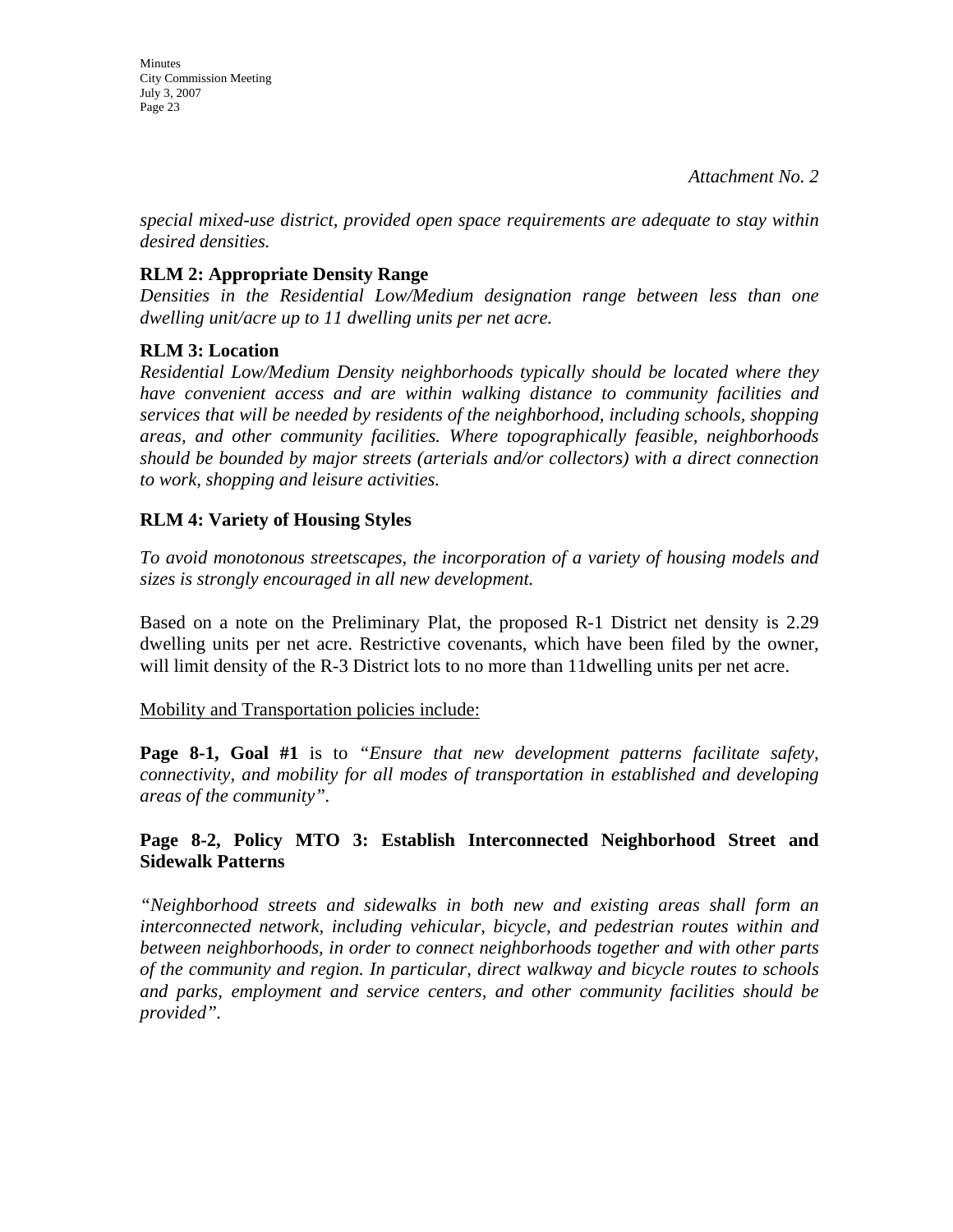*Attachment No. 2*

The Bicycle Master Plan for KSU and City of Manhattan provides policy guidance for bike facilities and routes. Miller Parkway is designated as a bike route in the Bicycle Plan and bike route lanes should be provided.

Natural Resources and Environment Policies include:

### **NRE 1: Corridors, Buffers, and Linkages and Preserved Open Space**

*The City and County should use a variety of methods (both public and private) to facilitate the creation of a continuous, permanent, system of openspace corridors using natural features such as preserved open space areas, drainages, streams, and rivers to the extent possible. Corridors should be identified during the subdivision or master planning process and should be used to provide linkages within and between non-contiguous parks, environmentally sensitive and preserved open space areas, as well as neighborhoods and other development areas. Buffers can also be used to provide a transition between different intensities of uses. The current width and shape and other features of a naturally occurring corridor (such as a drainageway) should be preserved, in order to maintain its environmental integrity and avoid creating an "engineered" appearance.* 

### **NRE 4: Environmentally Sensitive Areas: Wildlife Habitat and Corridors, Wetlands, Riparian Areas and Prairie Ecosystems**

*The Urban Area is home to a variety of environmentally sensitive areas, including: Wildcat Creek, the Big Blue and Kansas Rivers, numerous secondary stream corridors, drainage areas, and wetlands, as well as prairie ecosystems. In addition to their scenic quality, these areas provide other benefits, such as water quality enhancement and flood control, potential ecotourism, and also serve as important wildlife habitat. The City and County shall work to ensure that development impacts upon these areas are minimized.* 

An existing pond is shown on the Comprehensive Plan map as a possible wetland, which is shown on the Preliminary Plat within Tract 1and set aside in Conservation Easement. Steep slopes shown on the Preliminary Plat, which are along the southern boundary of the Preliminary Plat, are in Conservation Easements. Drainage ways are proposed to be in Drainage Easements.

The proposed rezonings conform to the Comprehensive Plan.

**ZONING HISTORY AND LENGTH OF TIME VACANT AS ZONED:** The site has remained vacant and used for agricultural purposes for an undetermined length of time.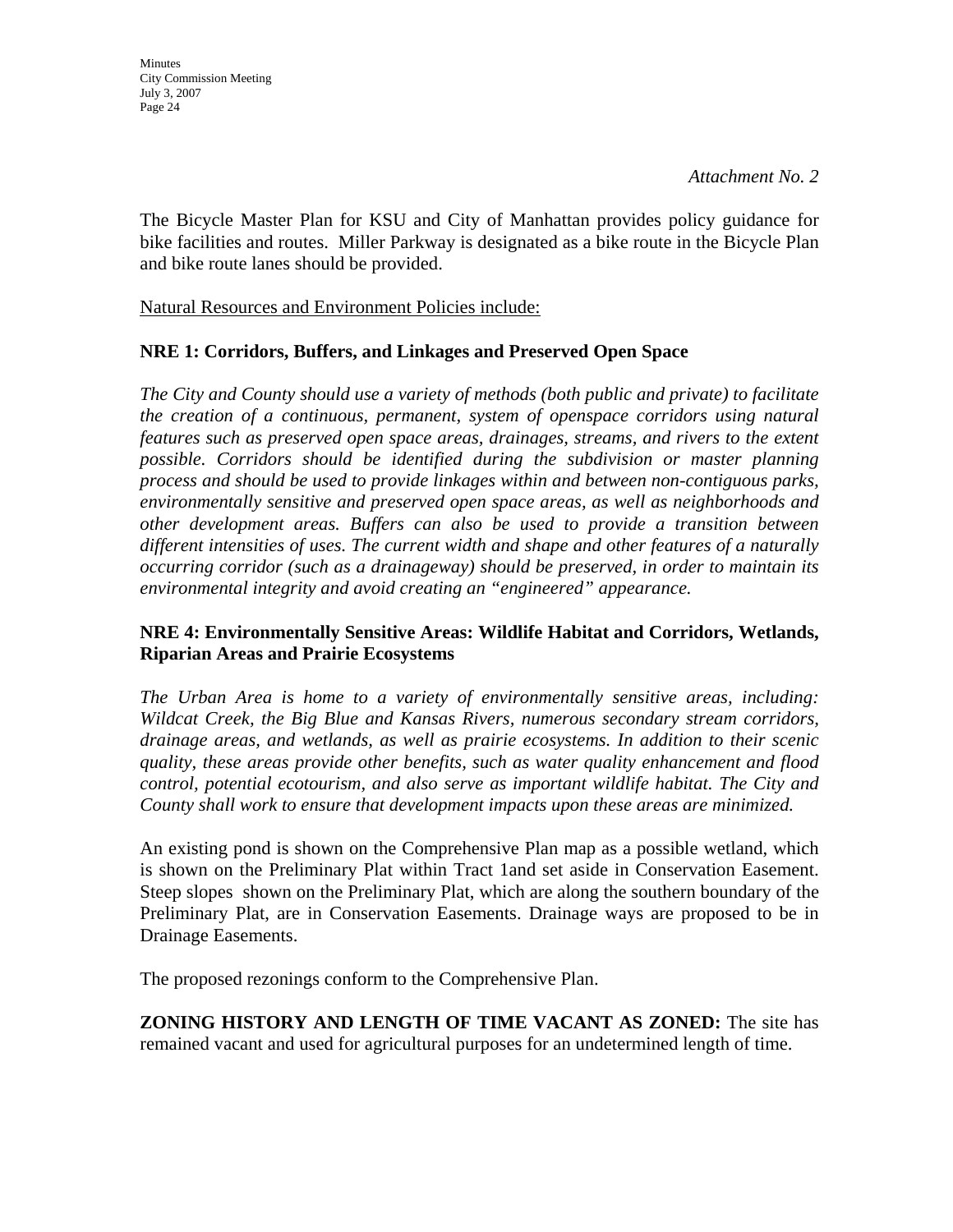**CONSISTENCY WITH INTENT AND PURPOSE OF THE ZONING ORDINANCE:** The intent and purpose of the Zoning Regulations is to protect the public health, safety, and general welfare; regulate the use of land and buildings within zoning districts to assure compatibility; and to protect property values.

The R-1 District is designed to provide a dwelling zone at a density no greater than one (1) attached dwelling units per 6,500 square feet. The proposed R-1 District is sufficient in area for the proposed district.

The R-3 District is designed to provide a dwelling zone at a density no less than one (1) dwelling unit per 1,000 square feet. The proposed R-3 Districts are sufficient in area for the multiple-family district. The R-3 District would allow greater than 19-dwelling units per net acre. Restrictive covenants will limit the total number of units to no more than 11 dwelling units per net acre. The net density is at the upper end, but within the RLM category.

The AO District "is intended to promote the use and development of land in a manner that is compatible with the continued operation and utility of the Manhattan Municipal Airport so as to protect the public investment in, and benefit provided by the facility to the region. The district also protects the public health, safety, convenience, and general welfare of citizens who utilize the facility or live and work in the vicinity by preventing the creation or establishment of obstructions or incompatible land uses that are hazardous to the airport's operation or the public welfare."

The site is partially within the Conical Zone, which is, in general terms, established as an airspace that extends outward and upward in relationship to the Airport and is an approach zone height limitation on the underlying land. Future uses (structures and trees, existing and proposed) in the AO District may be required to obtain an Airport Compatible Use Permit, unless circumstances indicate that the structure or tree has less than 75 vertical feet of height above the ground and does not extend above the height limits prescribed for the Conical Zone.

**RELATIVE GAIN TO THE PUBLIC HEALTH, SAFETY AND WELFARE THAT DENIAL OF THE REQUEST WOULD ACCOMPLISH, COMPARED WITH THE HARDSHIP IMPOSED UPON THE APPLICANT:** There appears to be no relative gain to the public, which denial would accomplish. The AO District requires that future uses be reviewed in order to protect airspace. The Preliminary Plat of the proposed Lee Mill Addition Unit Four shows the AO District. No adverse impacts to the public are expected. There may be a hardship to the applicant if the rezoning is denied.

**ADEQUACY OF PUBLIC FACILITIES AND SERVICES:** The site can be served by public improvements, including street, water, fire service and sanitary sewer.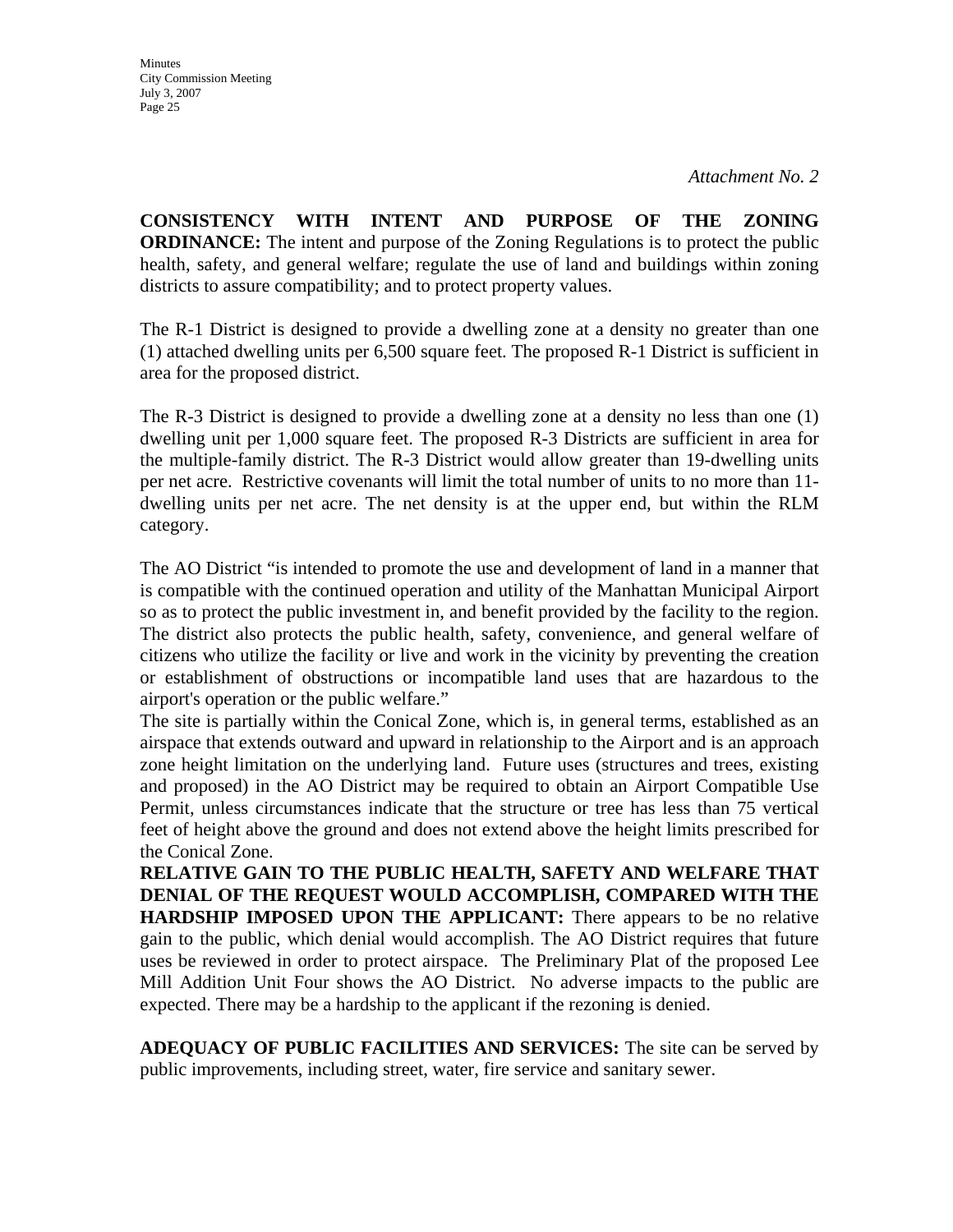**Minutes** City Commission Meeting July 3, 2007 Page 26

**OTHER APPLICABLE FACTORS:** The Preliminary Plat must address the requirements of the three zoning districts, Comprehensive Plan, and Subdivision Regulations. The Manhattan Parks and Recreation Advisory Board has discussed the possibility of public park land in the Lee Mill Heights area; however, no final decision has been made regarding location. Options include either of the two R-3 District lots or a larger tract to the west of Lee Mill heights Unit Four.

**STAFF COMMENTS:** The applicant has filed restrictive covenants limiting net density to the upper end of the RLM category, which is consistent with the Comprehensive Plan.

City Administration recommends approval of the rezoning of the proposed Lee Mill Heights Addition Unit Four from County G-1, General Agricultural District, to R-1, Single-Family Residential District, with AO, Airport Overlay District; R-3, Multiple-Family Residential District, with AO, Airport Overlay District; and, R-3, Multiple-Family Residential District.

### **ALTERNATIVES:**

- 1. Recommend approval of the rezoning of the proposed Lee Mill Heights Addition Unit Four from County G-1, General Agricultural District, to R-1, Single-Family Residential District, with AO, Airport Overlay District; R-3, Multiple-Family Residential District, with AO, Airport Overlay District; and, R-3, Multiple-Family Residential District, stating the basis for such recommendation.
- 2. Recommend denial of the proposed rezoning, stating the specific reasons for denial.
- 3. Table the proposed rezoning to a specific date, for specifically stated reasons.

### **POSSIBLE MOTION:**

The Manhattan Urban Area Planning Board recommends approval of the rezoning of the proposed Lee Mill Heights Addition Unit Four from County G-1, General Agricultural District, to R-1, Single-Family Residential District, with AO, Airport Overlay District; R-3, Multiple-Family Residential District, with AO, Airport Overlay District; and, R-3, Multiple-Family Residential District, based on the findings in the Staff Report .

**PREPARED BY:** Steve Zilkie, AICP, Senior Planner **DATE:** May 16, 2007 07040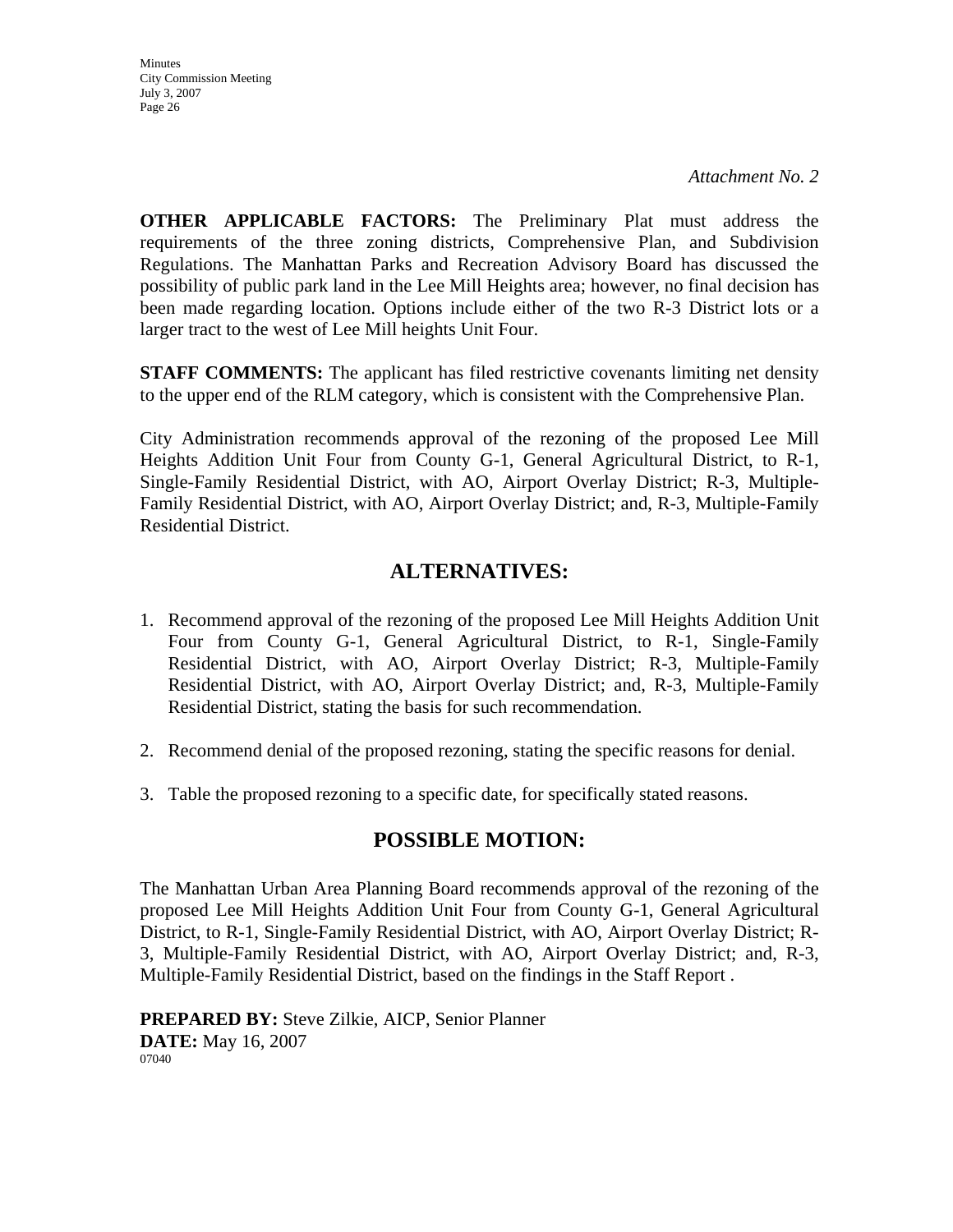*Attachment No. 3* 

#### **STAFF REPORT**

### **APPLICATION TO REZONE PROPERTY TO PLANNED UNIT DEVELOPMENT DISTRICT**

### **BACKGROUND**

**FROM:** R, Single-Family Residential District.

**TO:** PUD, Residential Planned unit Development District.

**OWNER/APPLICANT:** Cedar Hills Development, Inc. - Frank Tillman.

**ADDRESS:** 1328 Sharingbrook Drive, Manhattan KS 66503.

**DATE OF PUBLIC NOTICE PUBLICATION:** Monday, April 30, 2007.

#### **DATE OF PUBLIC HEARING: PLANNING BOARD:** Monday, May 21, 2007. **CITY COMMISSION:** Tuesday, June 19, 2007.

**LOCATION:** generally located south of Wildcat Creek Golf & Fitness, and approximately 950 feet west of that portion of Amherst Avenue.

AREA: Approximately 60 acres.

**PROPOSED USES:** Single-Family Residential.

The annexation, rezoning, and platting of Barton Place Addition were approved in 2006. The applicant verbally advised City Administration that special assessments were too high due to improvement costs. The Final Plat was not filed at the request of the applicant. The applicant met with City Administration in 2007 and proposed the Barton Place PUD.

**PROPOSED BUILDINGS AND STRUCTURES:** Eight (8) up-scale single-family residential dwellings constructed subject to Covenants (attached) and approval of individual sites with submittal of a Final Development Plan. Lot sizes range from 2.5 acres to 7 acres with the majority in the 3-4 acre size. Net density is less than one (1) dwelling per net acre, or .14 dwelling units per net acre.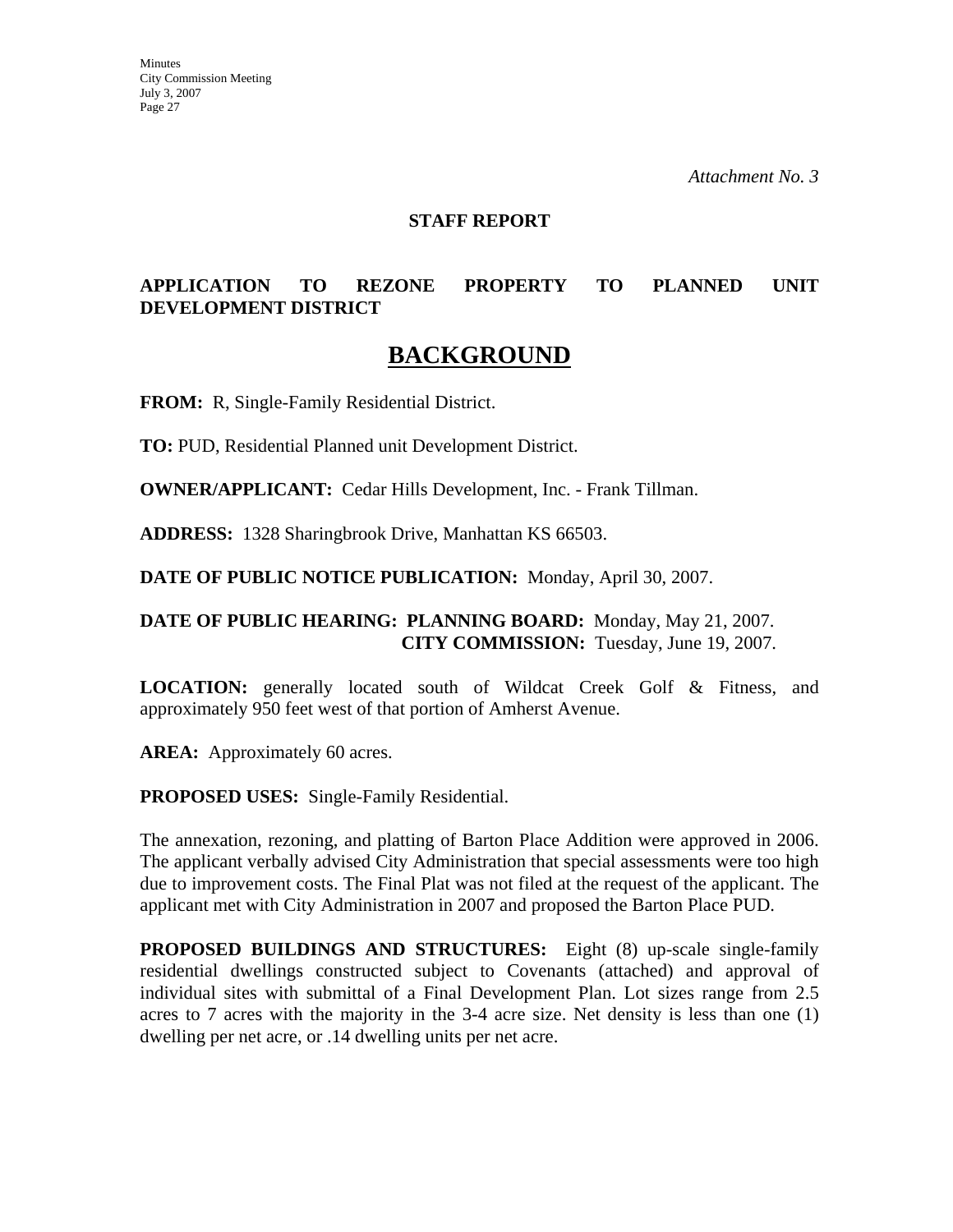Specific building floor plans and elevations, as well as landscape plans, will be considered as a part of a Final Development Plan. General descriptions of buildings are described in the Architectural Standard and Construction Regulations of Barton Place (attachment), pages 3-7. Common area will be owned and maintained by a home association (attachment).

### **PROPOSED LOT COVERAGE**

| Use                                                     | Acres | <b>Percentage</b> |
|---------------------------------------------------------|-------|-------------------|
| Residential and common area                             | 56.80 | 94%               |
| Right-of-way<br>Travel<br>and<br>Easement.              | 3.88  | 6%                |
| <b>Expected Coverage</b>                                |       |                   |
| <b>Buildings</b>                                        | 1.20  | 2%                |
| Driveways                                               | 0.40  | 1%                |
| Public and Private Streets and 2.41<br><i>Sidewalks</i> |       | 4%                |
| Open Space/Common Areas                                 | 46.81 | 77%               |
| <b>Active Recreational</b>                              | 9.86  | 16%               |

**PROPOSED SIGNS:** None. Exempt signs will be allowed, such as address numerals and real estate signs, which are added as condition of approval.

**PROPOSED LIGHTING:** Street lights and typical single-family residential lights.

# **REVIEW CRITERIA FOR PLANNED UNIT DEVELOPMENTS**

**1. LANDSCAPING:** Individual home lots will be landscaped.

**2. SCREENING:** Not required and none is proposed.

**3. DRAINAGE:** The site drains from the south to the north to Wildcat Creek through drainage ravines. The storm drainage plan also proposes Barton Lake for retention of storm water. Storm water from proposed subdivisions to the north in the Lee Mill Heights area will drain to the lake.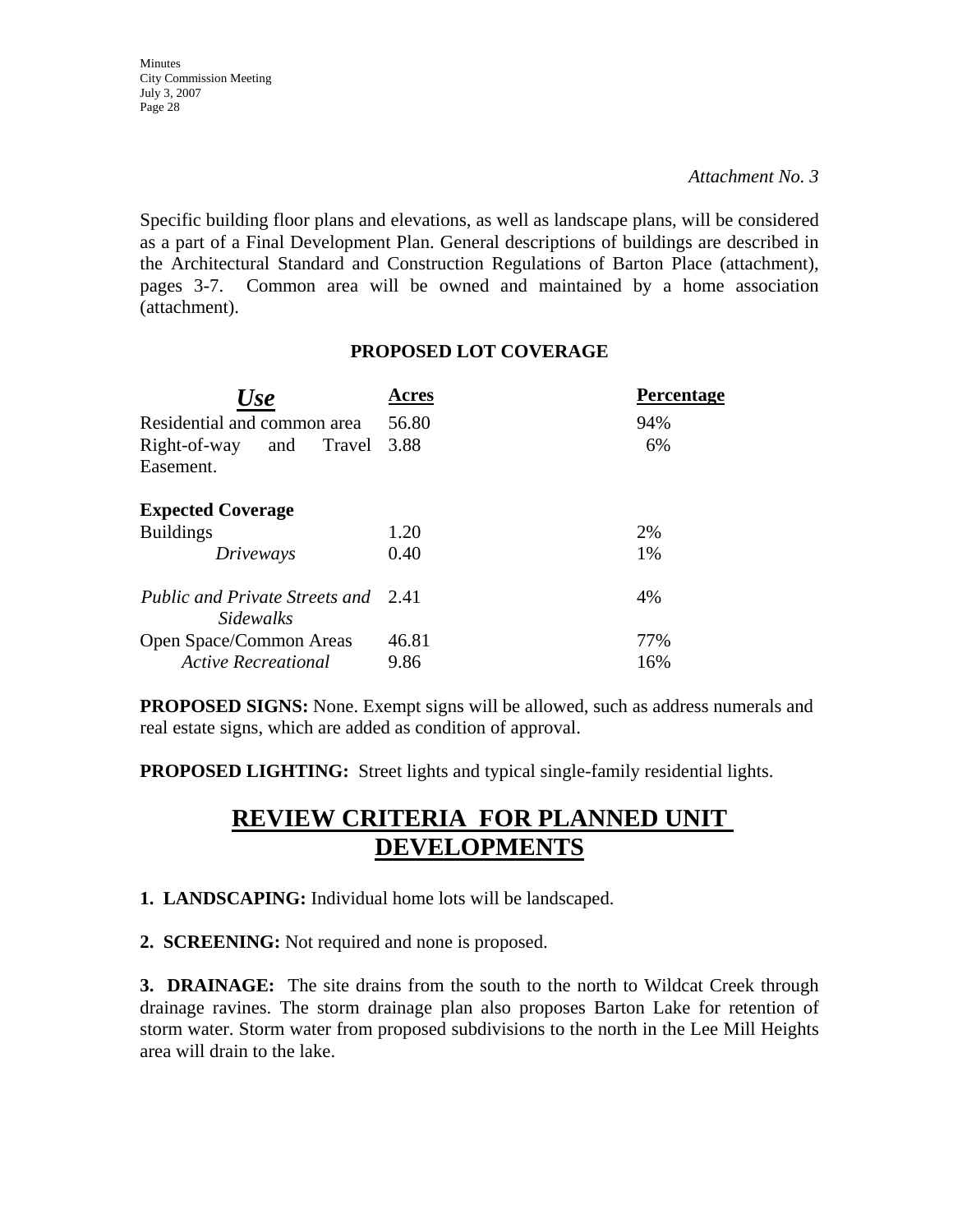A Drainage Study was submitted for the original subdivision, which was previously reviewed by the City Engineer (attachment), with the following comments:

"The developer's consultant prepared a drainage analysis that included this proposed development. The drainage analysis did not have any recommendations or specific design details of the lake or outflow control structures that satisfied the Storm Water Management Master Plan (SWMMP) for this drainage basin.

The Final Plat was approved subject to conditions of approval associated with the Preliminary Plat, both of which remain applicable with the PUD (staff comments in italics):

- 1. The applicant's consultant shall complete all tasks as stated in the conclusion of the drainage report that the lake will provide the necessary detention. *Tasks will have to be completed with the submittal of street and storm water plans, subject to approval by the Public Works Department.*
- 2. The applicant shall determine if Corps of Engineer permitting is required for the proposed lake prior to submittal of the Final Plat and provide a written documentation regarding the permit. *The applicant contracted with Terracon Consulting Engineers & Scientists (attached), who prepared a Preliminary Jurisdictional Determination for Barton Lake. The document has been submitted to the Corps of Engineers for review. The Preliminary Jurisdictional Determination permit may be necessary. Wetlands associated with Barton Place Addition will be subject to the requirements of the Corps of Engineers.*

In addition, City Administration prepared an Agreement Creating a Restrictive Covenant on Real Estate concerning maintenance of Barton Lake and the dam between the City and Cedar Hills development Corporation. The Agreement was to be filed with the Final Plat.

**4. CIRCULATION:** Street access will be from extensions of proposed Silverleaf Circle, Hemlock Avenue, and future Wreath Avenue. Three lots will be accessed from Wreath Avenue, which is otherwise restricted, and a Travel Easement, Dobenin Place. Sidewalk is required and will be provided on both sides of Wreath Avenue, a collector street. Sidewalk is not proposed along the Travel Easement.

Travel easement driving lanes are 11 feet in width, or 22 feet in total width. The private street will not be constructed to City standards (see City Engineer's memo). The Travel Easement is proposed to be gated at the entrance off Wreath Avenue. No details are provided with the PUD. The gate must be reviewed and approved by emergency service providers, prior to construction.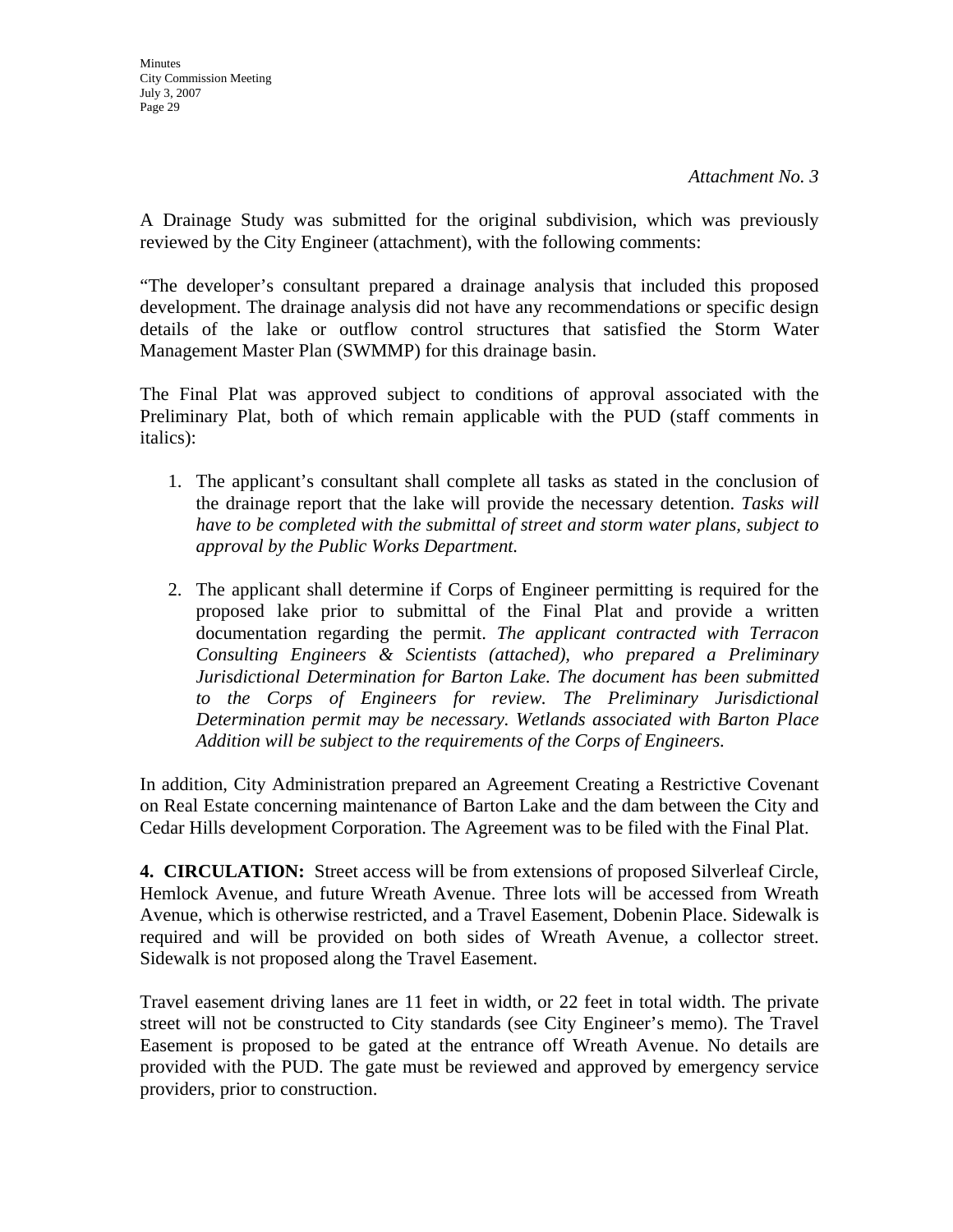**Minutes** City Commission Meeting July 3, 2007 Page 30

The maximum dead-end length of cul-de-sac is 600-feet in length. Proposed Dobenin Place is 1,281 feet in depth. Fire hydrants will be spaced according to the requirements of the Fire Department. Cul-de-sac depths were varied with the original Preliminary Plat of Barton Place. Previous findings included and are still applicable:

1) *Granting of the variation will not be detrimental to the public health, safety or general welfare or be injurious to adjacent property*. The depth of the cul-de-sacs is greater than the maximum dead-end length of 600-feet. Fire hydrants are placed at 300 foot intervals, as suggested by the Manhattan Fire Department, rather than standard 400 foot spacing interval. A traffic island in the eyebrow cul-de-sac will prohibit backing movements onto the collector streets.

(2) *There are unique physical characteristics of the property for which the variation is sought and not generally applicable to other property*. Streets follow the natural contours and bank of the proposed lake. Terrain prohibits alternative street layout configurations.

*(3) Due to the unique physical characteristics of the property, its shape or topography, an unnecessary hardship to the subdivider would result, as distinguished from a mere inconvenience, and such hardship is not based solely on economics*. Same as No. 2.

(4) *No provision of any zoning regulations, other regulation, ordinance, or the Comprehensive Plan would be varied*. No other provisions are varied.

A Traffic Impact Study, consistent with the requirements of the City's Manhattan Area Transportation Strategy, was submitted for the Preliminary Plat, and was updated with the PUD submittal (attachment). The original study was reviewed and accepted by the City Engineer (attachment), who had additional comments concerning extension of Wreath Avenue, "City Administration had requested that supplemental study be completed by the developer for a Wreath Connection revision to the 2002 plan that was developed. The report provided basic information about the grade and profile of the future Wreath connection. The Wreath extension can be designed and built to meet our current standards in terms of sidewalks on both sides and maximum grades. The report indicated that the developer is willing to pay a substantial amount of the cost for the construction of Wreath Avenue because of the direct benefit to this subdivision on saving the current dry lake as an amenity to the subdivision. City Administration accepts the transportation impact study report and supplemental Wreath Connection Study without exception." The February 7, 2007, Traffic Study indicates minimal impact on the surrounding street system due to the 8 single-family lots the PUD will create.

In addition, the applicant proposes to construct Wreath Avenue only to the intersection of Wreath Avenue and Hemlock Avenue. The construction of Wreath Avenue beyond the intersection of Hemlock Avenue and Wreath Avenue is no longer needed to serve any lots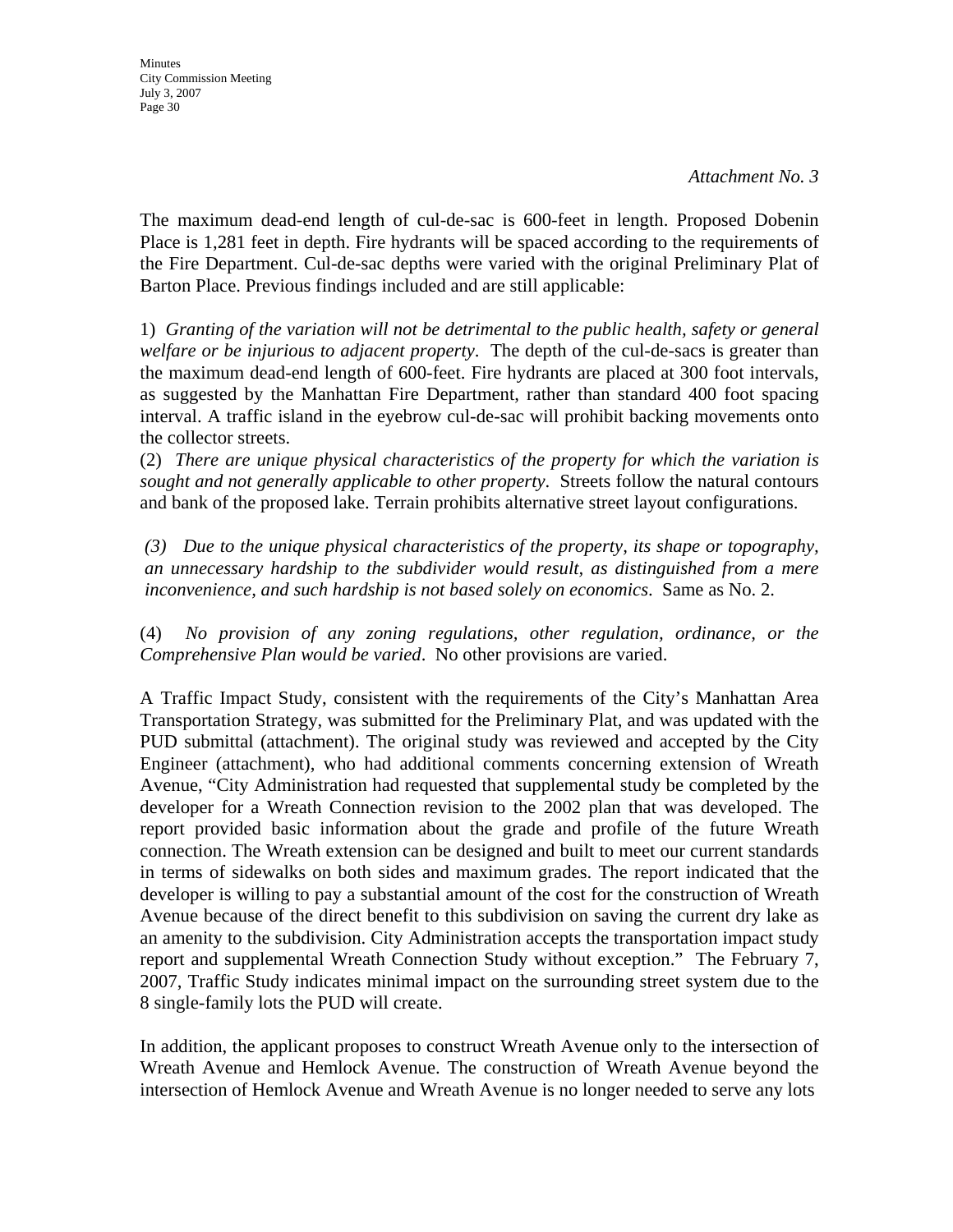*Attachment No. 3* 

in the PUD. Right-of-way will be platted to the north boundary of the PUD for future construction of Wreath Avenue. City Administration has accepted this change; however, the extension of the public street to the west should be dedicated in a form similar to platted Dobenin Drive.

The Final Plat dedicated a public street, Dobenin Drive to the western boundary of the subdivision. The PUD eliminates the street. The Manhattan Urban Area Subdivision Regulations indicate in Article X, Subdivision Layout Standards that, *In order to promote connectivity to adjacent properties, every plat shall provide multiple access points, to the greatest extent possible. Streets in a proposed subdivision must connect, where feasible, to existing streets in abutting platted subdivisions, and streets must be continued to the boundaries of the tract being platted, such that future abutting subdivisions may be connected, unless the MUAPB finds that the minimum requirements are not reasonable, due to the topography or other existing physical conditions of the site; or, if the MUAPB finds that such minimum requirements are not necessary, or desirable, for coordination of the subdivision's layout with existing adjoining layouts, or the most advantageous future*  layouts of adjoining tracts. In making findings that the minimum requirements are not *required, the MUAPB shall consider the recommendations of the applicable Fire Department.*

The Preliminary and Final Plat of Barton Place Addition were approved with a western extension of public street, Dobenin Drive. The applicant has provided no written documents or analysis on which to base the elimination of the street. Given that Wreath Avenue is proposed to not be constructed beyond the intersection of Hemlock Avenue and Wreath Avenue, it is reasonable to require that public right-of-way be provided to the western boundary of the PUD to ensure future abutting subdivisions are connected.

**5. OPEN SPACE AND COMMON AREA:** Approximately 77% of the PUD is open space and common area. Common areas will be owned and maintained by a home association.

**6. CHARACTER OF THE NEIGHBORHOOD:** The neighborhood is in a growth area of the community and consists of low density single-family residential neighborhood consisting primarily of detached single-family homes and a mixture of attached singlefamily homes.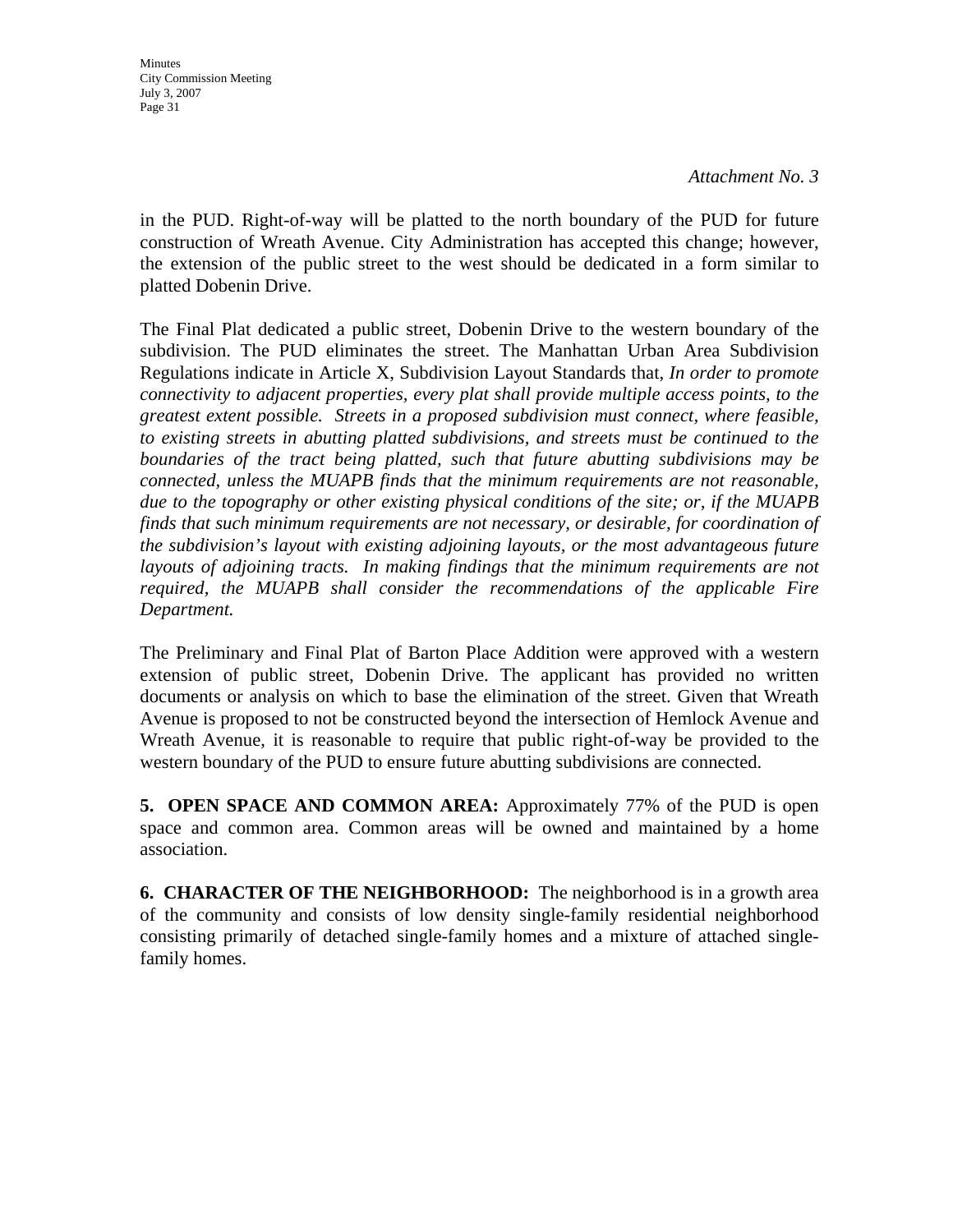**Minutes** City Commission Meeting July 3, 2007 Page 32

# **MATTERS TO BE CONSIDERED WHEN CHANGING ZONING DISTRICTS**

**1. EXISTING USE:** The 60 acre tract of land is zoned R District. The Preliminary Plat and Final Plat of Barton Place Addition were approved by the Planning Board. The City Commission accepted easements and rights-of-ways. At the applicant's request, the Final Plat was not filed.

The Final Plat of the Barton Place Addition is an approximate 60-acre tract of land, which was intended to establish 40 single-family residential lots, common areas: Tract A, common area along Wildcat Creek flood plain and Tract B consisting of Barton Lake. Common areas, which include the lake, were proposed to be owned and maintained by a homeowners association.

A Letter of Map Revision to move the Floodway and 100 Year Flood Plain boundaries was approved by the Federal Emergency Management Agency. Revised boundaries are shown on the proposed PUD.

An "Agreement Creating a Restrictive Covenant on Real Estate" was prepared by the City of Manhattan in concert with the applicant's attorney. The Agreement sets out responsibilities of the Cedar Hills Development Corporation and individual lot owners regarding the ongoing maintenance of Tract B, which consists of Barton Lake and the dam, as well as the ability of the City to assess individual owners for maintenance costs, if necessary. The Agreement was finalized and signed by the owner and the City.

**2. PHYSICAL AND ENVIRONMENTAL CHARACTERISTICS:** The site is typical Flint Hills land form, with native grasses and mature trees. The site drains to the north to Wildcat Creek, which is in the northwest corner of the site. There is an existing pond on the site constructed in the 1930's.

### **3. SURROUNDING LAND USE AND ZONING:**

- **(a) NORTH:** Wildcat Creek Golf course and Wildcat Creek; G-1 District.
- **(b) SOUTH:** Miller Ranch Addition, Unit Three future single-family residential, or The Villa at Liberty Park single-family attached dwellings, and grazing land; R District and G-1 District.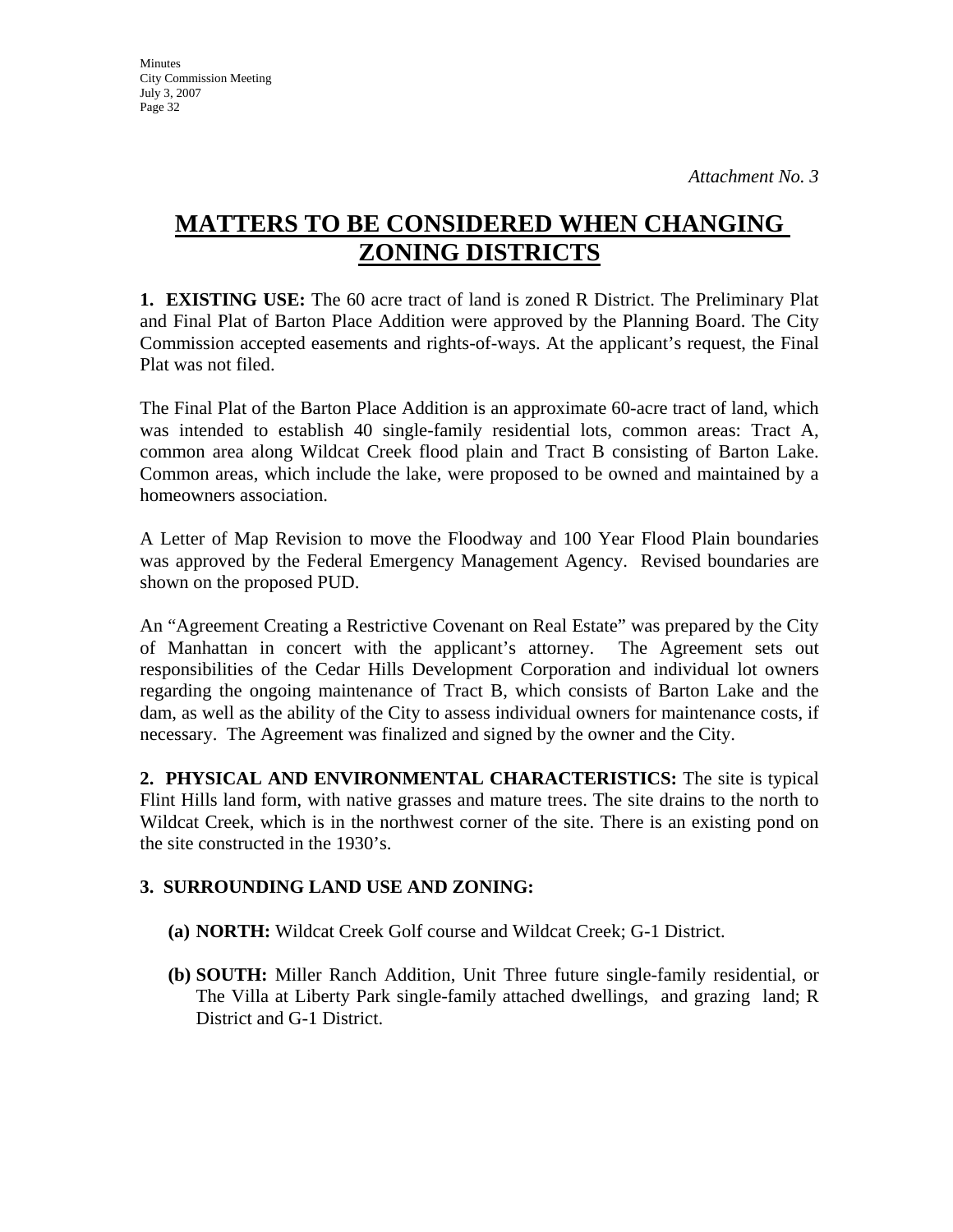- **(c) EAST:** Miller Ranch Addition, Unit Three and Unit Four, future single-family residential, Amherst Avenue and Miller Ranch Addition, Unit Two, single-family residential; R District and R-1, Single-Family Residential District**.**
- **(d) WEST:** Rural single-family homes on large unplatted tracts; G-1 District.

**4. CHARACTER OF THE NEIGHBORHOOD:** The neighborhood is in a growth area of the community and consists of low density single-family residential neighborhood consisting primarily of detached single-family homes and a mixture of attached singlefamily homes and townhomes.

**5. SUITABILITY OF SITE FOR USES UNDER CURRENT ZONING:** The site is platted and zoned for R District single-family use and is suitable for the current zoning.

**6. COMPATIBILITY OF PROPOSED DISTRICT WITH NEARBY PROPERTIES AND EXTENT TO WHICH IT MAY HAVE DETRIMENTAL AFFECTS:** The proposed PUD adjoins Miller Ranch Addition, Unit Three and Four, which are zoned R District, and proposed R-2 District in the Villas at Liberty Park Addition. Minimal impact is expected as the proposed PUD is consistent with the low density single-family character of the neighborhood. Traffic generated by the PUD and its affect on the street system should be minimal.

**7. CONFORMANCE WITH COMPREHENSIVE PLAN:** The proposed site is shown on the Future Land Use map in the Southwest Planning Area as a combination of Residential Low Medium (RLM), Preserved Open Space, and Flood Hazard area (100- Year Flood Plain). A possible wetland is shown in the approximate center of the tract. A portion of the Wreath Avenue extension from the Miller Ranch area, which is intended to eventually connect to Anderson Avenue, is also shown on the tract. On June 5, 2006, the Planning Board found the annexation and rezoning requests to be in conformance with the Comprehensive Plan.

The Future Land Use Map of the Manhattan Urban Area Comprehensive Plan designates the 60-acre tract as Residential Low/Medium density (RLM). Appropriate density range for development in the RLM designation is one-dwelling unit up to 11-dwelling units per net acre. The RLM category is intended to incorporate a range of housing types, from single-family and two-family to town homes. The proposed density is 1.33 dwelling units per net acre.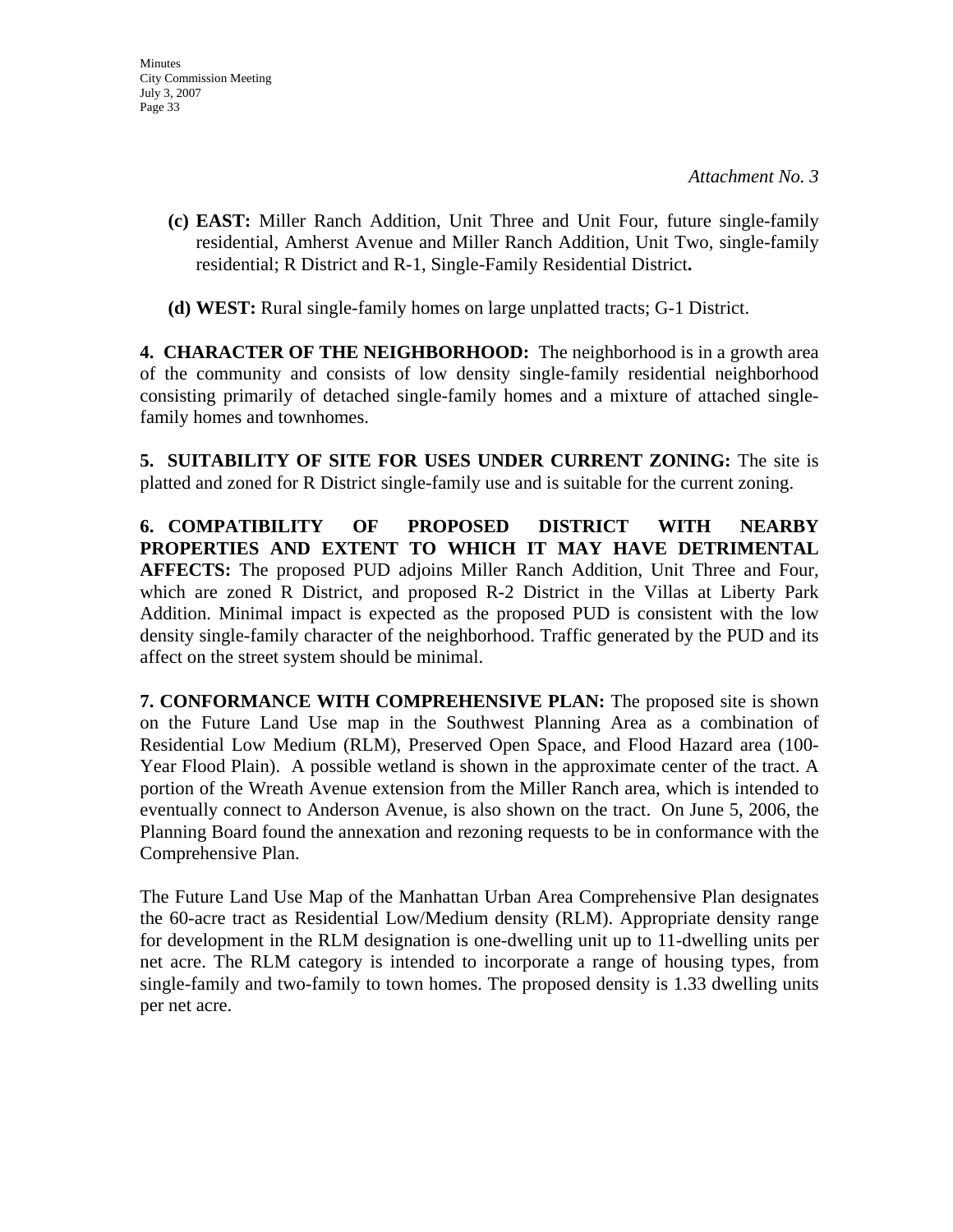#### **Mobility and Transportation Options**

*Page 8-1, Goal #1 is to "Ensure that new development patterns facilitate safety, connectivity, and mobility for all modes of transportation in established and developing areas of the community".* 

*Page 8-2, Policy MTO 3: Establish Interconnected Neighborhood Street and Sidewalk Patterns* 

*"Neighborhood streets and sidewalks in both new and existing areas shall form an interconnected network, including vehicular, bicycle, and pedestrian routes within and between neighborhoods, in order to connect neighborhoods together and with other parts of the community and region. In particular, direct walkway and bicycle routes to schools and parks, employment and service centers, and other community facilities should be provided".* 

The Bicycle Master Plan for KSU and City of Manhattan provides policy guidance for bike facilities and routes. Wreath Avenue is designated as a bike route in the Bicycle Plan and bike route lanes should be provided.

### **Miller Ranch**

Miller Ranch is identified as a Special Planning Area in which development should be focused around open space areas, provision for bike and pedestrian traffic to connect to Warner Park and housing and airspace issues. Relevant policy issues in the Miller Ranch area include: providing for a mixture of housing types and densities, preservation of drainage ways, future street extensions to the north, and airspace regulations.

The PUD will implement the policy recommendations of the Miller Ranch area.

*Page 13-5, Policy MR 1: Mixture of Housing Types* 

*"Residential neighborhoods within Miller ranch should include a mix of housing types and densities."* 

*Page 13-5, Policy MR 2: Preservation of Drainage Areas* 

*"Drainage ways, wetlands, and other sensitive natural features shall be preserved and incorporated into the overall design of neighborhoods as buffers and open space amenities."*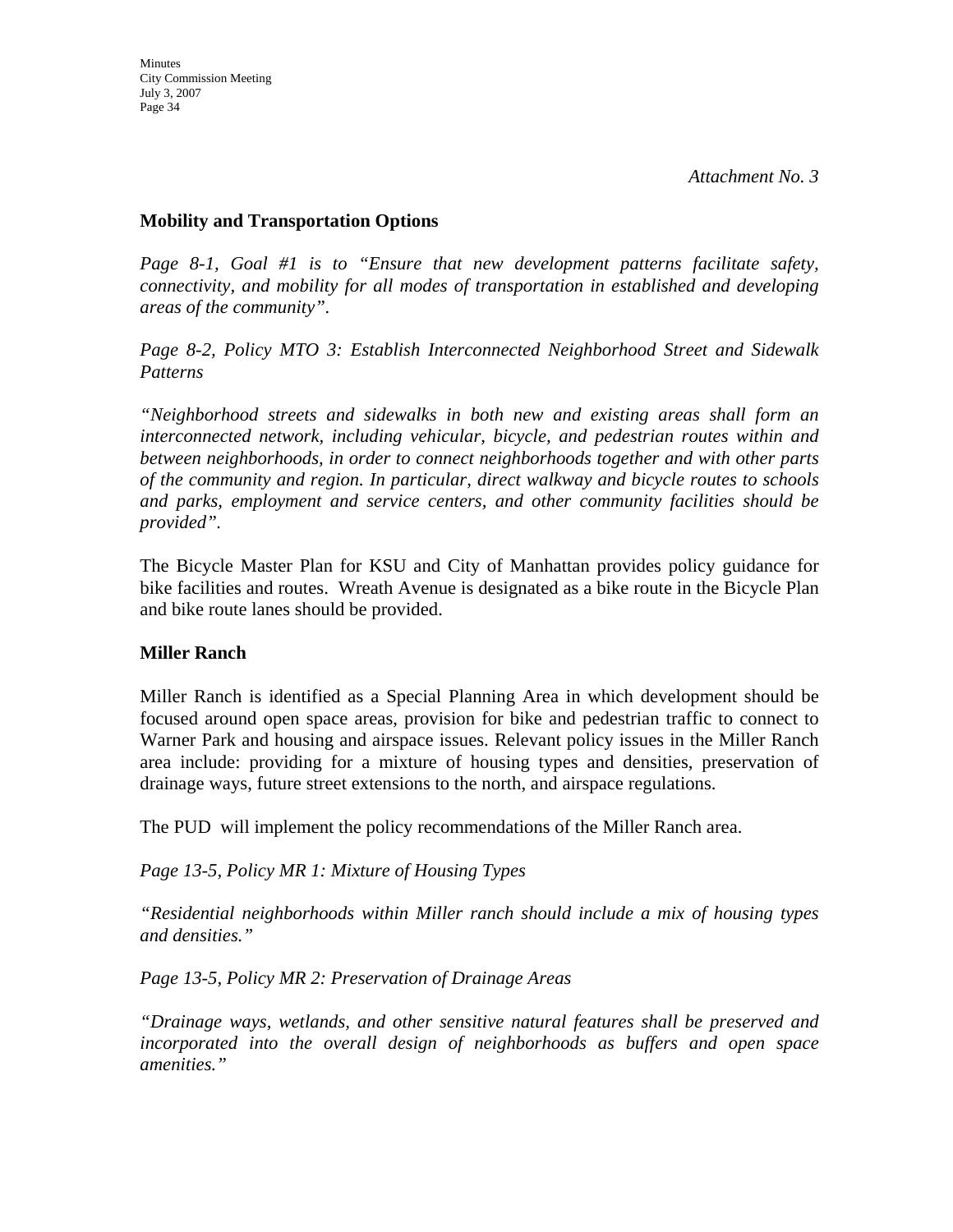*Attachment No. 3* 

The PUD preserves drainage ways and ravines in conservation and drainage easements. Proposed Barton Lake is shown as a wetland in the Comprehensive Plan. Barton Lake will be preserved in a conservation easement. The Army Corps of Engineers have not acted on a permit request from the applicant.

*Page 13-5, Policy MR 3: Future ROW Preservation* 

*"Right-of-way for the future extension of Miller Parkway and Wreath Avenue shall be identified on development proposals and preserved, through platting and other tools."* 

An extension of Wreath Avenue is shown on the PUD. Right-of-way will be dedicated to the north boundary of the PUD.

The PUD conforms to the Comprehensive Plan.

### **8. ZONING HISTORY AND LENGTH OF TIME VACANT AS ZONED:**

| June 5, 2006  | Manhattan Urban Area Planning Board recommends<br>approval of annexation and rezoning of the Barton Place Addition<br>from County G-1, General Agricultural District, to R, Single-<br>Family Residential District.    |
|---------------|------------------------------------------------------------------------------------------------------------------------------------------------------------------------------------------------------------------------|
| June 19, 2006 | Manhattan Urban Area Planning Board conducts a public<br>hearing to consider the Preliminary Plat of Barton Place Addition<br>and approves Preliminary Plat.                                                           |
| June 20, 2006 | City Commission approves first reading of annexation and<br>rezoning of Barton Place Addition to R, Single-Family Residential<br>District.                                                                             |
| July 11, 2006 | City Commission approves Ordinance Nos. 6551 and 6552<br>annexing and rezoning Barton Place to R, Single-Family<br><b>Residential District.</b>                                                                        |
| Nov. 6, 2006  | Manhattan Urban Area Planning Board approves the Final<br>Plat of Barton Place Addition.                                                                                                                               |
| Nov. 21, 2006 | City Commission accepts easements and rights-of-way as shown on<br>the Final Plat of Barton Place Addition and authorizes the Mayor<br>and City Clerk to execute an Agreement regarding maintenance of<br>Barton Lake. |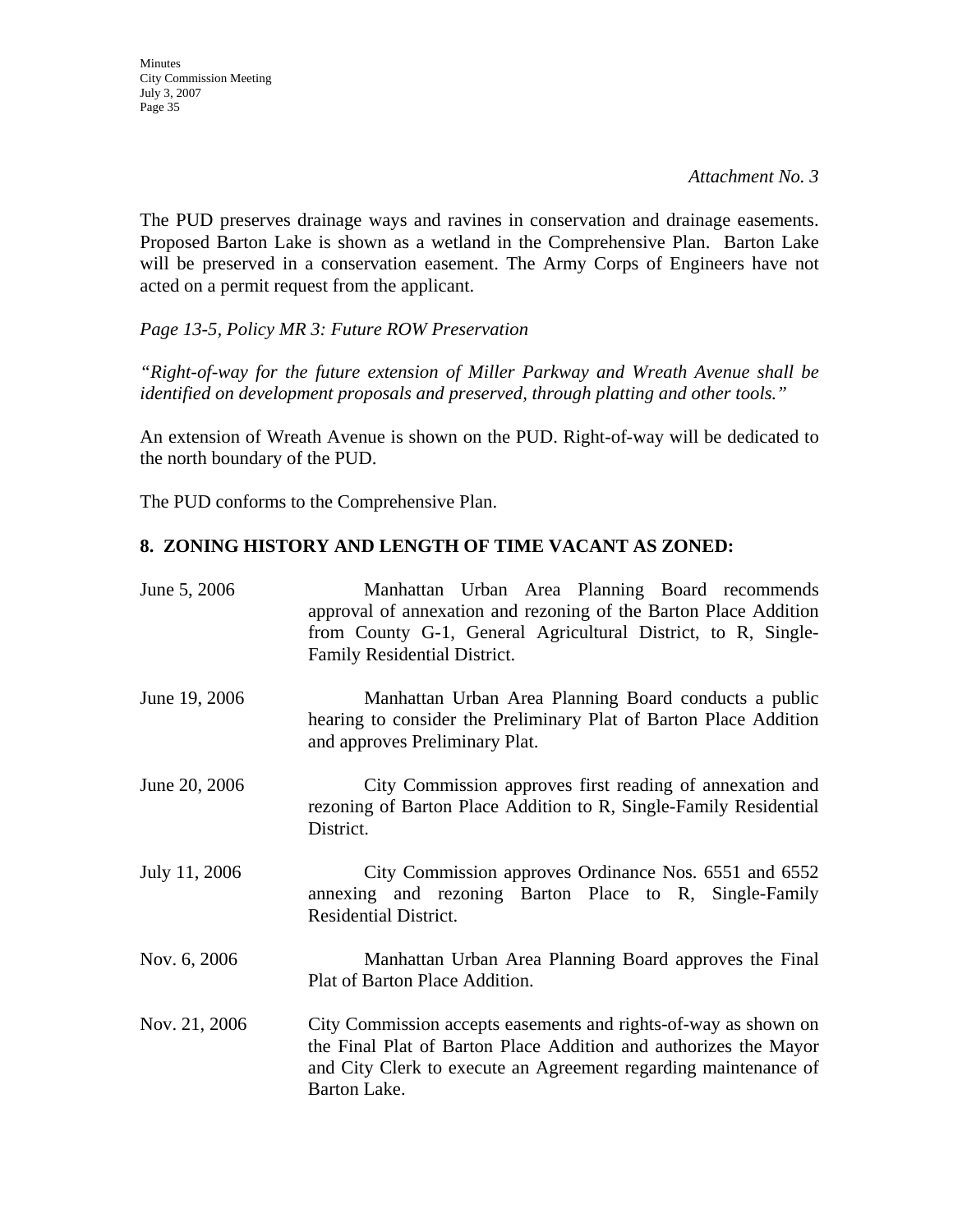**9. CONSISTENCY WITH INTENT AND PURPOSE OF THE ZONING ORDINANCE:** The intent and purpose of the Zoning Regulations is to protect the public health, safety, and general welfare; regulate the use of land and buildings within zoning districts to assure compatibility; and to protect property values.

The PUD Regulations are intended to provide a maximum choice of living environments by allowing a variety of housing and building types; a more efficient land use than is generally achieved through conventional development; a development pattern that is in harmony with land use density, transportation facilities and community facilities; and a development plan which addresses specific needs and unique conditions of the site which may require changes in bulk regulations or layout.

The proposed PUD is consistent with the intent and purposes of the Zoning Regulations, and the intent of the PUD Regulations, subject to the conditions of approval.

**10. RELATIVE GAIN TO THE PUBLIC HEALTH, SAFETY AND WELFARE THAT DENIAL OF THE REQUEST WOULD ACCOMPLISH, COMPARED WITH THE HARDSHIP IMPOSED UPON THE INDIVIDUAL OWNER:** On balance, there may be a gain to the public that denial would accomplish if public right-ofway is not provided to the western boundary of the PUD, compared to the hardship upon the owner. The public would gain by extension of public right-of-way to the western boundary of the PUD to ensure future abutting subdivisions are connected.

**11. ADEQUACY OF PUBLIC FACILITIES AND SERVICES:** Adequate streets, sanitary sewer and water are available to serve the site. Street connections are from future Hemlock Avenue and Silverleaf Circle in the proposed The Villas at Liberty Park, a replat of part of Miller Ranch Addition, Unit Three. Wreath Avenue will be extended from the south to the PUD and continue to the intersection of Hemlock Avenue.

A sanitary sewer Force Main to serve the lots and individual collection and pumping systems are proposed to be owned by each lot owner. Maintenance of the individual systems shall be the responsibility of the individual home owner. The City Engineer (memo attached) notes the need for a restrictive covenant regarding maintenance of the force main by the property owners in Barton Place PUD. Also noted is the fact that Dobenin Place will not be eligible for snow removal or future maintenance.

**12. OTHER APPLICABLE FACTORS:** The approved Final Plat of Barton Place Addition, approved November 6, 2006, shall be set aside prior to approval of a new Final Plat for Barton Place Addition.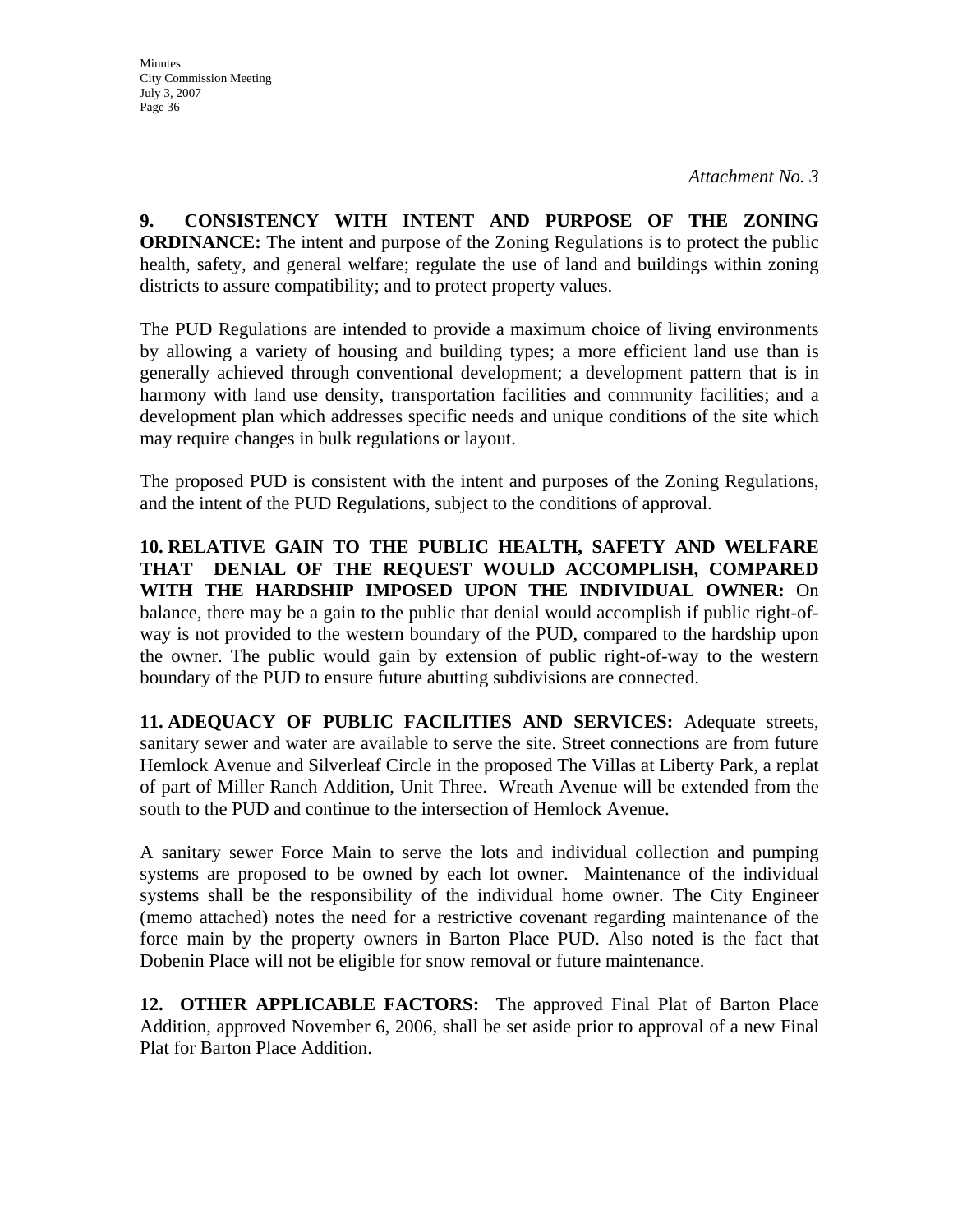### **13. STAFF COMMENTS AND RECOMMENDATION:**

City Administration recommends approval of the proposed rezoning of the Barton Place Addition from R, Single-Family Residential District, to PUD, Residential Planned Unit Development District, with the conditions:

- 1. Permitted Uses shall be limited to detached single-family residential dwelling units.
- 2. An Agreement Creating a Restrictive Covenant on Real Estate between the City and Cedar Hills Development Corporation concerning maintenance of Barton Lake and the dam shall be filed with the Final Plat.
- 3. An Agreement Creating a Restrictive Covenant on Real Estate between the City and Cedar Hills Development Corporation concerning maintenance of the force main shall be filed with the Final Plat.
- 4. The applicant's consultant shall complete all tasks as stated in the conclusion of the Barton Place Drainage Report, dated June 2006, that the lake will provide the necessary detention. Tasks shall be completed with the submittal of street and storm water plans, subject to approval by the Public Works Department.
- 5. A sixty (60) foot wide public right-of-way shall be provided to the western boundary of the PUD to ensure future abutting subdivisions are connected.
- 6. Prior to construction of the gate, all emergency service providers shall approve the design of the gate.
- 7. Wetlands associated with Barton Place Addition will be subject to the requirements of the Corps of Engineers.
- 8. Landscaping and irrigation shall be provided pursuant to a Landscaping Performance Agreement between the City and the owner, which shall be entered into prior to issuance of a building permit.
- 9. All landscaping and irrigation shall be maintained in good condition.
- 10. Exempt signage shall be permitted as described in Article VI, Section 6-104  $(A)(1),(2),(4)$ , and  $(7)$ , of the Manhattan Zoning Regulations.

### **ALTERNATIVES:**

1. Recommend approval of the proposed rezoning of the Barton Place Addition from R, Single-Family Residential District, to PUD, Residential Planned Unit Development District stating the basis for such recommendation, with the conditions listed in the Staff Report.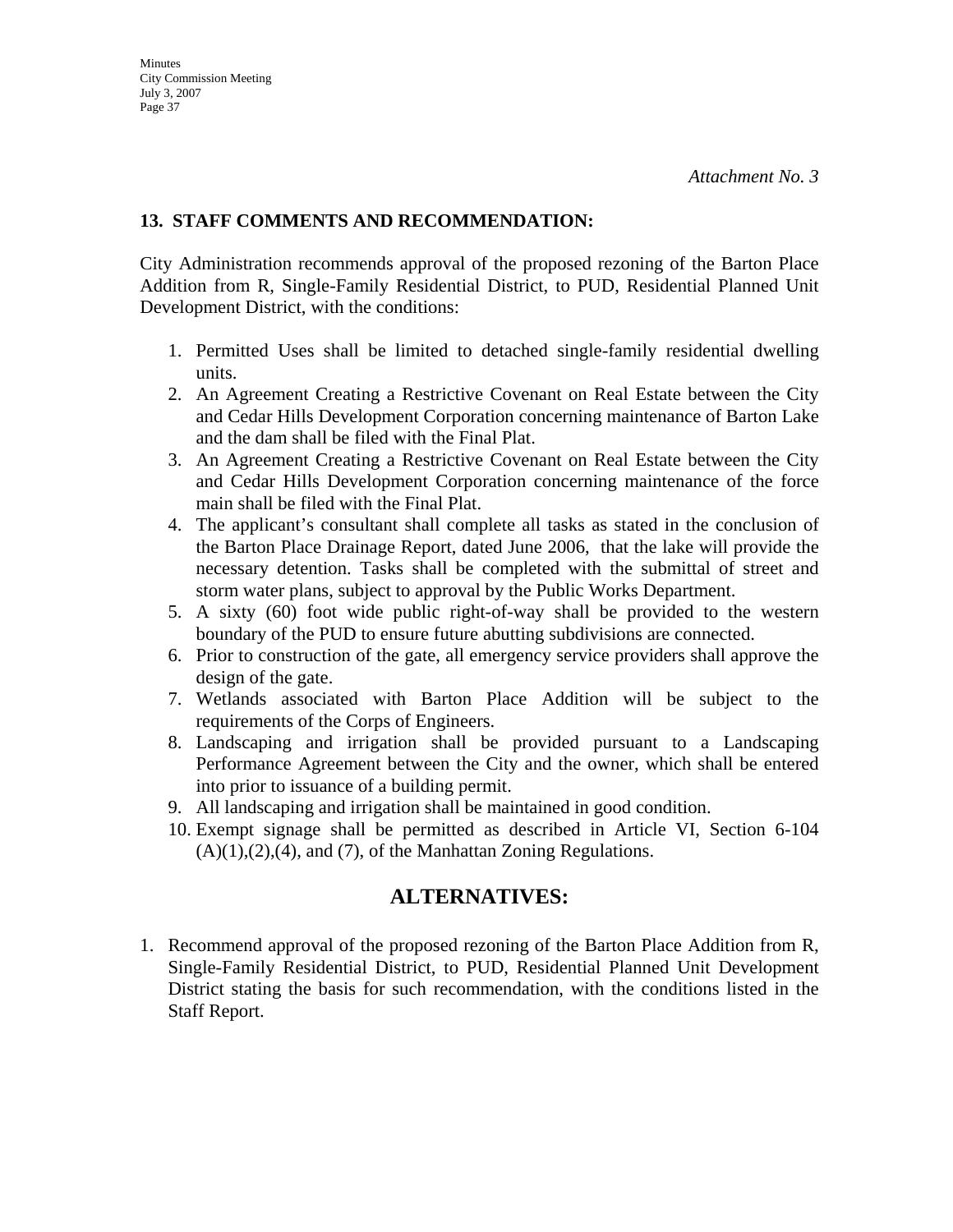*Attachment No. 3* 

- 2. Recommend approval of the proposed rezoning of a the Barton Place Addition from R, Single-Family Residential District, to PUD, Residential Planned Unit Development District, and modify the conditions, and any other portions of the proposed PUD, to meet the needs of the community as perceived by the Manhattan Urban Area Planning Board, stating the basis for such recommendation, and indicating the conditions of approval.
- 3. Recommend denial of the proposed rezoning, stating the specific reasons for denial.
- 4. Table the proposed rezoning to a specific date, for specifically stated reasons.

### **POSSIBLE MOTION:**

The Manhattan Urban Area Planning Board recommends approval of the proposed rezoning of the Barton Place Addition from R, Single-Family Residential District, to PUD, Residential Planned Unit Development District, based on the findings in the staff report, with the ten (10) conditions recommended by City Administration.

**PREPARED BY:** Steve Zilkie, AICP, Senior Planner **DATE:** May 16, 2007 07047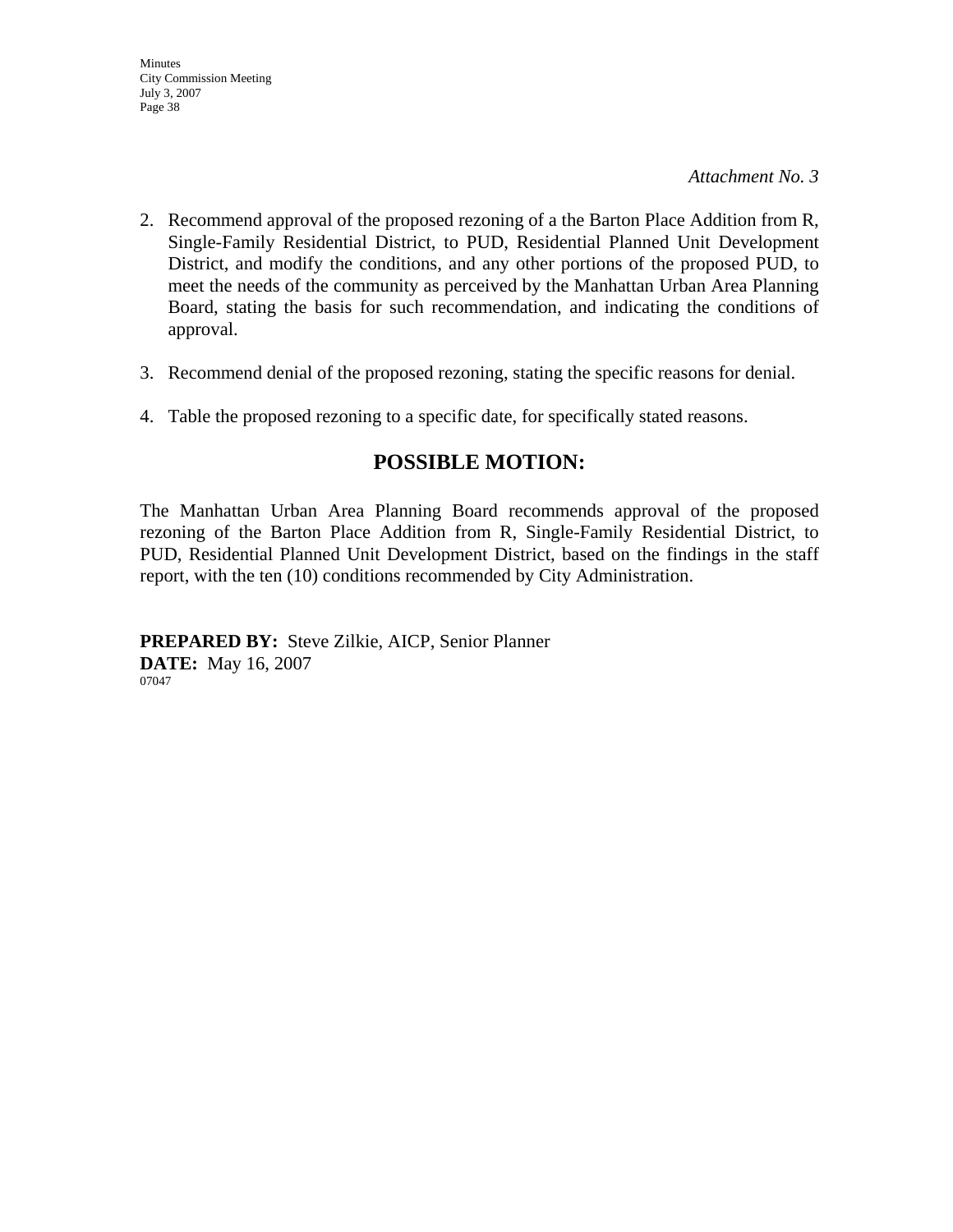### **STAFF REPORT**

### **ON AN APPLICATION TO REZONE PROPERTY**

**FROM:** C-5, Highway Service Commercial District.

**TO:** R, Single-Family Residential District.

**APPLICANT/OWNER:** Janice A. and Leland C. Reitz.

**ADDRESS:** 3009 Claflin Road**.**

**LOCATION:** 1125 Waters Street.

**AREA:** Approximately .37 acres (16,117 square feet).

**DATE OF PUBLIC NOTICE PUBLICATION:** Monday April 30, 2007.

### **DATE OF PUBLIC HEARING: PLANNING BOARD:** Monday May 21, 2007. **CITY COMMISSION:** Tuesday, June 19, 2007.

**EXISTING USE:** Nonconforming single-family residential dwelling unit. The commercial building was converted to a residential use.

**PHYSICAL AND ENVIRONMENTAL CHARACTERISTICS:** The approximate .37 acre (16,117 square feet) unplatted tract of land is accessed by an approximate 22-23 foot wide concrete driveway off the west side of Waters Street. The converted commercial structure is setback approximately 55 feet from the front lot line along Waters Street; 29 feet from the eastern boundary; 6-9 feet from the northern boundary; and, 45 feet from the southern boundary line. Accessory buildings are to the immediate southwest of the main structure. A large part of the area south of the converted structure is concrete with an access drive to the rear of the structure. The approximate first 21 feet of the front yard along Waters Street consists of landscaped space lawn, trees and driveway. Additional lawn, trees, and shrubs are along the northern part of the site between the converted structure and Waters Street and in the western part of the site. The site drains to the street. No part of the site is in a 100 or 500 Year Flood Plain.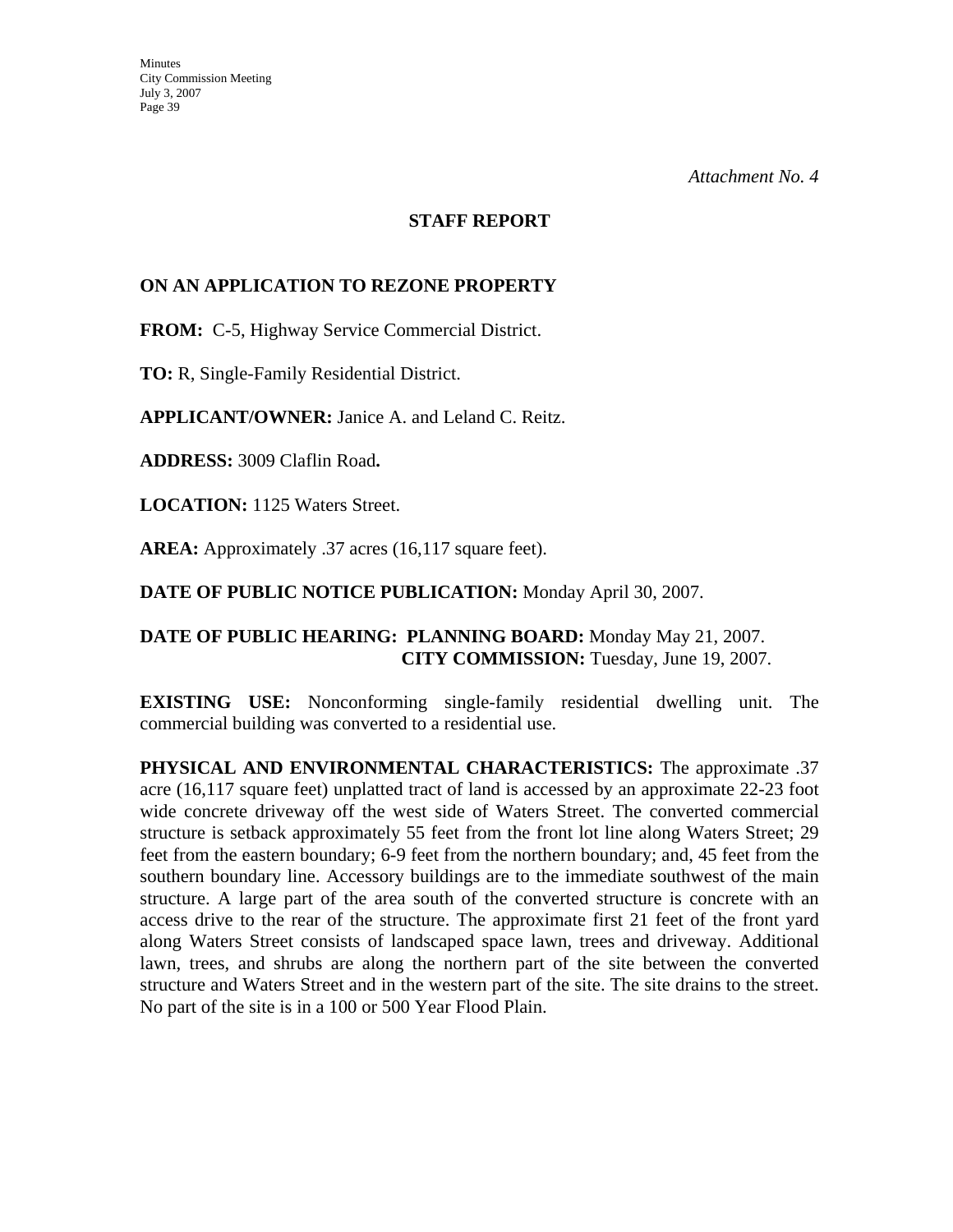### **SURROUNDING LAND USE AND ZONING:**

- **(1) NORTH:** Single-family dwellings; R District.
- **(2) SOUTH:** Office commercial/service commercial, auto dealership; C-2, Neighborhood Shopping District and C-5 District.
- **(3) EAST:** Waters Street, dance studio, off-street parking for auto service, commercial professional office use; C-2 District, and PUD.
- **(4) WEST:** Auto dealership storage and single-family dwellings; C-5 and R Districts.

**GENERAL NEIGHBORHOOD CHARACTER:** The neighborhood is a mixture of service commercial, professional office, other retail and service commercial uses, and single-family homes.

The character of the area has a distinct boundary between the commercial neighborhood and the residential neighborhood. In 1952, the Final Plat of the Village Acres-Dickens Development Addition, which is to the north of the rezoning site, created residential neighborhood. The commercial area, which is between the residential neighborhood and Anderson Avenue, and the residential area were concurrently annexed and rezoned in 1962.

**SUITABILITY OF SITE FOR USES UNDER CURRENT ZONING:** The site is suitable for the uses of the C-5 District.

**COMPATIBILITY OF PROPOSED DISTRICT WITH NEARBY PROPERTIES AND EXTENT TO WHICH IT MAY HAVE DETRIMENTAL AFFECTS:** The proposed rezoning will be compatible with the existing R District, which abuts the northern boundary of the site. The change in zoning to R District should result in less traffic, light, and noise than would be expected with the current C-5 District zoning of the site.

Adjoining commercial districts to the south and west could be adversely impacted by the rezoning than would occur under the current zoning. Change of use or development could require screening or setbacks that would not otherwise be required if the site remains C-5 District.

The western boundary of the site abuts C-5 District and a 6-foot tall wood fence screens the C-5 area from the rezoning site. In addition, the C-5 area to the west of the rezoning site abuts R District to its north and west boundaries. Setbacks in the existing C-5 District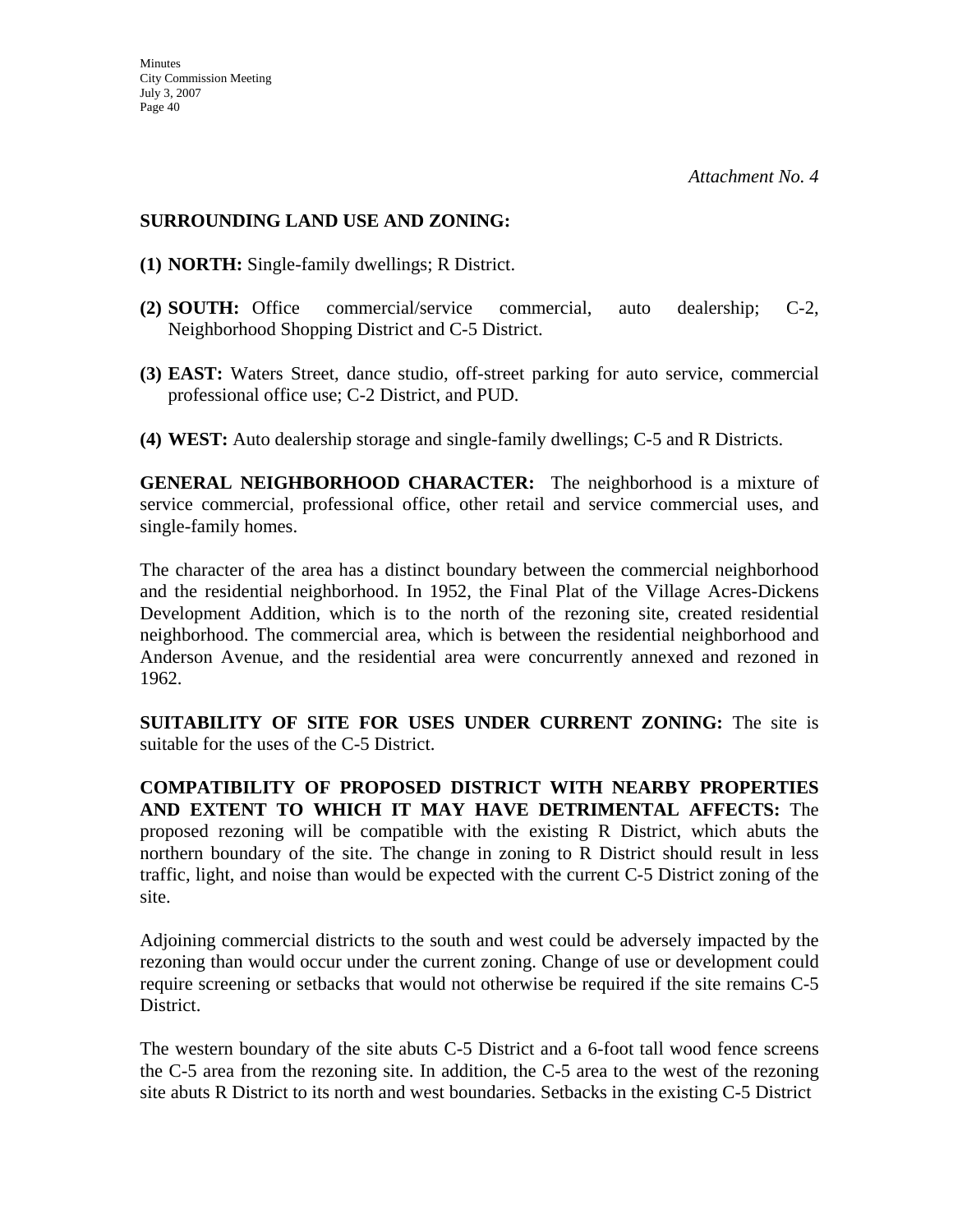*Attachment No. 4* 

area to the west of the rezoning site would only be required, under current zoning requirements, if a Bed and Breakfast Inn was developed, which would require a 10-foot side yard and 20-foot rear yard setback. Otherwise there is no side or rear yard setback required in a C-5 District when the boundary abuts a residential district; however, sight obscuring screening of no less than 6-feet in height is required along boundary lines that abut a residential district.

The C-2 District to the south of the rezoning site would require an 8-foot side yard setback and/or screening of off-street parking if new construction occurs. Commercial uses to the east are separated by Waters Street and should not be adversely affected because the properties do not abut the rezoning site.

**CONFORMANCE WITH COMPREHENSIVE PLAN:** The site is identified as Community Commercial (CC) on the Northwest Planning Area Future Land Use Map of the Manhattan Urban Area Comprehensive Plan. The area to the north of the site is Residential Low/Medium density (RLM).

Relevant Community Commercial policies include:

### *CC 1: Characteristics*

*Community Commercial Centers provide a mix of retail and commercial services in a concentrated and unified setting that serves the local community and may also provide a limited draw for the surrounding region. These centers are typically anchored by a larger national chain, between 120,000 and 250,000 square feet, which may provide sales of a variety of general merchandise, grocery, apparel, appliances, hardware, lumber, and other household goods. Centers may also be anchored by smaller uses, such as a grocery store, and may include a variety of smaller, complementary uses, such as restaurants, specialty stores (such as books, furniture, computers, audio, office supplies, or clothing stores), professional offices and health services. The concentrated, unified design of a community commercial center allows it to meet a variety of community needs in a "onestop shop" setting, minimizing the need for multiple vehicle trips to various commercial areas around the community. Although some single use highway-oriented commercial activities will continue to occur in some areas, this pattern of development is generally not encouraged.* 

### *CC 2: Location*

*Community Commercial Centers should be located at the intersection of one or more major arterial streets. They may be located adjacent to urban residential neighborhoods and may occur along major highway corridors as existing uses become obsolete and are phased out and redeveloped over time. Large footprint retail buildings (often known as "big-box" stores) shall only be permitted in areas of the City where adequate access and services can be provided.*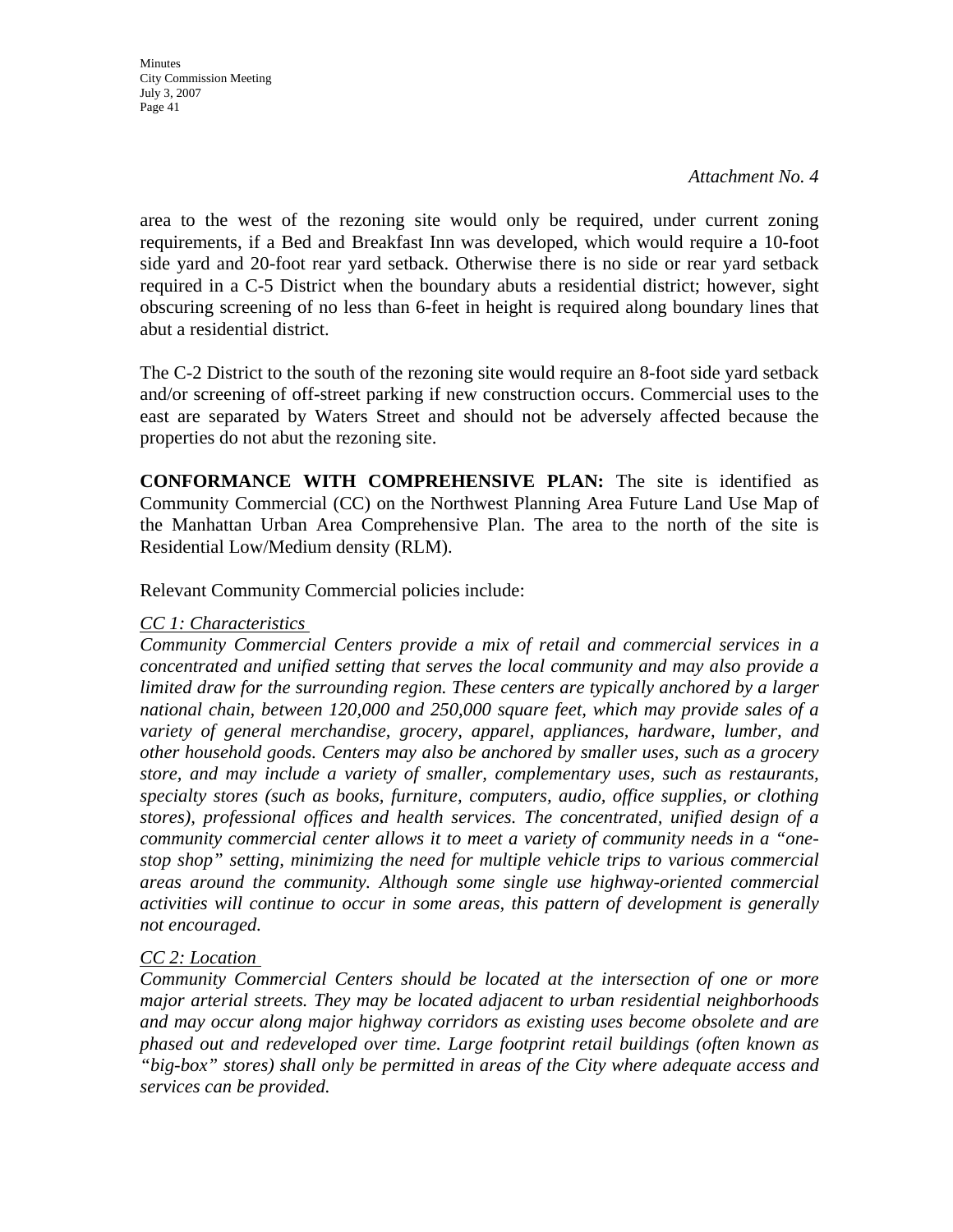**Minutes** City Commission Meeting July 3, 2007 Page 42

*CC 3: Size Typically require a site of between 10 and 30 acres.* 

Policies of the RLM category include:

### *RLM 1: Characteristics*

*The Residential Low/Medium Density designation incorporates a range of single-family, single-family attached, duplex, and town homes, and in appropriate cases include complementary neighborhood-scale supporting land uses, such as retail, service commercial, and office uses in a planned neighborhood setting, provided they conform*  with the policies on Neighborhood Commercial Centers. Small-scale multiple-family *buildings and condominiums may be permissible as part of a planned unit development, or special mixed-use district, provided open space requirements are adequate to stay within desired densities.* 

### *RLM 2: Appropriate Density Range*

*Densities in the Residential Low/Medium designation range between less than one dwelling unit/acre up to 11 dwelling units per net acre.* 

### *RLM 3: Location*

*Residential Low/Medium Density neighborhoods typically should be located where they have convenient access and are within walking distance to community facilities and services that will be needed by residents of the neighborhood, including schools, shopping areas, and other community facilities. Where topographically feasible, neighborhoods should be bounded by major streets (arterials and/or collectors) with a direct connection to work, shopping and leisure activities.* 

### *RLM 4: Variety of Housing Styles*

*To avoid monotonous streetscapes, the incorporation of a variety of housing models and sizes is strongly encouraged in all new development.* 

The Comprehensive Plan reflects existing uses. It is unlikely that the rezoning site would be incorporated with existing commercial uses to the south and west and developed into a larger community development, consistent with the CC policies. The area to the immediate north of the rezoning site is designated for RLM uses. The proposed rezoning site abuts R District, a zoning district, which implements the RLM recommendation.

The proposed rezoning is generally in conformance with the Comprehensive Plan.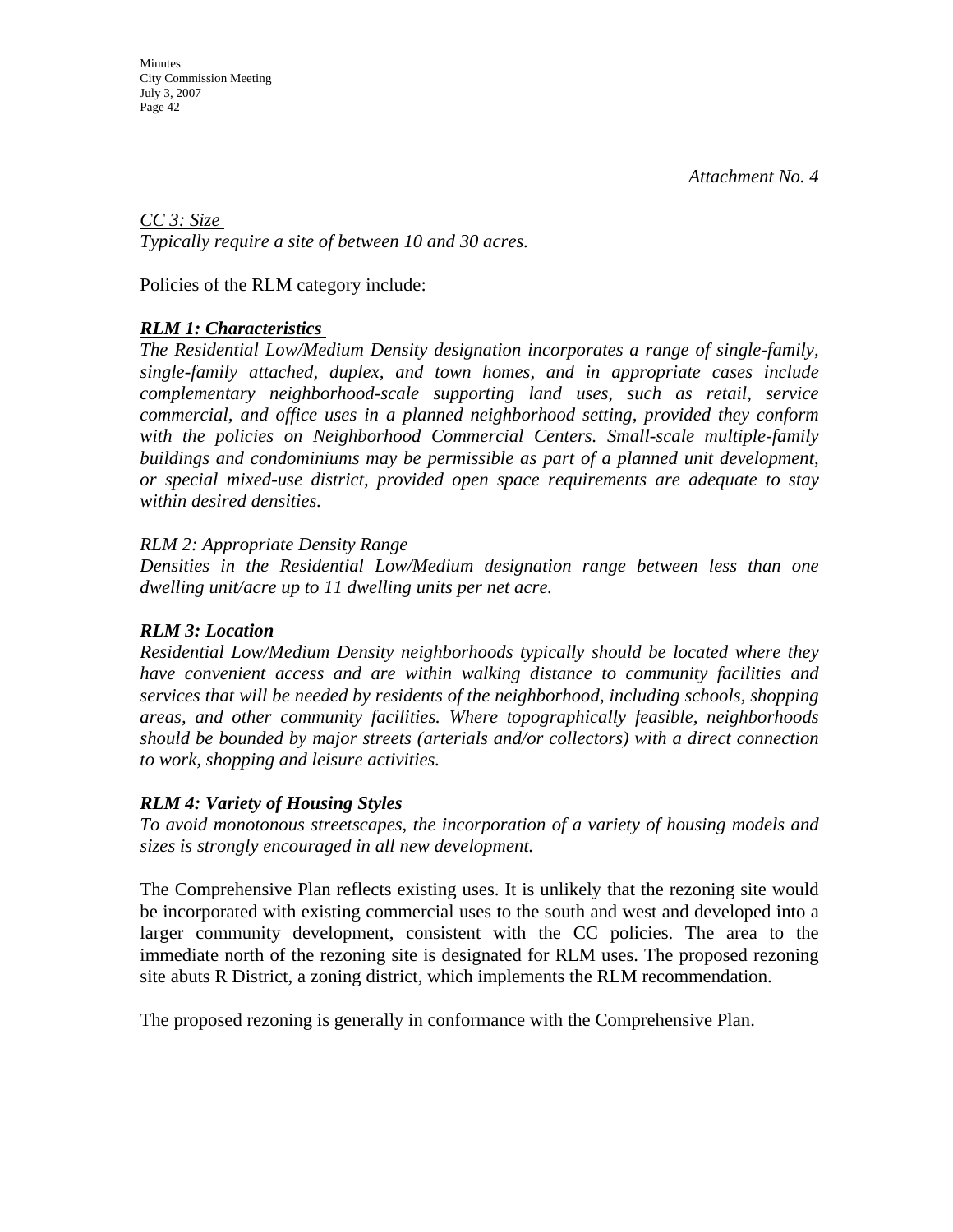**ZONING HISTORY AND LENGTH OF TIME VACANT AS ZONED:** The building has been on the site for an undetermined period of time.

1962 Annexation 1962-1969 C, Local Business District 1969-Present C-5 District

**CONSISTENCY WITH INTENT AND PURPOSE OF THE ZONING ORDINANCE:** The intent and purpose of the Zoning Regulations is to protect the public health, safety, and general welfare; regulate the use of land and buildings within zoning districts to assure compatibility; and to protect property values. The R, Single-Family Residential District is designed to provide a single-family dwelling zone at a density no greater than one dwelling unit per 10,000 square feet. The tract of land to be rezoned is approximately 16,117 square feet in area and meets other minimum lot requirements of the R District. The rezoning is consistent with the R District and Zoning Regulations. The rezoning will bring the use of the structure into conformance.

**RELATIVE GAIN TO THE PUBLIC HEALTH, SAFETY AND WELFARE THAT DENIAL OF THE REQUEST WOULD ACCOMPLISH, COMPARED WITH THE HARDSHIP IMPOSED UPON THE APPLICANT:** There appears to be no relative gain to the public that denial would accomplish. It may be a hardship to the applicant if the rezoning is denied.

**ADEQUACY OF PUBLIC FACILITIES AND SERVICES:** Adequate public streets, sanitary sewer, storm sewer, and water are available to serve the site.

### **OTHER APPLICABLE FACTORS:** None.

**STAFF COMMENTS:** City Administration recommends approval of the proposed rezoning of 1125 Waters Street from C-5, Highway Service Commercial District, to R, Single-Family Residential District.

### **ALTERNATIVES:**

- 1. Recommend approval of the proposed rezoning of 1125 Waters Street from C-5, Highway Service Commercial District, to R, Single-Family Residential District, stating the basis for such recommendation.
- 2. Recommend denial of the proposed rezoning, stating the specific reasons for denial.
- 3. Table the proposed rezoning to a specific date, for specifically stated reasons.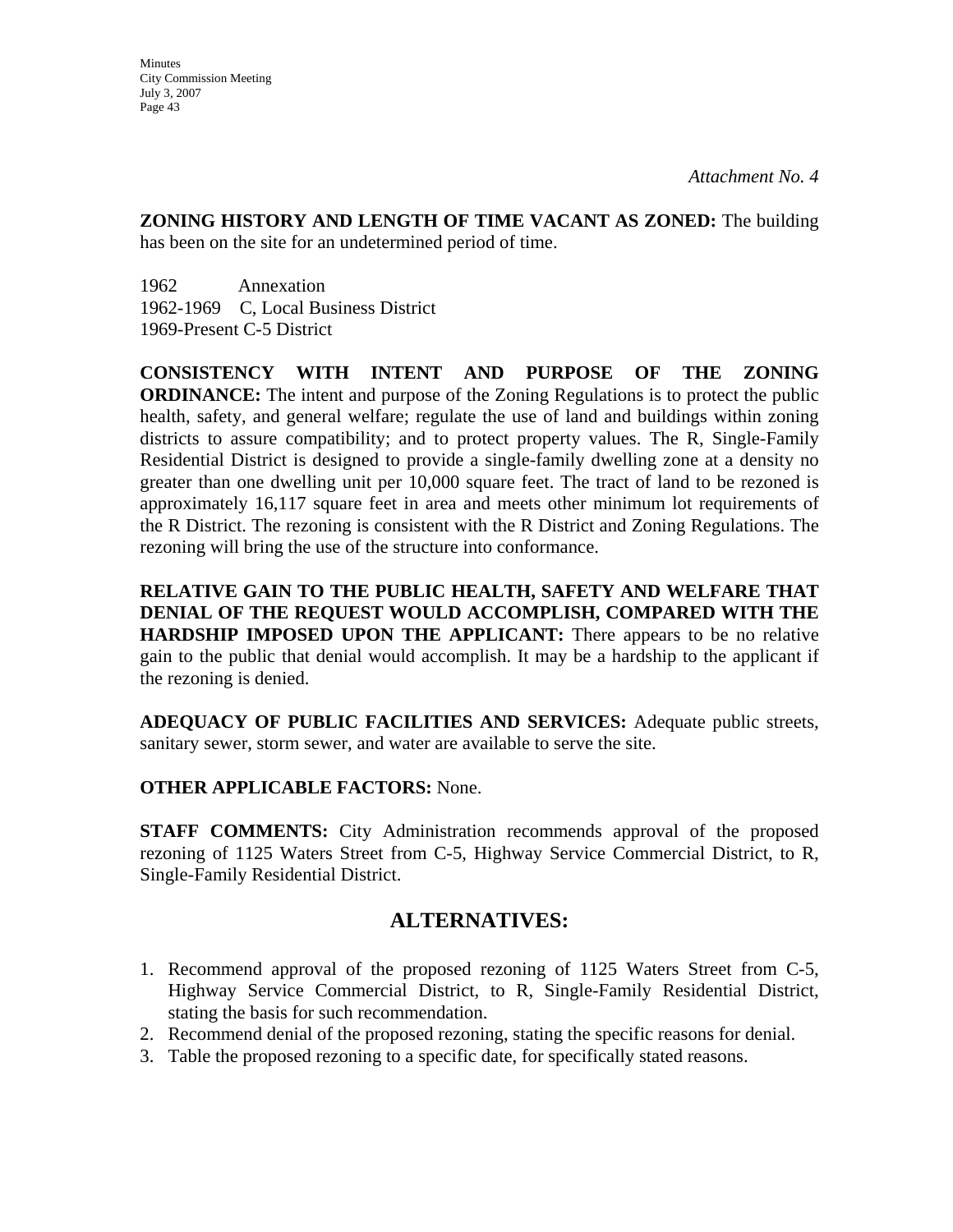*Attachment No. 4* 

### **POSSIBLE MOTION:**

The Manhattan Urban Area Planning Board recommends approval of the proposed rezoning 1125 Waters Street from C-5, Highway Service Commercial District, to R, Single-Family Residential District, based on the findings in the Staff Report.

**PREPARED BY:** Steve Zilkie, AICP, Senior Planner **DATE:** May 16, 2007 07039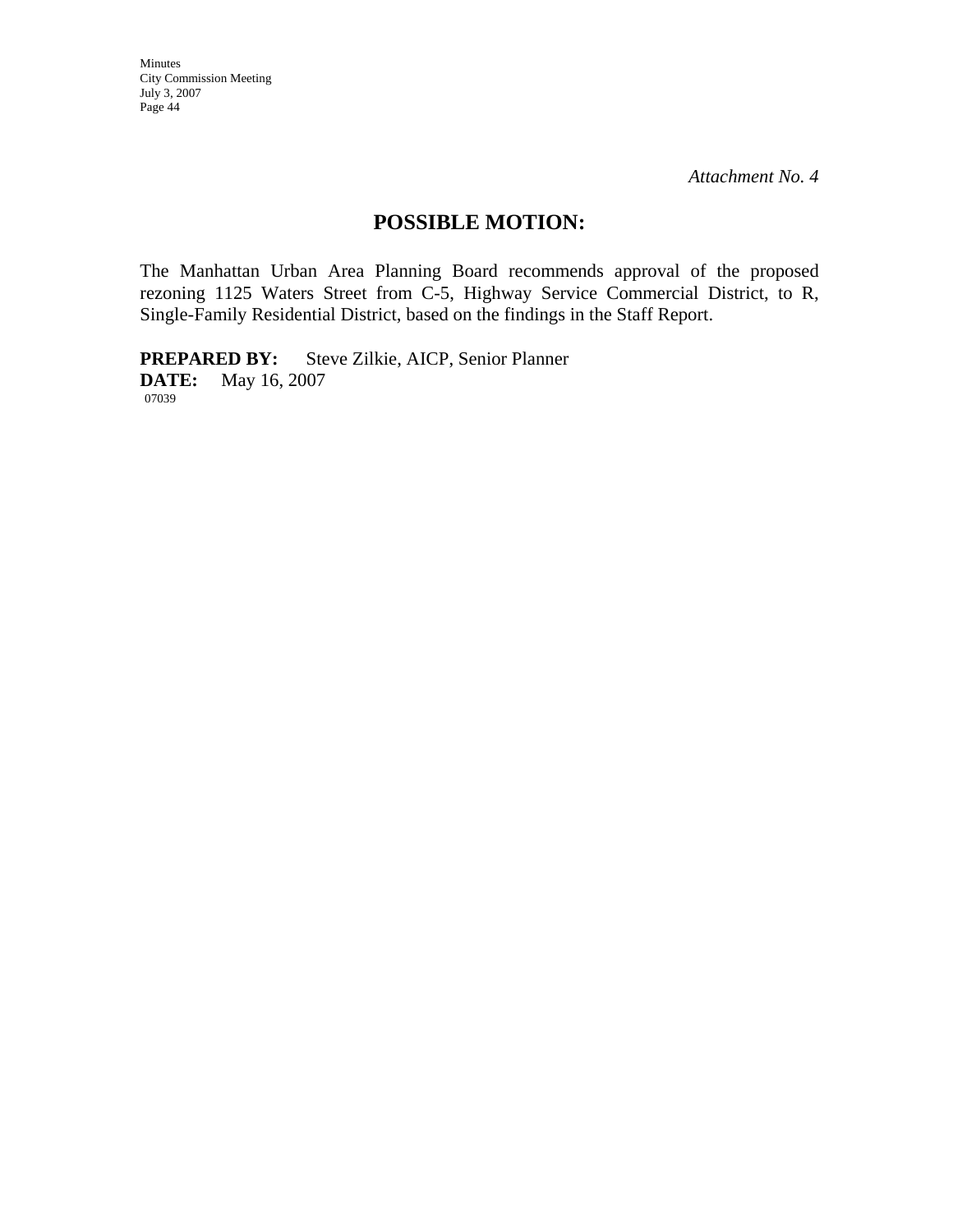#### **STAFF REPORT**

### **ON AN APPLICATION TO REZONE PROPERTY**

**FROM:** County G-1, General Agricultural District.

**TO:** R, Single-Family Residential District.

**APPLICANT:** Roger Schultz.

**ADDRESS:** 1213 Hylton Heights Road.

**OWNER:** Kansas Farm Bureau.

**ADDRESS:** 2627 KFB Plaza, Manhattan KS 66503.

**LOCATION:** located generally north of the intersection of Gary Avenue and Churchill Street, east of Grand Mere Vanesta Addition, Unit 3, and west of the Kansas Farm Bureau.

AREA: approximately 18 acres.

#### **DATE OF PUBLIC NOTICE PUBLICATION:** Monday, May 14, 2007

### **DATE OF PUBLIC HEARING: PLANNING BOARD:** Monday June 4, 2007. **CITY COMMISSION:** Tentatively June 19, 2007.

**EXISTING USE:** undeveloped range land.

**PHYSICAL AND ENVIRONMENTAL CHARACTERISTICS:** The site is typical Flint Hills land form, with native grasses and mature trees. The western portion of the site drains to the west to Little Kitten Creek. The eastern portion drains to east/southeast. A portion of the site also drains onto Farm Bureau property to a storm water detention basin.

#### **SURROUNDING LAND USE AND ZONING:**

**(1) NORTH:** Washington Marlatt Memorial Park and rural single family residential; County U, University Development District and County G-1.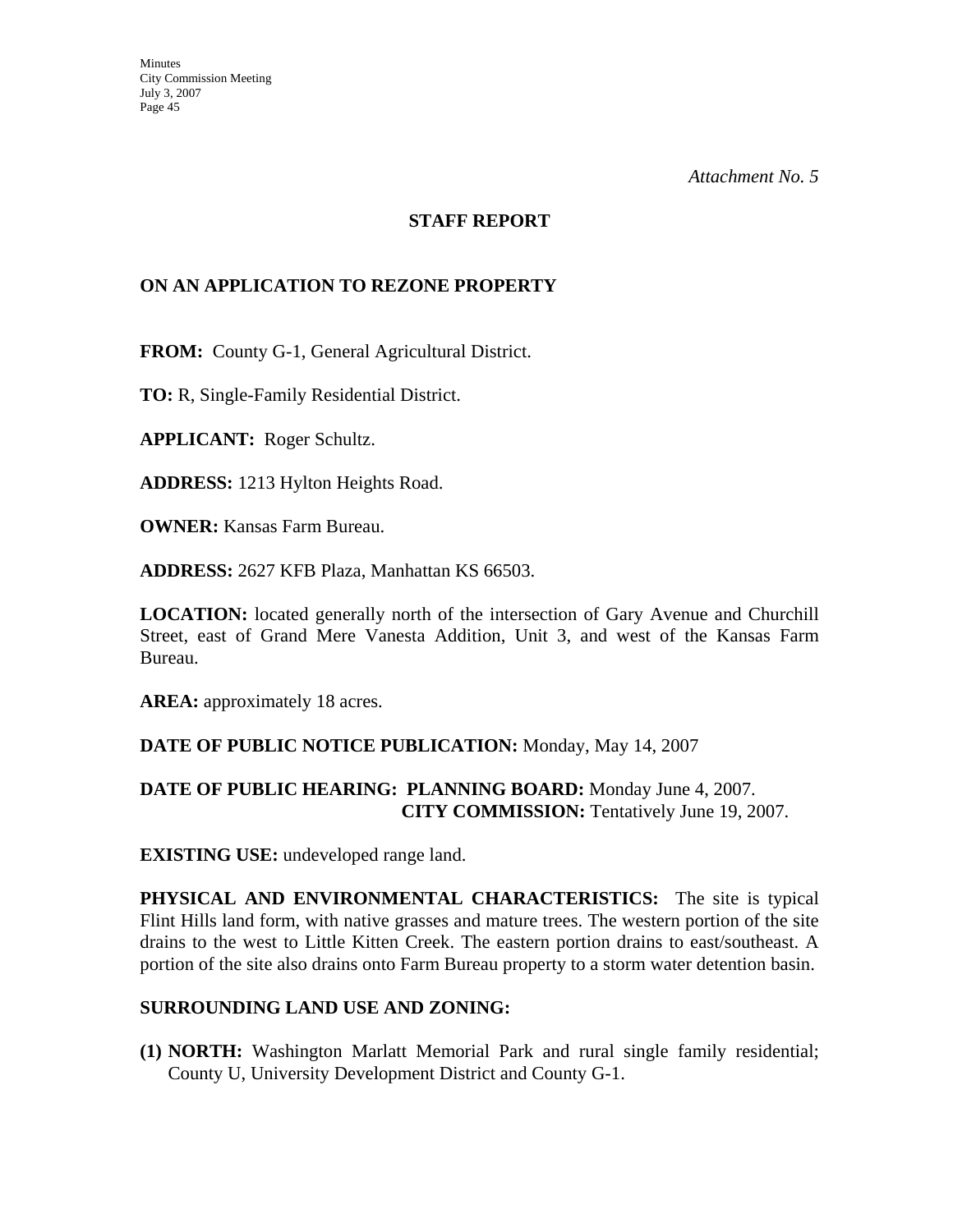- **(2) SOUTH:** Candlewood single-family residential homes and Bergman Elementary school: R District.
- **(3) EAST:** Vacant agricultural land, Kansas Farm Bureau: G-1 District and I-5, Business Park District.
- **(4) WEST:** Single-family residential lots in Grand Mere Vanesta Unit 3; R District.

**GENERAL NEIGHBORHOOD CHARACTER:** The site is at the northern edge of the City limits located in an area, which is predominately a neighborhood of low density single-family residential homes. Large open space uses including Washington Marlatt Memorial Park and Colbert Hills Golf Course are part of the neighborhood, as well as a corporate office headquarters.

**SUITABILITY OF SITE FOR USES UNDER CURRENT ZONING:** The site is suitable for permitted uses of the County G-1 District,

**COMPATIBILITY OF PROPOSED DISTRICT WITH NEARBY PROPERTIES AND EXTENT TO WHICH IT MAY HAVE DETRIMENTAL AFFECTS:**  Additional light, noise, and traffic can be expected as a result of the rezoning, but should not adversely impact neighboring properties. The proposed R District adjoins existing R District areas to the south and west of the site. Two lots proposed in the Hawthorne Woods Addition are existing Lot 111 and Lot 112 in Candlewood Addition, Unit Eleven. To the north is a park and to the east is an undeveloped area between the rezoning site and Kansas Farm Bureau that remains undeveloped due its steep slope.

**CONFORMANCE WITH COMPREHENSIVE PLAN:** The proposed rezoning site is shown on the Future Land Use map in the Northwest Planning Area as Residential Low Medium (RLM).

RLM policies include:

### **RLM 1: Characteristics**

*The Residential Low/Medium Density designation incorporates a range of single-family, single-family attached, duplex, and town homes, and in appropriate cases include complementary neighborhood-scale supporting land uses, such as retail, service commercial, and office uses in a planned neighborhood setting, provided they conform*  with the policies on Neighborhood Commercial Centers. Small-scale multiple-family *buildings and condominiums may be permissible as part of a planned unit development, or special mixed-use district, provided open space requirements are adequate to stay within desired densities.*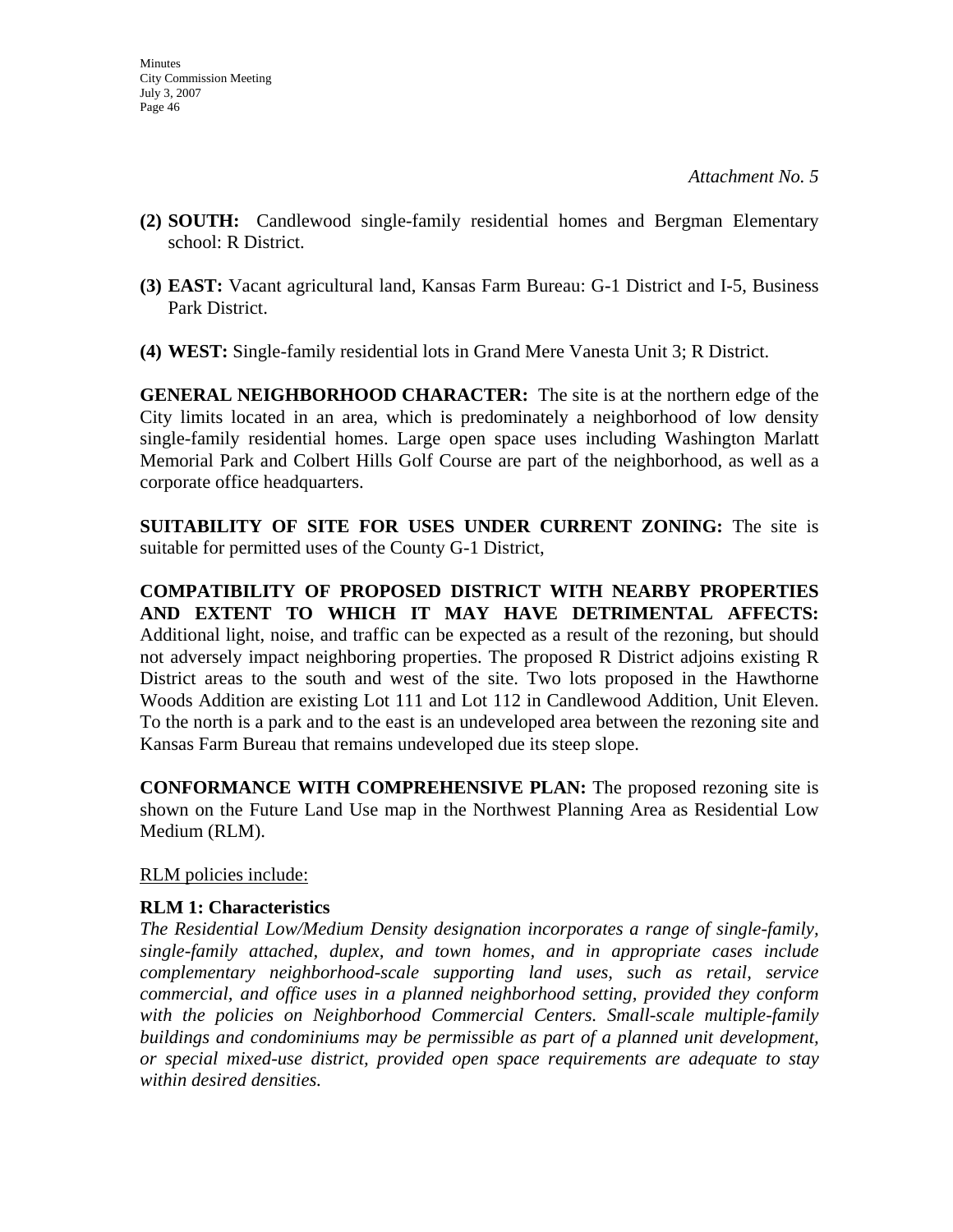### **RLM 2: Appropriate Density Range**

*Densities in the Residential Low/Medium designation range between less than one dwelling unit/acre up to 11 dwelling units per net acre.* 

### **RLM 3: Location**

*Residential Low/Medium Density neighborhoods typically should be located where they have convenient access and are within walking distance to community facilities and services that will be needed by residents of the neighborhood, including schools, shopping areas, and other community facilities. Where topographically feasible, neighborhoods should be bounded by major streets (arterials and/or collectors) with a direct connection to work, shopping and leisure activities.* 

### **RLM 4: Variety of Housing Styles**

*To avoid monotonous streetscapes, the incorporation of a variety of housing models and sizes is strongly encouraged in all new development.* 

Based on a note on the Preliminary Plat, the proposed R District net density is 1.95 dwelling units per net acre.

The proposed rezoning of the Hawthorne Woods Addition conforms to the Comprehensive Plan.

**ZONING HISTORY AND LENGTH OF TIME VACANT AS ZONED:** The site has remained vacant and zoned County G-1 for approximately 30 years.

**CONSISTENCY WITH INTENT AND PURPOSE OF THE ZONING ORDINANCE:** The intent and purpose of the Zoning Regulations is to protect the public health, safety, and general welfare; regulate the use of land and buildings within zoning districts to assure compatibility; and to protect property values. The R, Single-Family Residential District is designed to provide a single-family dwelling zone at a density no greater than one dwelling unit per 10,000 square feet. Lots in the proposed Hawthorne Woods Addition range from 15,840 square feet in area to 39,471 square feet in area. All lots exceed minimum lot size requirements of the R District.

**RELATIVE GAIN TO THE PUBLIC HEALTH, SAFETY AND WELFARE THAT DENIAL OF THE REQUEST WOULD ACCOMPLISH, COMPARED WITH THE HARDSHIP IMPOSED UPON THE APPLICANT:** There appears to be no gain to the public that denial would accomplish compared to the hardship to the public.